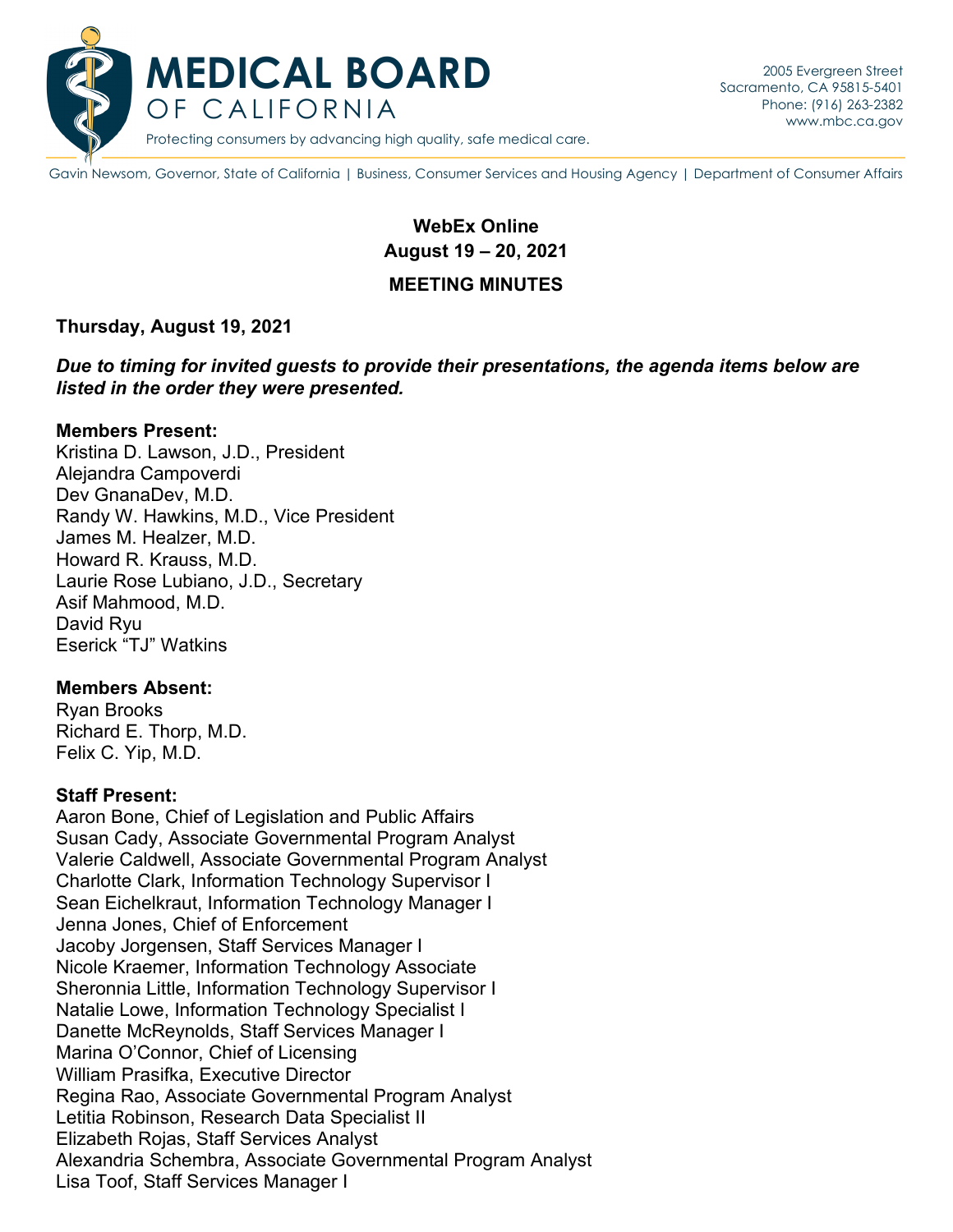Reji Varghese, Deputy Director Carlos Villatoro, Public Information Officer II Kerrie Webb, Staff Counsel

#### **Members of the Audience:**

Eric Andrist, The Patient Safety League Rosie Arthursdotter Marcey Brightwell, Brightwell Strategies Vanessa Cajina Gloria Castro, Attorney General's Office Maria Celerio, Attorney General's Office Yvonne Choong, California Medical Association Kim Christensen, Los Angeles Times Dennis Cuevas-Romero, Physicians for a Healthy California Matt Davis, Attorney General's Office Phil Deters, Attorney General's Office Nataly Diaz, California Primary Care Association Jack Dolan, Los Angeles Times Tracy Dominguez Kimberly Elkin, Law Offices of Nicole Irmer Virginia Farr Julianne Fellmeth, University of San Diego Denard Fobbs, M.D. Pamela Fobbs, J.D. Anne Fuqua Norma Godinez Lori Govar, IBH Solutions Lindsay Gullahorn, Capitol Advocacy Melody Gutierrez, Los Angeles Times Ashley Harp, Attorney General's Office Tom Hayashi Christina Hildebrand, A Voice for Choice Marian Hollingsworth, The Patient Safety League Carrie Holmes, Department of Consumer Affairs Edwin Kendrick, M.D. Wendy Knecht Karen Kwok, Attorney General's Office Khadijah Lang, M.D. Susan Lauren Rachelle LeBlanc, Attorney General's Office Jill Lopez-Rabin, University of California, Davis Lance Martin, California Medical Association Sandra Martinez Michele Monserratt-Ramos, Consumer Watchdog Ashley N. Kathleen Nicholls, Health Quality Investigations Unit Catrina Reyes, California Academy of Family Physicians Juan Reyes, California State Assembly Hanna Rhee, Black Patients Matter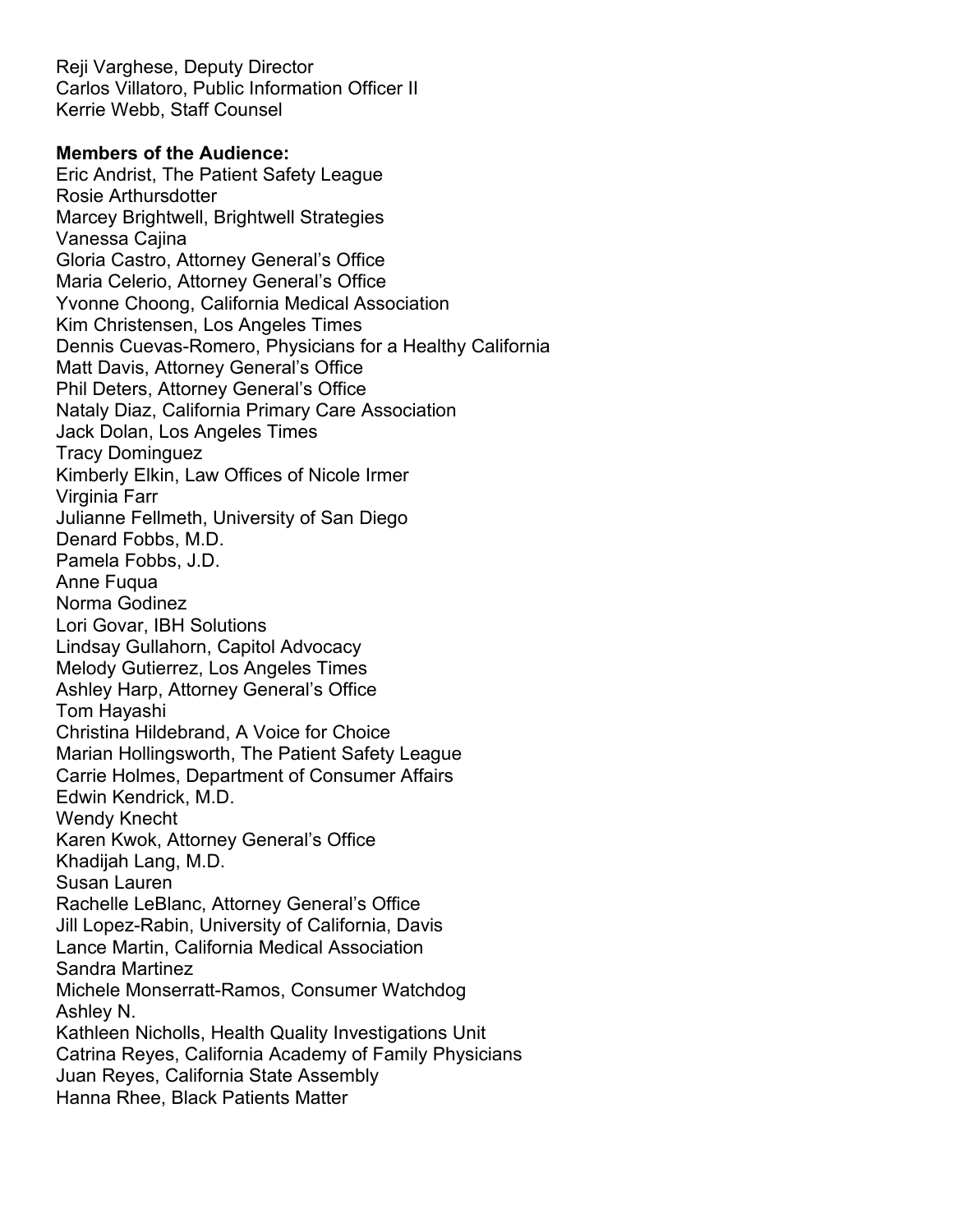Arlene Rhoden Eric Ryan, Health Quality Investigations Unit Leanna Shields, Attorney General's Office Kristie Sepulveda-Burchit, Educate Advocate Ryan Tacher, Department of Consumer Affairs Bennie Thompkins Jacqueline Trager Cynthia Verbis, Health Quality Investigations Unit Karolyn Westfall, Attorney General's Office Shawnda Westly, Westly Consulting Samantha Young, Kaiser Family Foundation

# **Agenda Item 1 Call to Order/Roll Call/Establishment of a Quorum**

Ms. Lawson called the meeting of the Medical Board of California (Board) to order on August 19, 2021, at 2:01 P.M. A quorum was present and due notice was provided to all interested parties.

# **Agenda Item 2 Public Comments on Items not on the Agenda**

Ms. Lauren spoke of Germany's eugenics program and forced sterilization on female prisoners in California and compared it to medical harm in California and lack of disciplinary action from the Board. Ms. Lauren shared her negative experience with Dr. Berger and her complaint against Dr. Dubrow. Ms. Lauren also commented on adipose tissue removal.

Ms. Rhee thanked the Board for its progress in addressing advocate concerns. Ms. Rhee suggested that an investigation be done at the Attorney General's Office (AGO) due to their large budget and seemingly little work. Ms. Rhee also suggested an investigation be done at the Office of Administrative Hearings (OAH), citing her altered transcripts.

Ms. Martinez requested the Board stop interfering with doctors' ability to prescribe Food and Drug Administration (FDA) approved medications, such as hydroxychloroquine and ivermectin. Ms. Martinez commented that remdesivir is less successful in treating COVID. Ms. Martinez asked the Board to support doctors who honor the Hippocratic oath and retract restrictions on doctors.

Ms. Fuqua shared that she is a chronic pain patient who, like many other patients, is losing access to opioids prescribed for chronic pain. Ms. Fuqua commented that physicians who prescribe opioids for chronic pain are fearful of a Board investigation and asked the Board for an agenda item related to the treatment of intractable pain.

Ms. Hildebrand thanked the Board for holding public advocate meetings and requested that the public advocates lead the discussions. Ms. Hildebrand shared that she asked a staff member of the Board about how much input Board members have in disciplinary action, and that, unless a Board member requests additional information, members do not receive all the documents from a hearing and only review the information given to them from the executive director. Ms. Hildebrand commented on the Board's statement that inappropriate mask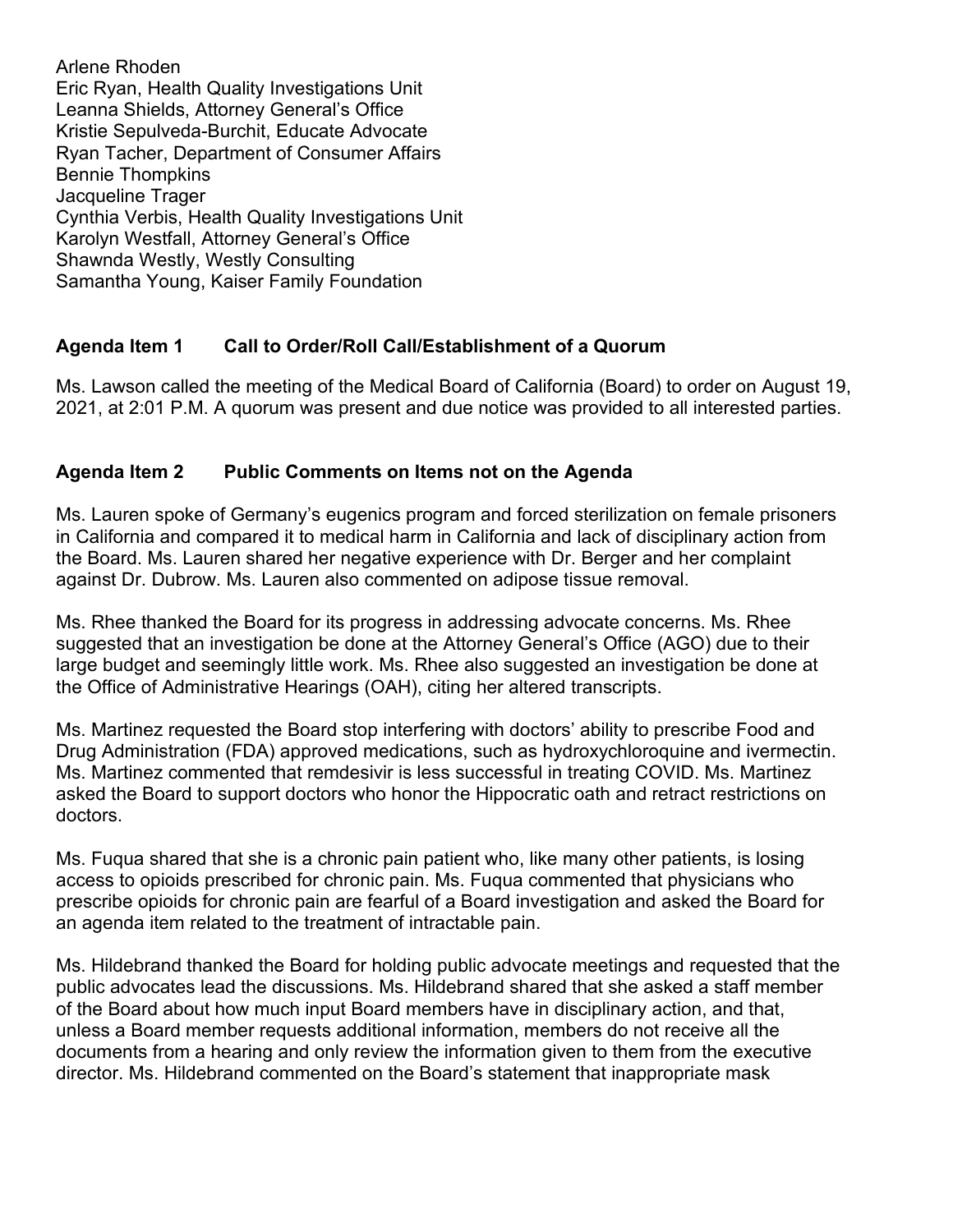exemptions could lead to discipline and requested that the Board notify everyone as to the standard of care for masks.

Dr. Kendrick commented on creating more equitable care within California hospitals, including medical staff. Dr. Kendrick shared his concern that the lack of equitable care results in patient safety risks and harm. Dr. Kendrick stated that minority surgeons are not able to obtain privileges at certain hospitals and these hospitals are not abiding by medical staff bylaws. Dr. Kendrick informed the Board that there is disproportionate treatment and that workforce diversity needs to improve, saying that he hopes a minority equitable health care project can take place.

Ms. Hollingsworth encouraged Board members to hold a committee meeting on how members can be more receptive to the public. Ms. Hollingsworth commented that advocates have experienced medical harm and go to the Board for help and accountability, but instead are dismissed. Ms. Hollingsworth explained that she is not against doctors, she wants as many good doctors as we can get, and that she wants the Board to have her back if anything goes wrong. Ms. Hollingsworth suggested the Board reestablish trust if it is concerned about its integrity and reputation.

Ms. Sepulveda-Burchit commented on the Board's statement that inappropriate mask exemptions could lead to physician discipline and spoke of children with disabilities and medical issues that prevent the use of masks. Ms. Sepulveda-Burchit requested the standard of care for wearing masks.

Mr. Andrist commented that he warned Ms. Lawson that the public advocate meeting would not go well if the topics were not what the advocates wanted. Mr. Andrist stated that the public advocate meetings were designed to open communication between the Board and the public, and that the topics from the last meeting could have waited until the quarterly Board meeting. Mr. Andrist spoke of the proposed confidential letter of advice, saying that someone would need to monitor Mr. Prasifka to make sure the letters were being implemented appropriately. Mr. Andrist stated that it is not the Board's job to protect doctors, but rather to protect the people in California.

Ms. Arthursdotter stated that she has previously requested an agenda item on intractable pain but instead an agenda item was added for substance abuse and medically assisted therapy. Ms. Arthursdotter spoke of the 2016 Centers for Disease Control and Prevention (CDC) guidelines, saying they were created for new patients going on opioids and not legacy or transfer patients.

Dr. Fobbs spoke of the ongoing problem with disparate treatment of minority doctors at the hospital level as well as unjustified outcomes of peer reviews. Dr. Fobbs commented that the Board has good intentions when reviewing cases but may have difficulty getting accurate information. Dr. Fobbs stated that it would be in the interest of protecting patients if the Board had an active part in reviewing what happens in the hospital peer review process.

Dr. Lang commented that she would appreciate any information the Board can give regarding religious waivers for vaccinations. Dr. Lang shared her concern in establishing transparency in the hospital peer review and credentialing processes, saying there is a pattern for African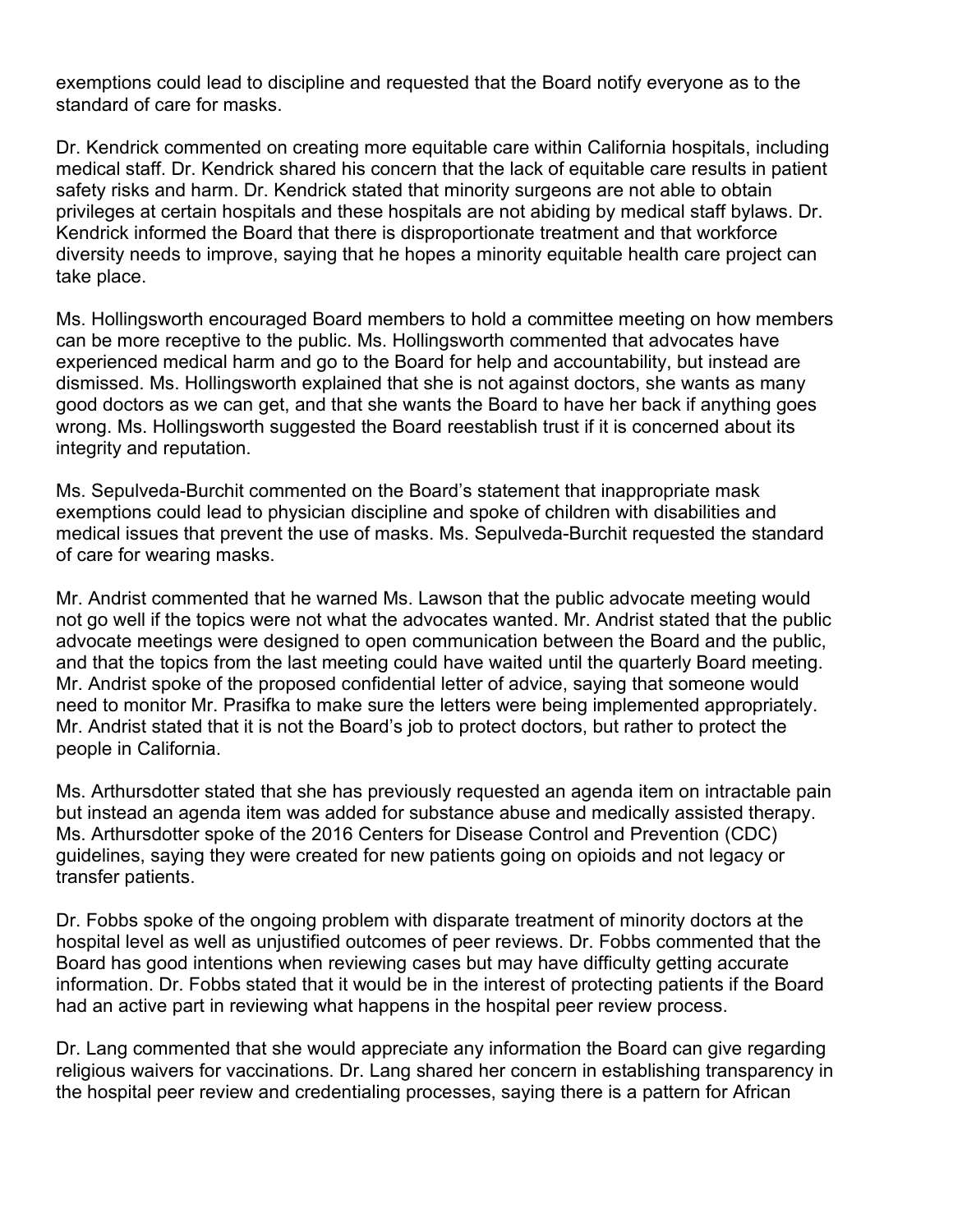American physicians but cannot review information due to HIPAA laws. Dr. Lang suggested a policy that would de-personalize identifying information for physicians applying for credentials in California hospitals, including gender, ethnicity, and age.

Ms. Farr commented that patients who have experienced trauma are told that they are perceiving their experiences. Ms. Farr requested Board members be trauma-informed so that the same thing does not happen to others.

Ms. Godinez spoke about the Board's statement that inappropriate mask exemptions could lead to physician discipline, saying that physicians write the exemptions because they have seen the patients. Ms. Godinez commented that there are psychological effects on kids wearing masks. Ms. Godinez asked the Board to not go after doctors that give medical exemptions.

Mr. Hayashi commented on a 2018 report from Human Rights Watch about the treatment of chronic pain patients in the United States being identical to that of victims of police torture. Mr. Hayashi also commented on incidences of suicide in chronic pain patients who were refused opioid treatments. Mr. Hayashi stated that the CDC guidelines were intended for primary care physicians treating new patients and not pain management professionals treating legacy patients.

#### **Agenda Item 3 Approval of Minutes from the February 4 – 5, 2021, Quarterly Board Meeting**

Ms. Lawson asked if there were any additions or corrections to be made in the Board minutes.

# *Dr. Krauss moved to approve the February 4 – 5, 2021 meeting minutes/S: Dr. GnanaDev*

Mr. Watkins commented that he did not have enough time to review the minutes since he received the Board meeting material 48 hours prior to the meeting. Mr. Watkins commented that he is not always confident in the minutes but since there is footage then it is okay.

Ms. Lawson asked for comments from the public.

Ms. Arthursdotter commented that the Board should use the closed captioning to get a shorthand version of the speakers' comments. Ms. Arthursdotter also commented that she has previously brought up several items, including communications, a task force for controlled substances, medical records, and care for intractable pain, that have not been addressed.

Ms. Farr commented that the minutes omit her statements about her medical records being false and the number of medical visits it took for her to be pain free.

Ms. Rhee commented that the minutes omit that she represents Black Patients Matter.

Ms. Lauren commented that at the last stakeholders meeting she spoke about a massage therapist which was omitted from the minutes. Ms. Lauren stated that her comments were sent as an email to Board members.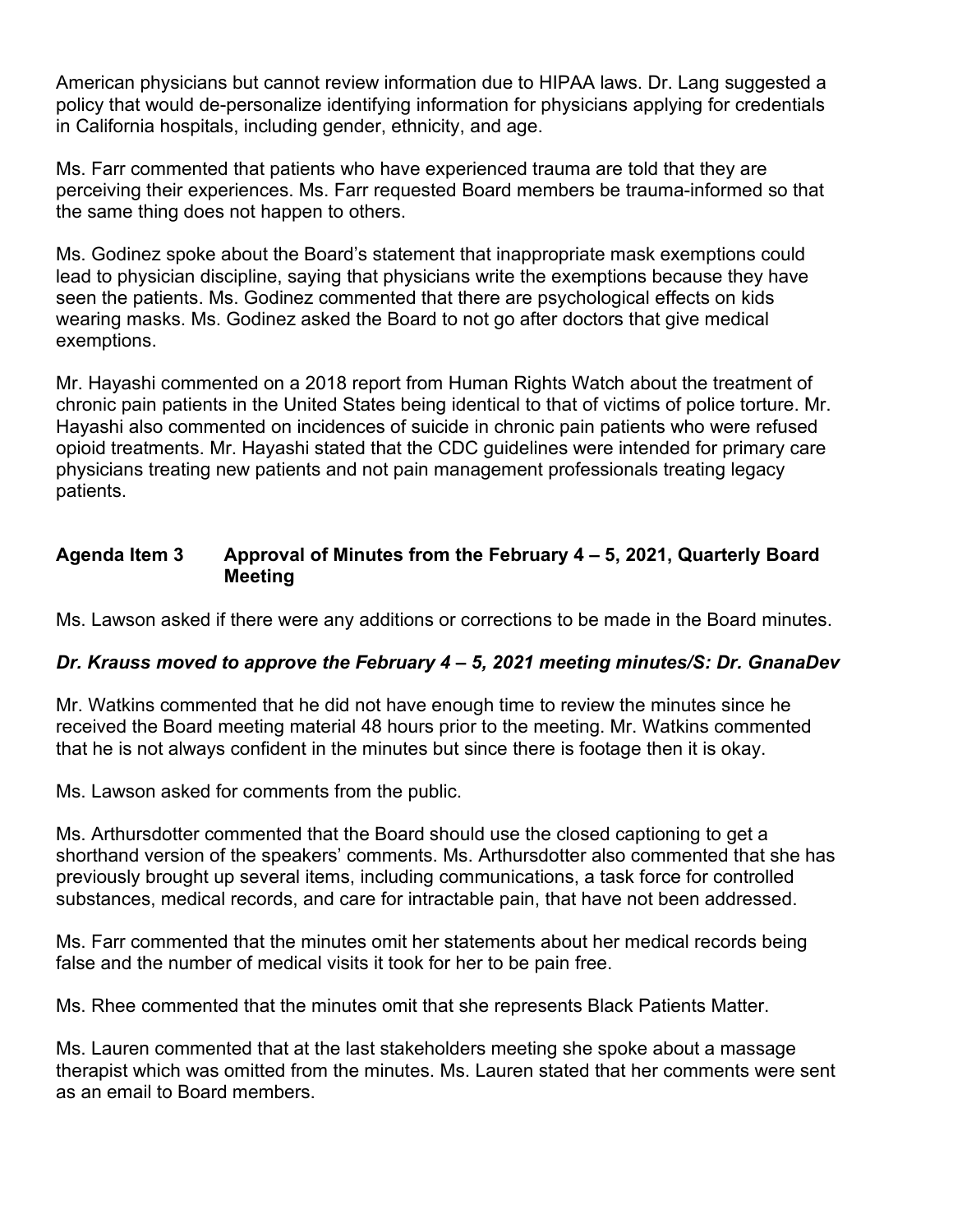Ms. Lawson asked Ms. Caldwell to take the roll.

# *Motion carried 8-0-2 (Dr. Healzer and Mr. Watkins abstained)*

#### **Agenda Item 4 Approval of Minutes from the June 1, 2021, Special Board Meeting**

Ms. Lawson asked if there were any additions or corrections to be made to the minutes.

Ms. Lubiano requested an edit of her comments on page BRD 4 – 9 about Board members being vetted.

#### **Agenda Item 5 Approval of Minutes from the June 24, 2021, Interim Board Meeting**

Ms. Lawson asked if there were any additions or corrections to be made to the minutes.

Dr. Krauss commented that the Vice President and Secretary officers need to be updated on the first page.

#### *Dr. Krauss moved to approve the June 24, 2021, meeting minutes/S: Dr. GnanaDev*

Ms. Lawson asked for comments from the public.

Mr. Andrist commented that there seems to be a lot of problems with the minutes and asked who was responsible for them.

Ms. Lawson asked Ms. Caldwell to take the roll.

*Motion carried 6-0-4 (Ms. Campoverdi, Dr. Healzer, Ms. Lubiano and Mr. Watkins abstained)*

#### **Agenda Item 6 President's Report, including notable accomplishments and priorities**

Ms. Lawson introduced the newest member of the Board, Dr. Healzer. Ms. Lawson gave a brief background of Dr. Healzer and performed the swearing-in ceremony. Ms. Lawson asked Dr. Healzer if he would like to say a few words.

Dr. Healzer replied that he is a practicing anesthesiologist at Kaiser Medical Center in Santa Clara and that he has an interest in peer review.

Ms. Lawson gave an update, saying the July 29<sup>th</sup> public stakeholder meeting is available to view on the Board's website, along with the Board's July 2021 newsletter. Ms. Lawson reminded applicants and licensees that, pursuant to AB 3330, the mandatory CURES fee increased from six dollars to 11 dollars as of July 1<sup>st</sup>. Lastly, Ms. Lawson commented that the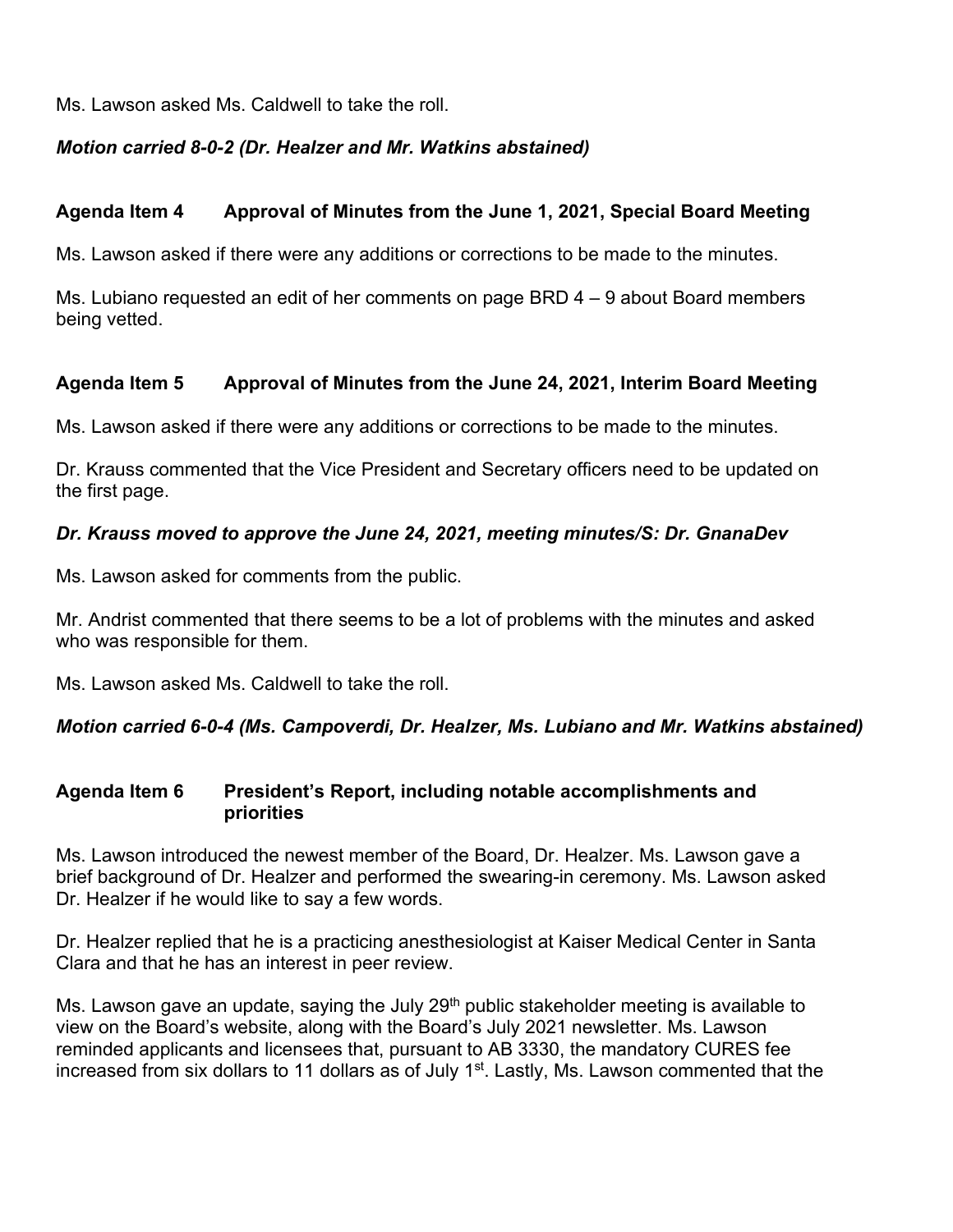Board is receiving an increase in calls from licensees stating that they are receiving calls from scammers claiming to be Board staff.

Ms. Lawson asked for questions or comments from the Board members. Hearing none, Ms. Lawson asked for comments from the public.

Ms. Rhee commented that it is nice to have a representative from Kaiser, but she is concerned about their algorithm to determine preventative treatment for African American patients.

Mr. Andrist commented that it is ironic that a doctor from Kaiser would be appointed to the Board when Kaiser requires all its patients to sign away their sixth amendment right to a jury trial by signing arbitration agreements.

# **Agenda Item 7 Board Member Communications with Interested Parties**

Dr. GnanaDev commented that he is involved with health policy, but he does not discuss Board issues.

Ms. Lubiano commented that she received correspondence from an individual who filed a complaint and that she referred the information to Board staff.

Ms. Lawson stated that she has had conversations with legislative staff, legislators, patient advocates, and other advocates. Ms. Lawson added that she also receives email correspondence, which she forwards to Board staff for an appropriate response.

Dr. Mahmood commented that he is involved in advocacy work, but he does not discuss Board issues.

Ms. Lawson asked for comments from the public.

Ms. Arthursdotter commented that she has previously requested to speak to Ms. Lawson only to have her requests sent back to Board staff.

Ms. Rhee commented that it is unacceptable disclosure for Board members to state in general terms that they spoke to advocates. Ms. Rhee continued, saying that disclosure means indicating specifically who you spoke to and what became of it.

# **Agenda Item 8 Executive Management Reports**

Mr. Prasifka began by giving administrative updates, saying Board staff had meetings with Ms. Lawson and Dr. Hawkins to discuss ongoing projects and Board meeting agendas, conducted new Board member orientations, had continuing interactions with the AGO and Health Quality Investigation Unit (HQIU), participated in conference calls regarding the implementation of the licensed physicians from the Mexico Pilot Program, and met with legislative staff and advocates regarding the Board's pending sunset review.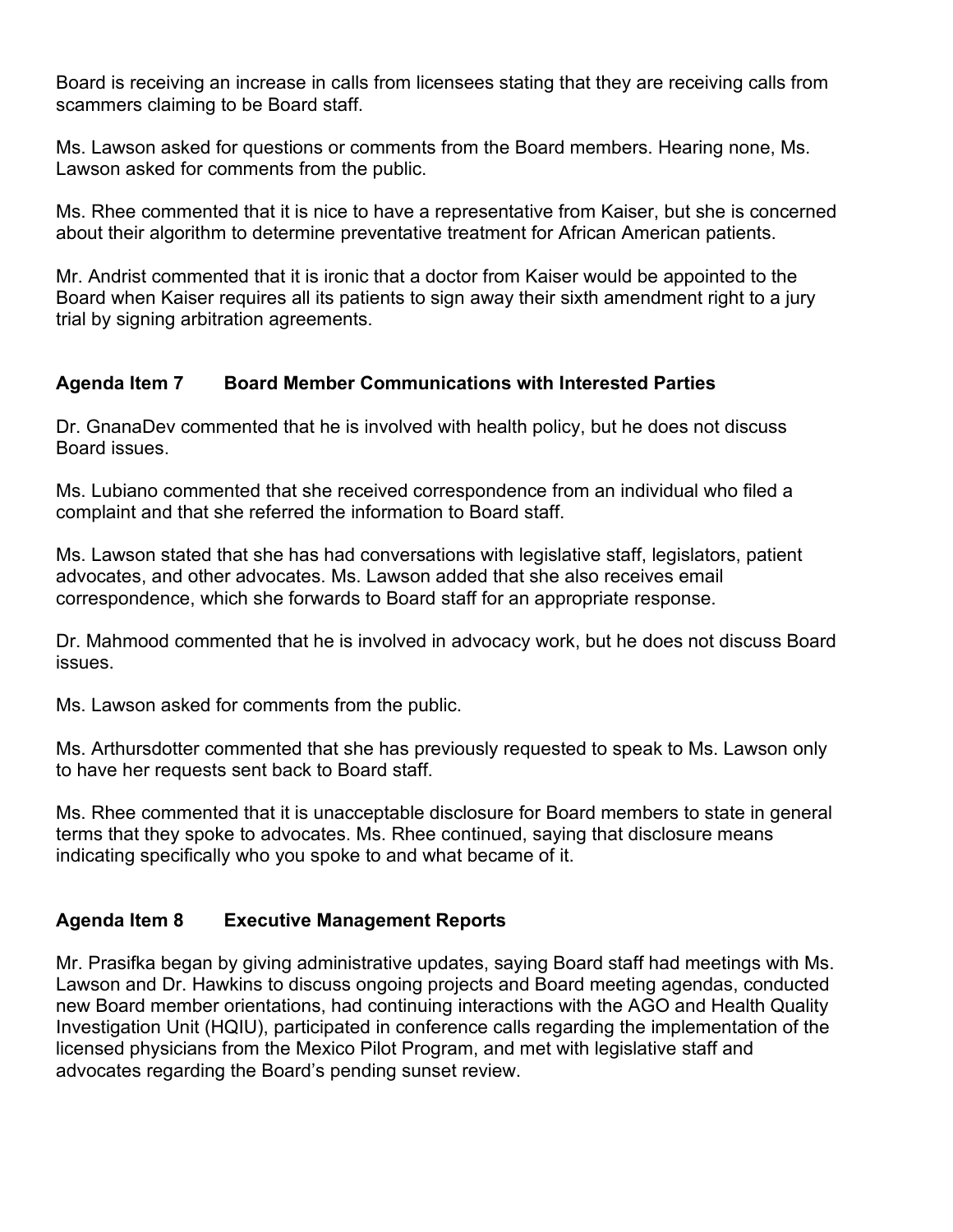Mr. Prasifka gave a staffing update, noting that the Board has eight new employees in Administrative Services, Licensing, and Enforcement. Mr. Prasifka noted that the Board is dealing with fluidity in staff due to COVID and continues to have a significant number of staff teleworking.

Mr. Prasifka gave an Information Systems Branch (ISB) update, commenting on the Board's redesign of its website, the complaint tracking system, the mid-October scheduled launch of the redesigned physician survey, the upcoming print-yourself pocket license cards, the Direct Online Certification Submission (DOCS) portal, the ongoing online complaint form redesign, and the WebEx training for Board experts.

Mr. Prasifka gave an enforcement update, commenting on the Board's expert reviewer program, the continued work on reducing the number of days to initiate a complaint in the Central Complaint Unit (CCU), and the work towards a quality compliance program. Mr. Prasifka reviewed the enforcement metrics, commenting that COVID has been disruptive not only from the complainant point of view, but also in terms of healthcare delivery. Reviewing the average days to complete investigations in the Complaint Investigations Office (CIO), Mr. Prasifka noted that the increase in days can be attributed to 2019 vaccine exemption cases that present time-consuming challenges, such as patients not giving consent to access medical records and subpoena enforcement. Mr. Prasifka commented on the average HQIU investigation days by case type, noting that the unlicensed activity type increased from 351 days in fiscal year 2016/2017 to 659 days in fiscal year 2020/2021. Mr. Prasifka reviewed the pending enforcement caseload summary, saying there has been a 16 percent reduction since November 2020.

Mr. Prasifka gave an update on the Licensing Unit, saying they are very busy with a high number of applications. Mr. Prasifka noted that the Licensing Unit has been able to keep the processing time from receipt of the application to the initial review around 30 days for both Postgraduate Training Licenses (PTL) applications and Physician's and Surgeon's (P&S) License applications. Mr. Prasifka also noted that the Board was able to prioritize P&S License applications for residents completing training on June 30, 2021 and was able to transition PTLs to P&S Licenses in three business days.

Mr. Prasifka commented on the Mexico Pilot Program, saying two licenses have been issued and the Board is waiting to issue the other licenses at the request of the applicants. Lastly, Mr. Prasifka commented on the use of the DOCS portal, saying it has been very successful and there continues to be an uptick in use.

Dr. Krauss commented that he read the Los Angeles Times article that stated the Board has 10,000 complaints and a few hundred action items and that the Board may be shooting itself in the foot by the misuse of the word *complaint*, and that there may be a semantic and nomenclature problem when the Board receives complaints that are not under its jurisdiction but are still logged as complaints. Dr. Krauss suggested logging such instances as inquiries. Dr. Krauss also commented on the Board receiving numerous complaints about a same instance and that it should be listed as just one complaint. Dr. Krauss noted that these changes can help the public and the press to better judge what percentage of complaints are actionable items.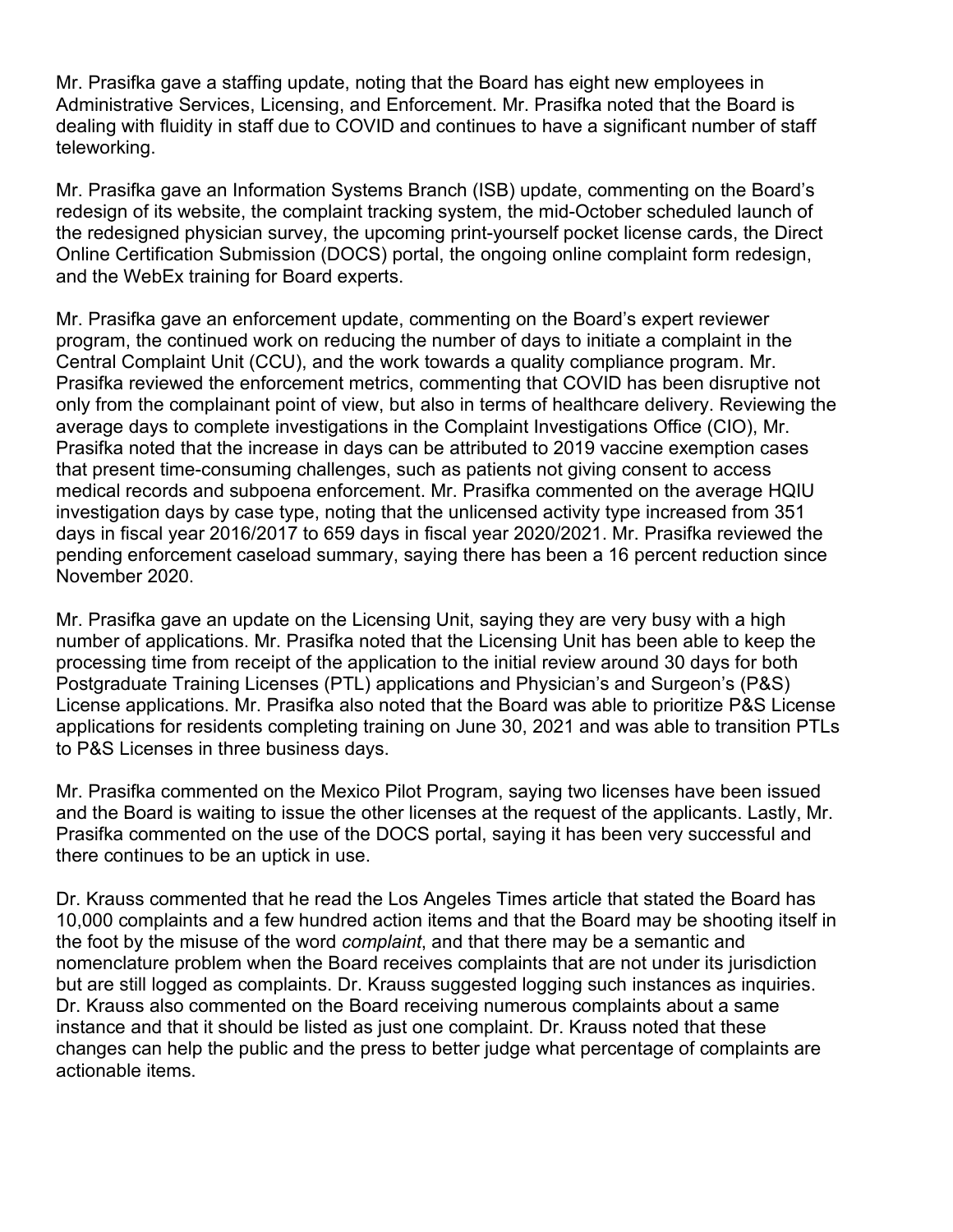Mr. Watkins stated that he is concerned with Mr. Prasifka's report of being busy, saying he gets a sense that Mr. Prasifka is overwhelmed. Mr. Watkins commented on not getting the link to the Board meeting materials until 48 hours before the meeting and not being able to review the material with the level of attention that he would like.

Ms. Lawson asked Mr. Watkins what he meant by receiving the material 48 hours in advance since she received a hard copy the week prior.

Mr. Watkins replied that the material was not posted online until 48 hours ago. Mr. Watkins continued, saying he abstained from voting on the minutes because he did not have enough time to review them. Mr. Watkins also commented that complaints are decreasing while the rate at which the Board is writing public reprimands will be the highest number of any executive officer that he could find, and he does not want that to be the new burial ground for cases. Mr. Watkins asked Mr. Prasifka to explain this.

Mr. Prasifka replied that he does not see an explosive increase in numbers, and every case is reviewed on its own merits with a view to resolving it in a way that serves the public interest. Mr. Prasifka commented that simply looking at the number of sanctions tells very little about the methodology that is brought to every case, and that the Board is devoting the maximum number of resources to the most serious cases and cases not deemed as serious are resolved efficiently and effectively.

Mr. Watkins responded that if Mr. Prasifka does not think a 44 percent year-on-year increase is significant, then he does not understand the correlation between numbers. Mr. Watkins explained that if the number of complaints decreased then the number of public reprimands should have also decreased.

Mr. Prasifka commented that when Mr. Watkins looks at the 40 percent increase, he is ignoring the two previous years in which there were 133 and 135 cases, and this is more of a return to trends that had previously existed.

Mr. Watkins stated that he has seven years of data and can take any six-month period to get a trend and indication for what is happening. Mr. Watkins stated that this is outside of any trend that has ever happened before and is concerned with the low level of trust and competency of the Board.

Dr. Mahmood commented that Mr. Watkins is giving him the impression that the Board's executives are not trying to protect the public and are biased toward the profession and stated that the public reprimands do not prove anything. Dr. Mahmood suggested picking random cases to review to make sure the discipline was fair, there was no bias, and ensure the public was protected. Dr. Mahmood commented that he takes his panel responsibilities seriously and if the disciplinary guidelines are the problem, that should be corrected.

Dr. Krauss declared his conflict of interest, saying he is a physician who has served on the Board for eight years and is concerned with the health and well-being of Californians. Dr. Krauss stated that in the eight years on this Board, he has not encountered another Board member who has been so negative about the Board's processes as Mr. Watkins, and that the executive director and Board staff should be supported. Dr. Krauss commented that there are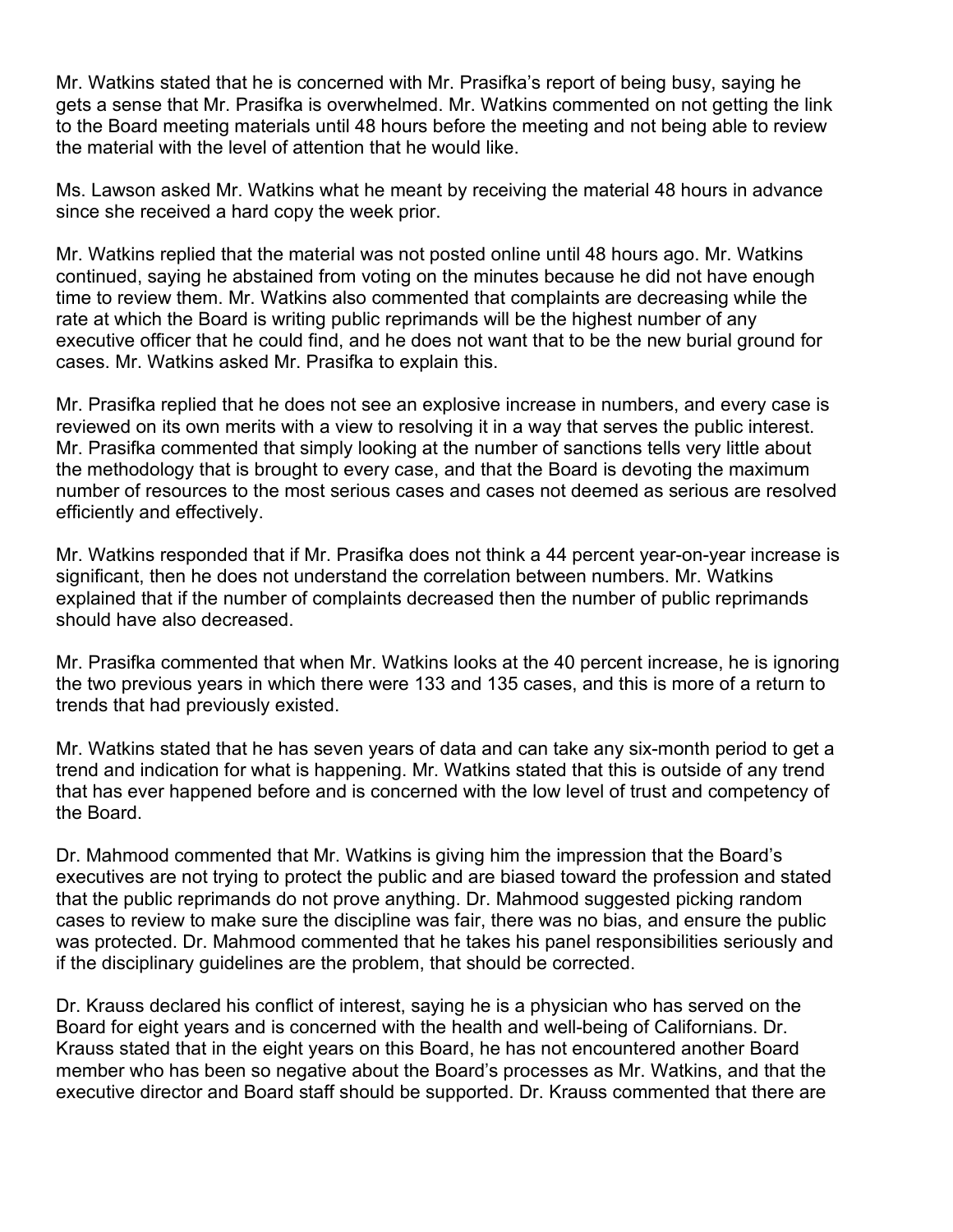flaws, problems, and many things out of the Board's control and hearing repeated criticism could become destructive in leading to a positive outcome for the Board. Dr. Krauss encouraged Board members to bring Mr. Watkins around to working productively towards Board processes.

Ms. Webb reminded Board members of the limitations of the Open Meeting Act with discussions outside of open meetings.

Replying to Dr. Mahmood's suggestion, Mr. Watkins stated that he has identified the problem as the system's operations and the statistics show the Board is lenient toward doctors. Replying to Dr. Krauss, Mr. Watkins stated that it is a misconception that he wants to bring the Board down and that he does not need to be brought around. Mr. Watkins commented that his criticism of the Board's processes are the same criticisms from public and patient advocates, which the Board has ignored. Mr. Watkins continued, saying he is not point fingers, but rather shedding light on a system that has been operating in a particular way, and that this Board has some of the lowest standards of all the healing arts boards in the Department of Consumer Affairs (DCA).

Ms. Campoverdi requested regular reporting on the criteria used to close cases, including how and why cases are closed, saying that would give clarity and be helpful.

Dr. GnanaDev asked how the Board can maintain its financial stability.

Mr. Prasifka replied that the 80-dollar increase that is currently in SB 806 is not adequate and does not put the Board on a sustainable path. Mr. Prasifka commented that the loan from the Automotive Repair Board will keep the Board afloat through the end of the fiscal year, and the savings from operating efficiencies have had a marginal effect.

Dr. GnanaDev commented that budgets usually have an increase in revenue and a decrease in costs, and most of the Board's costs are not in our control.

Mr. Prasifka commented that the AGO costs are activity-driven, and the Board has a significant caseload. Mr. Prasifka continued, saying the Board is trying to reduce the timelines, which means more activity in the short term, but if the Board continues to prioritize resolving cases efficiently and effectively then that should bear some cost savings in the medium term.

Dr. Healzer asked how much of a fee increase would be required to return to a break-even basis.

Mr. Prasifka replied that it would be the amount recommended in the Board's fee report.

Mr. Bone added that it is roughly a 50 percent increase for the Board's various licensees, which would be the first time in fifteen years for a fee increase.

Ms. Lubiano commented that in addition to upholding the mission, it is also the Board members' duty to provide oversight and give guidance on how to improve the Board. Ms. Lubiano commented that she also did not receive the Board meeting material link on time and is sure Board staff are looking into that. Ms. Lubiano stated that she is happy to be involved in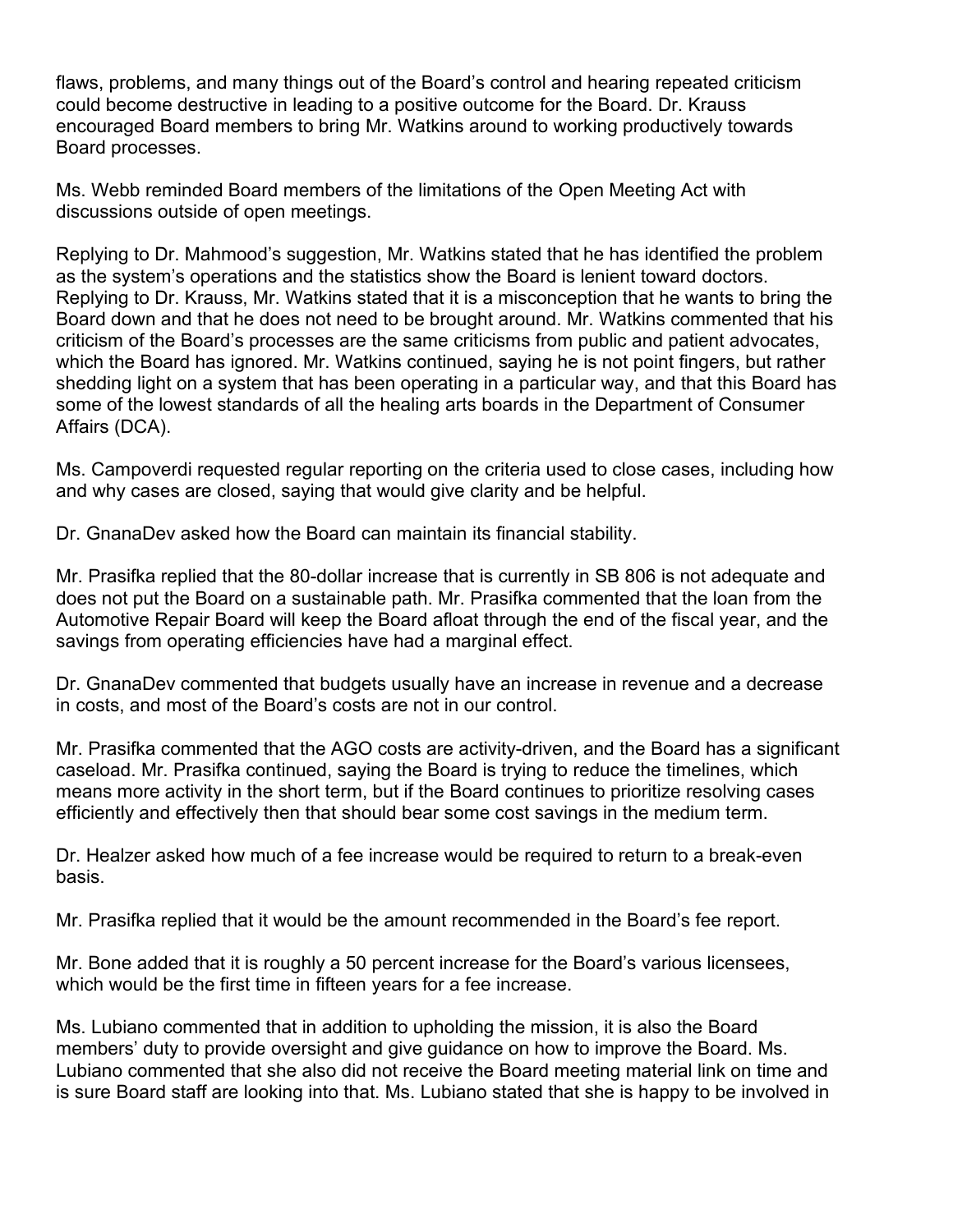discussions on helping the Board improve. Ms. Lubiano spoke of data, trends, and the number of public reprimands, and asked for more information about how cases are closed.

Ms. Lawson commented that the Board meeting material was delayed due to the need for it to be formatted for Americans with Disabilities Act (ADA) purposes, and that she will make sure it does not happen in the future. Ms. Lawson commented that it is worth understanding the number of public reprimands and the data behind the numbers and directed Board staff to have that information at the next Board meeting.

Mr. Watkins thanked Ms. Lawson, saying all he wants is an exploration into those numbers. Mr. Watkins requested an email in the future if Board staff are having difficulty getting the meeting material out on time. Mr. Watkins replied to Dr. Healzer's question, saying the increase was for 367 dollars over two years and \$783.50 was the absolute minimum for the Board to survive.

Ms. Lawson asked for comments from the public.

Ms. Arthursdotter commented on patient records being copied and pasted from a template rather than having a clinical record. Ms. Arthursdotter stated that public reprimand numbers look funny because these patient records have to be fared through to get the actual clinical facts.

Ms. Rhee thanked Mr. Prasifka and Mr. Watkins for their work in the Board. Ms. Rhee suggested the Board have a mediation program to reestablish physician-patient relationships and to help bring closure to patients.

Ms. Lauren commented that she is not a number, but a person, and spoke of her case against Dr. Berger. Ms. Lauren commented that the Board could not have been more lenient or biased in her case and stated that California is not protecting patients.

Ms. Hollingsworth agreed with Mr. Watkins regarding the increase in public reprimands and listed cases where the doctor received a reprimand. Ms. Hollingsworth stated that long-time physician Board members are more concerned about staying on their pedestal than hearing how they can improve.

#### **Agenda Item 9 Update on Sunset Review and Discussion and Possible Action on SB 806**

Ms. Lawson began by reviewing the sunset review process and a brief timeline of what has happened since fall of 2020. Ms. Lawson gave an update on what to expect next, saying the Board expects SB 806 to be approved by the Assembly Appropriations Committee by August  $27<sup>th</sup>$ , then it will move to the assembly floor for consideration by the entire assembly, and the bill must be approved by the full assembly and the full senate by the time the legislature adjourns on September 10<sup>th</sup>. Ms. Lawson explained the format of discussing this item, saying Mr. Bone will present the staff report, Board members can ask clarifying questions, members of the public can comment, and then discussion will be held for each topic or theme.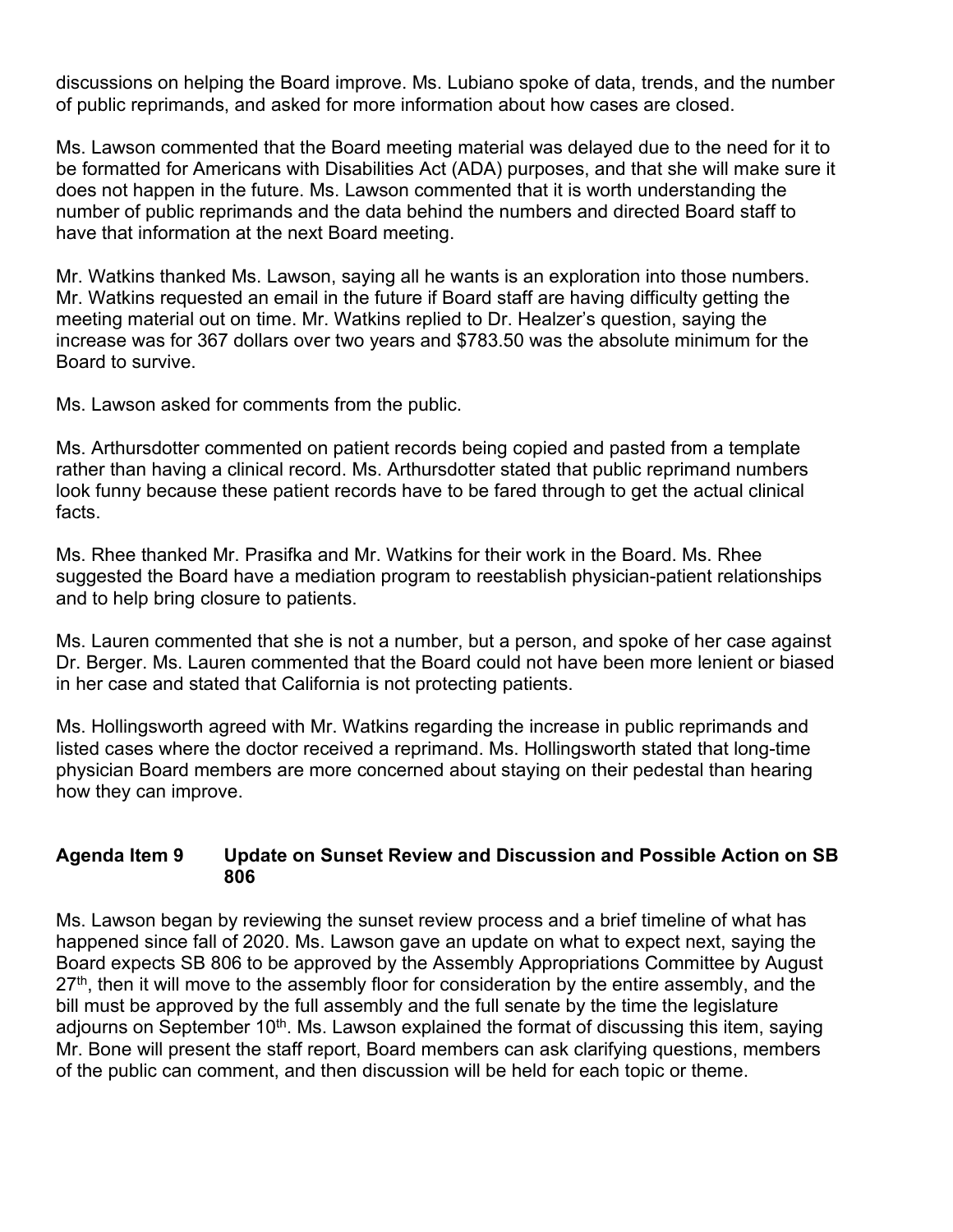Mr. Prasifka commented on items of extreme importance to the Board, including the fee increase, cost recovery, and a public member majority.

Mr. Bone reviewed the Board's support if amended position from the June  $1<sup>st</sup>$  meeting to include a public member majority, an enforcement monitor, the fee increase, and extending the Board for four more years. Mr. Bone stated that the Board continues to advocate for the additional statutory changes requested in the Sunset Review Report. Mr. Bone noted the amendments from the bill as approved on June  $3<sup>rd</sup>$  by the Senate, which include added language regarding the role of the enforcement monitor, requiring license applications to be submitted online, removing the requirement for paper notices to physicians who are approaching their renewal date, postgraduate training requirements to allow an individual to apply for a P&S License upon completion of one year of postgraduate training and receive 36 months of credit in their program, and give the Board the authority to allow the executive director to issue a confidential letter of advice. Mr. Bone also noted the items not included in the bill that the Board had been seeking, including the increased licensing fee amount, the composition of the Board, and extending the Board's authority for four years rather than two years.

Mr. Bone commented that SB 806 includes intent language for the postgraduate training program and would need to be amended further before the Board could implement any such policy, which the Board could do during this meeting. Mr. Bone stated if the Board maintains its support if amended position, staff would be authorized to continue to work on the priorities of the Board for the remainder of the year, and that if the bill does not get amended as requested by the Board, he would still recommend that the Board direct staff to request the governor to sign the bill into law so the Board will not sunset.

Mr. Watkins stated that during the June 1<sup>st</sup> meeting at the three-hour mark, the Board established an opposed position because the bill did not have anything the Board wanted. Mr. Watkins continued, saying the Board had to take a support unless amended position. Mr. Watkins commented on Mr. Prasifka giving the Board's support unless amended position at the committee hearing, saying if the Board wants to negotiate the bill, the committee can then assume the Board supported the bill. Mr. Watkins asked how much influence is coming from the California Medical Association (CMA). Mr. Watkins stated the bill does nothing to impact the future of the Board in a positive way and added that this conversation will continue to happen.

Ms. Lawson commented that the Board exists because of the legislature and that this is not the Board's process, but instead the Board is one of many stakeholders who participate in this process. Ms. Lawson added that Board members and staff have been strong and strident advocates for the Board's priorities and the legislature knows what the Board's position is on all the issues. Ms. Lawson stated that the Board's Sunset Review Report outlines ways that the Board can improve and enhance its effectiveness and that the Board is not being listened to on all points. Ms. Lawson added that the Board is a creature of statute, and its continued existence depends on the senate and assembly extending the Board's existence.

Mr. Watkins thanked Ms. Lawson for the explanation.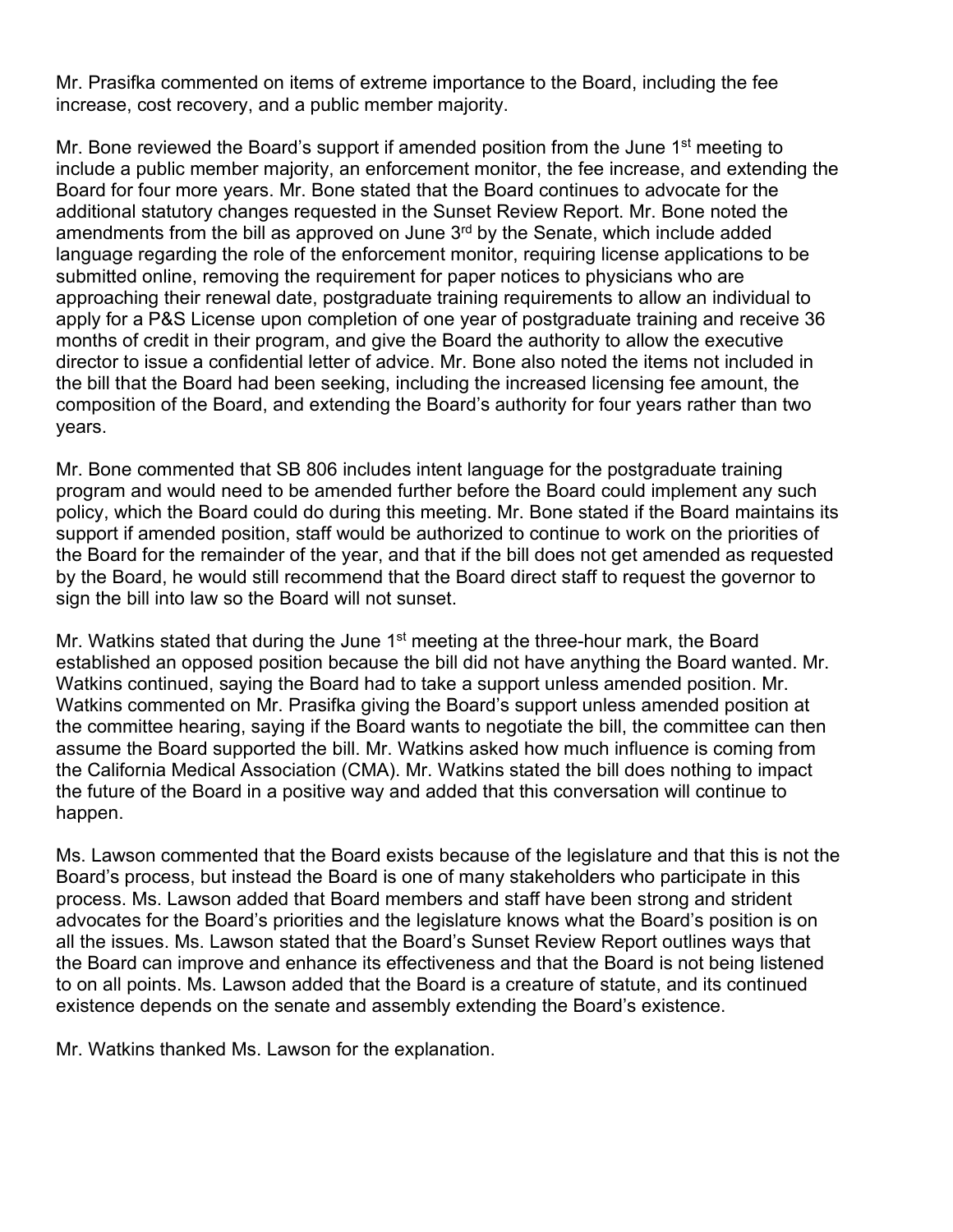Dr. GnanaDev commented that there are multiple negotiations done on the last day and there are also multiple players involved. Dr. GnanaDev stated he is fairly happy with what the Board is getting, aside from the finances, but he has no doubt it will be solved.

Dr. Hawkins asked Ms. Lawson if there was anything from her interactions with Senator Roth and Assemblymember Low, Board staff, and the Board's toolkit that could help move the Board along in this process.

Ms. Lawson responded that she and Board staff have had robust conversations with legislators about the Board's need for additional funding and these conversations give a good understanding of the types of things they are looking for as far as information in the Board's Sunset Review Report. Ms. Lawson added that the Board's priorities and positions are always top of mind and Board staff are providing legislators and their staff information and ideas that will advance the Board's priorities.

Ms. Lubiano asked when the two-year extension would begin. Ms. Lubiano also asked what the chances are of the Board being able to get the four-year extension, saying that by the time the Board makes progress, it will have to prepare for sunset again.

Mr. Bone replied that the chances of receiving a four-year extension are not good, saying the comments and scrutiny that the legislature receives all year round will try to be addressed and reviewed with the changes implemented in this two-year sunset extension. Mr. Bone stated that the two-year extension will begin January 1, 2022.

Ms. Lubiano asked who would develop the framework and model for cost recovery and who would ensure the amounts are collected.

Mr. Bone replied that cost recovery could be initiated either through an administrative law judge (ALJ) or through a stipulated settlement.

Ms. Webb commented that not all costs are collected, but that could come up when a physician seeks to have their license reinstated. Ms. Webb commented that it is an effective tool in negotiations that the Board has used in the past.

Dr. Krauss asked if any other boards under DCA have cost recovery and if it is effective for them.

Mr. Bone replied that cost recovery is common, and the Medical Board is the only board that does not have it. Mr. Bone commented that collection rates are relatively small compared to the actual costs that get put into the investigation and prosecution process.

Dr. GnanaDev commented that the biggest benefit from cost recovery is that it will prohibit the doctors' attorneys from dragging a case on. Dr. GnanaDev asked why the legislature only wants to extend the Board for two years.

Mr. Bone responded that some boards are only getting a one-year extension. Mr. Bone also commented that because of COVID, the legislature was unable to review all the boards last year, so much of the work was pushed to this year.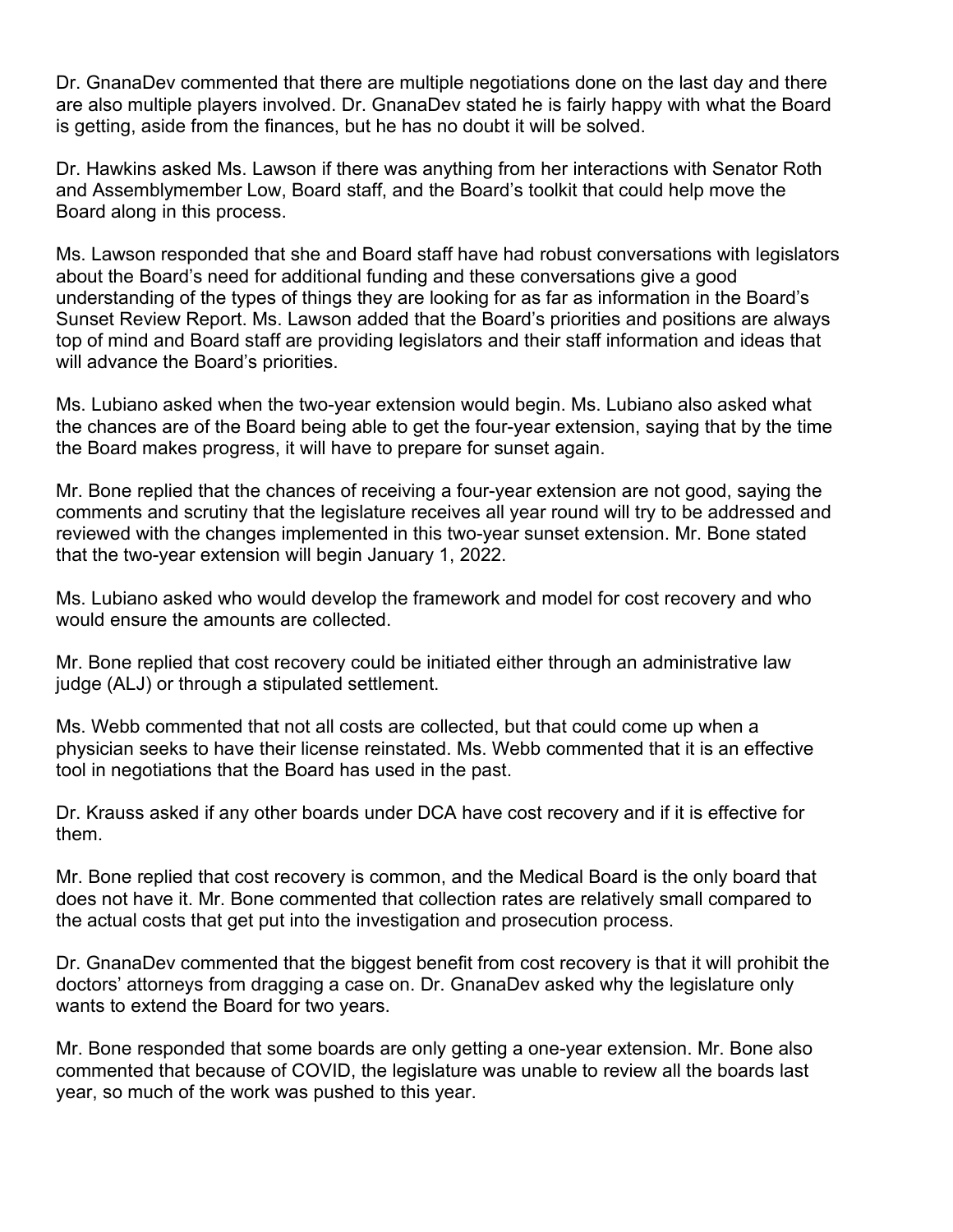Dr. Krauss asked if there is a chance this sunset review could be pushed out until next year, or if Mr. Bone is confident that there will be a resolution this year.

Mr. Bone responded that he cannot imagine a scenario where the bill would be put off until next year. Mr. Bone added that SB 806 not only includes the Medical Board, but also the Osteopathic Medical Board, the Physician Assistant Board, and the Podiatric Medical Board.

Ms. Campoverdi asked about the confidential letter of advice, saying the bill seemed unclear on the implementation and oversight.

Mr. Bone replied that there is not a lot of detail in the bill because the legislature is delegating authority to the Board to establish the parameters for this program. Mr. Bone reviewed section 14 of the bill which outlines the confidential letter of advice.

Ms. Campoverdi asked what the bill language meant by stating the letter shall be purged after three years. Ms. Campoverdi also asked if this would be part of the enforcement monitor's report.

Ms. Lawson commented that section 14 of the bill adds Business and Professions Code (BPC) 2227.3(d) that requires the Board to go through the full formal rulemaking process to establish this program, and that is how the Board will spell out exactly what the program looks like.

Mr. Prasifka commented that there are many other medical boards in the United States that have this program. Mr. Prasifka added that these letters would be used for less serious matters, saying that less serious cases need to be resolved on an expedited basis. Mr. Prasifka also commented that under the current system, there are considerable expenses involved with accusations, investigations, and subpoenas, which may only result in one simple departure where the Board cannot do anything. Mr. Prasifka stated that this is about having an alternative tool which would need to be used in a responsible manner and added that every disciplinary sanction has the potential to be abused.

Mr. Watkins commented on the concerns patient advocates have with trusting the Board and wanted Mr. Prasifka to instill confidence and trust that the confidential letter of advice would be used responsibly.

Ms. Lawson stated that the confidential letter of advice was the Board's idea and was in the Sunset Review Report that Board members approved in November 2020. Ms. Lawson commented that she would like to hear from the public so that Board members can think through whether they want to change their position. Ms. Lawson reiterated that the rulemaking process will allow the Board to decide what the program would look like and that the language in the bill just allows the Board to have this tool.

Ms. Rhee commented that she is grateful for Mr. Prasifka. Ms. Rhee stated that in her case, her license was revoked as retaliation, and spoke of the need to resolve complaints informally.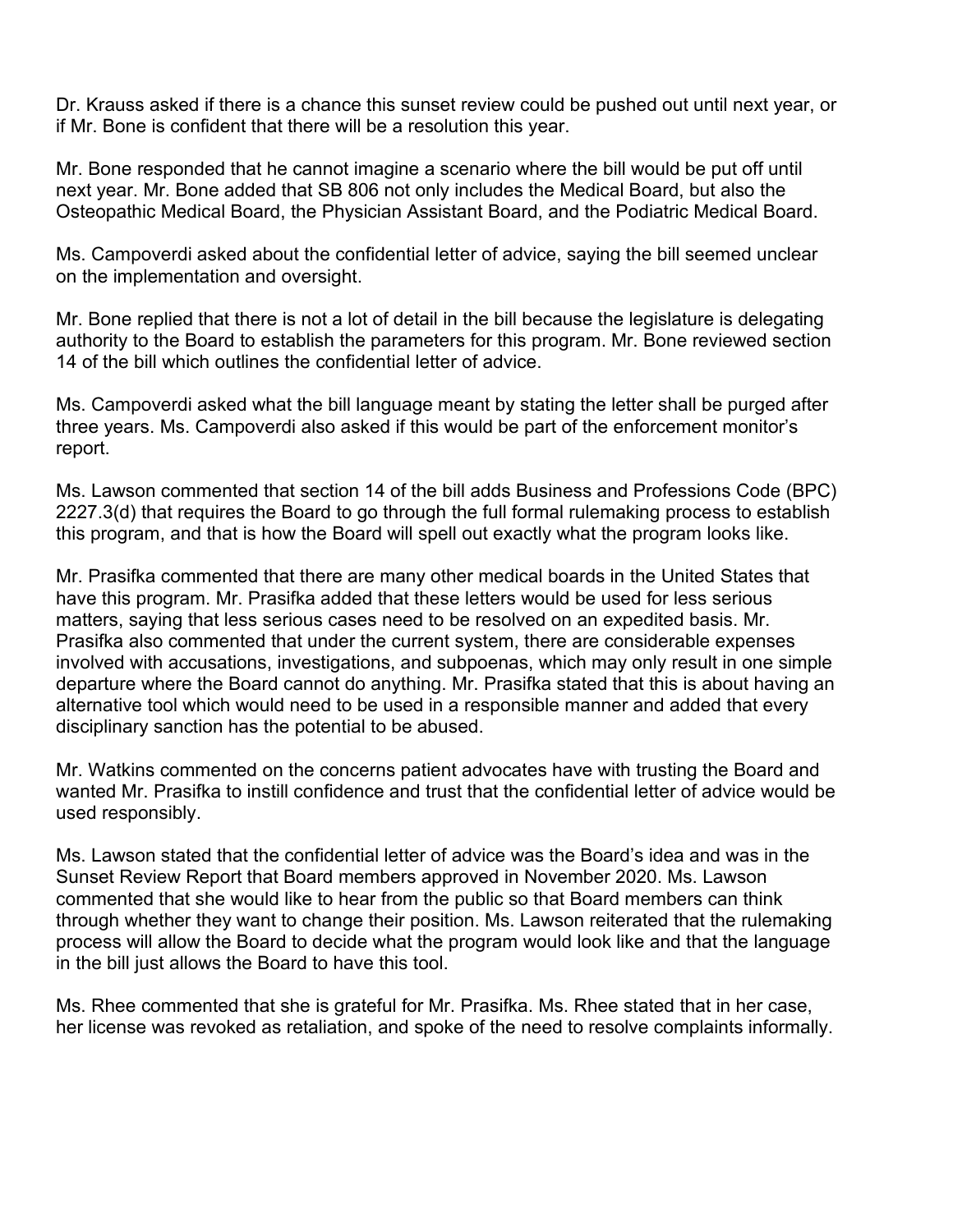Ms. Arthursdotter commented on the confidential letter of advice, chronic pain patients not filing complaints, and reviewing education courses to make sure they are diverse and not revenue-generating schemes.

Ms. Hollingsworth commented that the Board having total control over the confidential letter of advice is alarming and added that Mr. Prasifka could use the letter for egregious cases without anyone knowing. Ms. Hollingsworth added that the letters the Board sends to doctors are not seen as serious or threatening. Ms. Hollingsworth encouraged the Board to take the confidential letter of advice out of SB 806 or make a change so the public is aware of the letters sent.

Ms. Westly commented that the confidential letter of advice should be struck from SB 806, saying it would hinder transparency and accountability. Ms. Westly suggested the Board lobby for the full fee increase that it requested. Ms. Westly also commented that the CMA will try to strip cost recovery from the bill and the Board should lobby for cost recovery, as well.

Ms. Reyes urged the Board to support amendments to SB 806 that would include language from AB 1156 regarding postgraduate training. Ms. Reyes added that prior approval would be needed from a program director for residents to moonlight. Ms. Reyes commented that there is no data of the frequency of residents leaving their program after 12 months and that the real problems need to be addressed rather than creating a licensing structure based on perceived or hypothetical problems.

Ms. Dominguez stated that she does not support a confidential letter of advice and added that there is no room for confidentiality when it comes to the standard of care.

Ms. Diaz commented that the California Primary Care Association (CPCA) is in support of AB 1156 and that the language in SB 806 does not address the current limitations of the PTL. Ms. Diaz also commented that CPCA supports efforts to include similar language in SB 806 as a vehicle to remedy the access to care concerns. Ms. Diaz added that residents must obtain program director approval to moonlight.

Ms. Monserratt-Ramos commented that consumers are against any type of confidential letter, saying it will provide less transparency. Ms. Monserratt-Ramos stated the current legislation needs to be amended to specify that the confidential letter of advice cannot be used for standard of care violations except for cases where the statute has run out. Ms. Monserratt-Ramos also commented that the letters should not be purged after three years.

Ms. Lauren agreed with prior commenters on the confidential letter of advice and added that it is good for doctors but not for patient safety. Ms. Lauren commented that electronic records should be co-authored by the patients. Ms. Lauren requested to have the public member majority added back to the bill and that those members should be vetted for conflicts of interest.

Ms. Hildebrand agreed with prior commenters on the confidential letter of advice and added that the Board has issues with trust and transparency. Ms. Hildebrand took issue with the Board being able to decide which cases are important.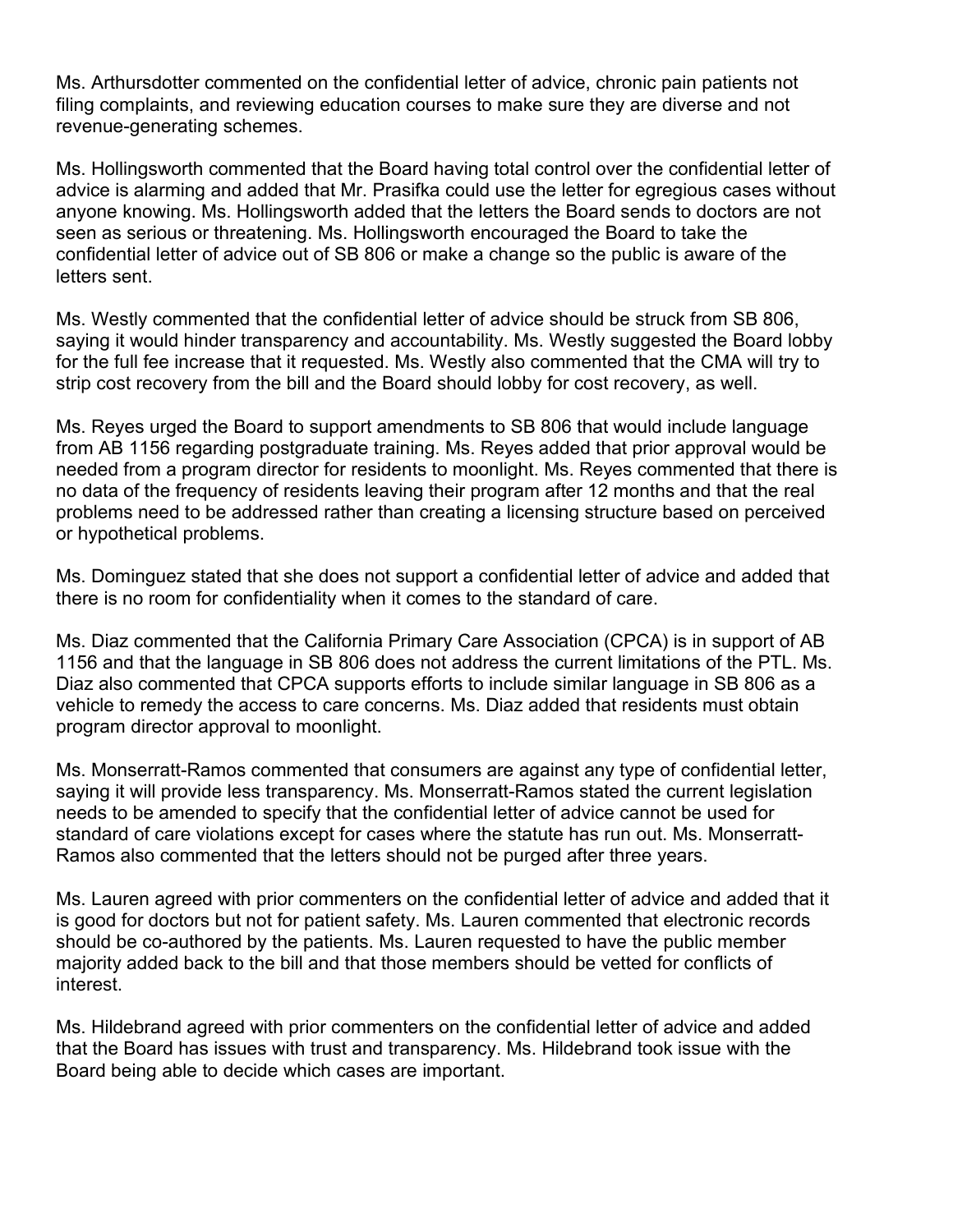Mr. Cuevas-Romero stated that the CMA remains opposed unless amended to SB 806 due to the unresolved issues related to the PTL. Mr. Cuevas-Romero commented that a coalition is asking the legislature and the Board to consider language from AB 1156 to be placed in SB 806. Mr. Cuevas-Romero added that CMA supports the enforcement monitor but would like more details.

Mr. Andrist commented that the CMA represents less than one third of California doctors. Mr. Andrist asked who would monitor Mr. Prasifka when he issues confidential letters of advice and added that Mr. Prasifka is set on saving money to the detriment of patient safety. Mr. Andrist stated that the reason the diversion program failed was because it was confidential and bartering occurred.

Ms. Lawson restated the current support if amended position and reviewed the topics for discussion, including the confidential letter of advice, PTL, the fee increase, cost recovery, extending the Board's term by four years, and having a public member majority.

Mr. Bone commented that he did not hear any dissenting positions on extending the Board's term to four years, the fee increase, and the composition of the Board, and that the positions will be maintained for those issues. Mr. Bone added that there were many comments regarding the confidential letter of advice and PTL.

Ms. Lawson began with the confidential letter of advice and asked if any Board members thought the position should be changed.

Dr. Mahmood asked what the idea was behind the confidential letter of advice and if it was necessary for the letter to be confidential. Dr. Mahmood suggested considering making it more transparent.

Dr. Krauss asked Mr. Prasifka to reiterate the merits of having the confidential letter as a tool.

Mr. Ryu asked Mr. Prasifka to share the initial intent versus what it is now.

Mr. Prasifka replied that there is no change in the intent and explained that it is not accurate to look at the regulation and management of a complaint system from an end-product disciplinary point of view. Mr. Prasifka further explained that some reports claim that issuing more sanctions means the board is doing a better job than a board that issues less sanctions. Mr. Prasifka spoke on upstream regulation, saying problems should be identified before they result in a fitness to practice issue, which results in a culture of open disclosure and continuous improvement. Mr. Prasifka commented on an advocate's statement about the lack of transparency with confidential letters and noted that is a good point. Mr. Prasifka stated that there has to be transparency and accountability, therefore there should be reporting to give the public information about how the letters are being used.

Dr. Krauss asked what the level of Board oversight would be, or if the letters would be hidden from the Board.

Mr. Prasifka stated that he has no desire to hide anything and welcomes any type of system where the Board would have oversight.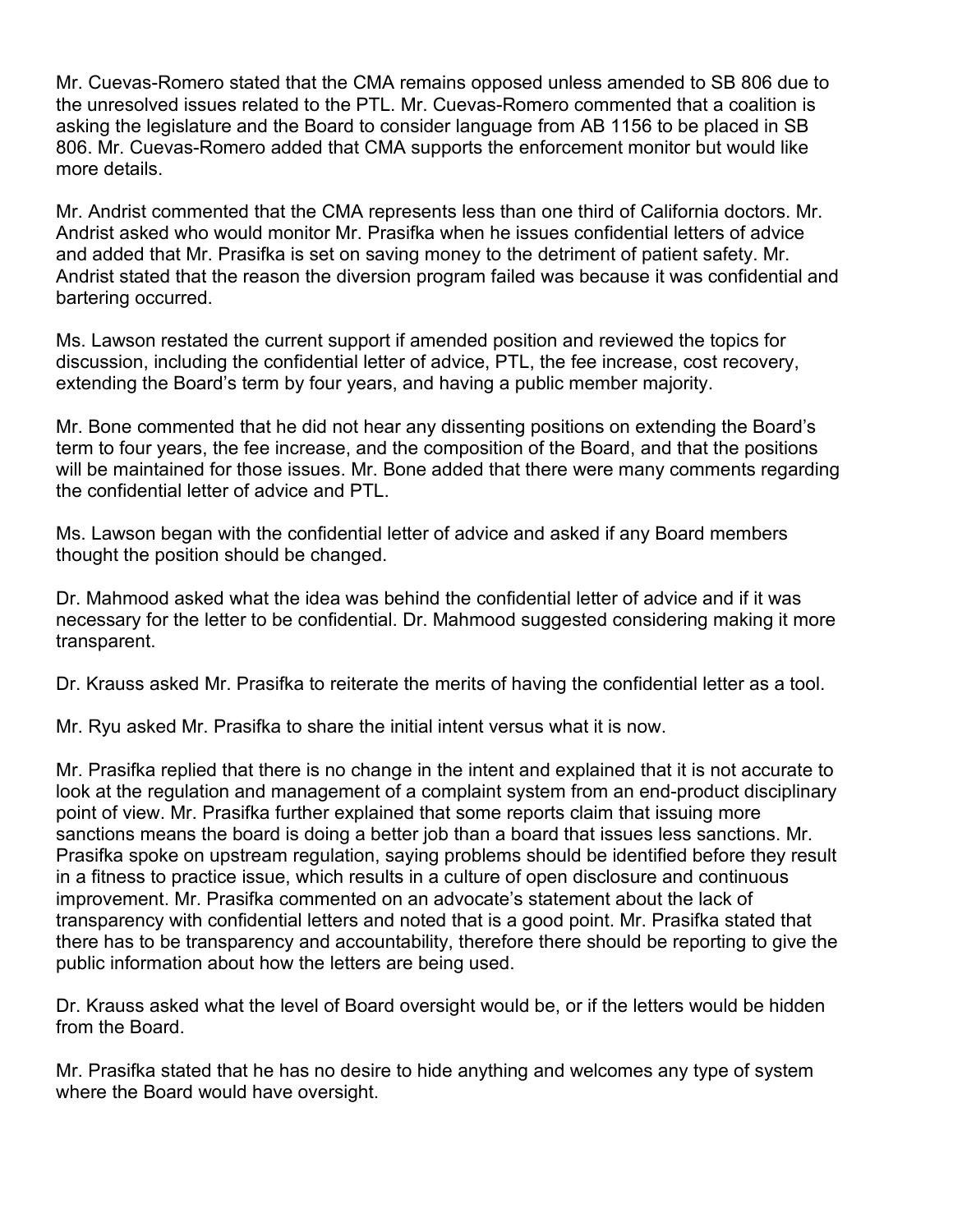Ms. Lawson commented that having the author of SB 806 add guardrails to specific items would be a productive conversation to have.

Dr. Krauss agreed with Ms. Lawson and added that this is a valuable tool that should be retained.

Mr. Watkins commented that he would like to move away from the letter, saying the public does not want it. Mr. Watkins commented that the Board systematically favors doctors, and this letter would cause people's perception to be more of the same.

Dr. GnanaDev gave a counterpoint that the letter could prevent a doctor who made a simple mistake from being put on probation for three years. Dr. GnanaDev added that the letter allows Board staff to concentrate on more serious offenses.

Mr. Ryu commented that as a new Board member, he was unaware of the trust issues. Mr. Ryu stated that after attending Board meetings and serving on a panel, he has learned there is a big difference between perception and reality. Mr. Ryu spoke of the limitations of the Board and having to work within the boundaries of legislation. Mr. Ryu commented that the word *confidential* may be scaring people. Mr. Ryu stated that this could be a tool that would help the Board become more efficient in moving through the backlog of cases and addressing the more important cases and suggested limitations be put on using the letter.

Ms. Lawson asked if the Board would like to modify their position such that the confidential letter of advice would only be used for minor violations.

Mr. Ryu stated that he would go further to say minor violations that do not include death or any major issue.

Ms. Campoverdi commented that transparency is the biggest goal for the Board currently and that it feels like the Board is moving in the wrong direction. Ms. Campoverdi stated that if the Board is going to support this letter, then the bill should be amended to ensure it does not include standard of care cases.

Mr. Watkins spoke of the public's mistrust of the Board and asked if the letter would be used on the physicians who were disciplined or on the cases that have been dismissed. Mr. Watkins stated that the executive director will have no oversight and the Board will not be able to manage the process.

Ms. Lawson commented that the Board should first decide if it wants to change its position, and then discuss any changes to be made.

Dr. GnanaDev asked why the Board is trying to come up with the rules now since this will go through the rulemaking process.

Ms. Lawson asked for a motion on the confidential letter of advice.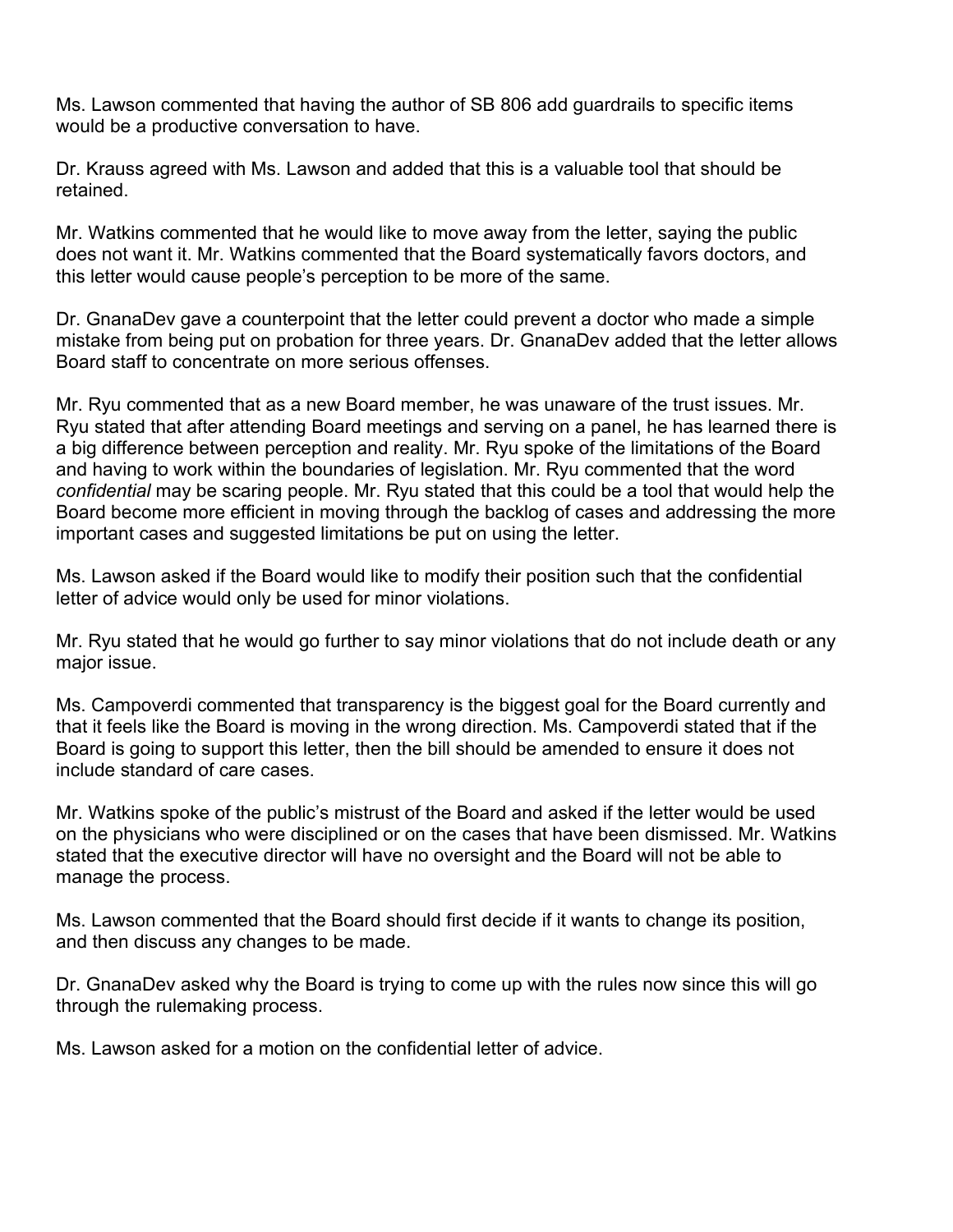#### *Dr. Krauss moved to maintain the current position on the confidential letter of advice/S: Dr. GnanaDev*

Ms. Campoverdi asked why the Board could not adjust the language to make clear that the intent is to only use the letter for minor administrative disciplinary matters.

Ms. Lawson commented that the Board could request the word *minor* be added into the legislation, but to create a list and go through the details of when the letter could be used would be a very lengthy discussion and will be done during the rulemaking. Ms. Lawson added that it would be useful if the Board provides direction to the legislature as to what would go into the statute for guardrails.

Dr. GnanaDev stated that if the maker of the motion wants to amend the motion by adding the word *minor,* then he would be fine seconding that.

Dr. Krauss stated that he is fine with that, as well.

Dr. Mahmood commented that the Board needs to reassure the public that the Board will ensure the letter is only used for minor disciplinary matters, and the Board should consider what minor cases are.

Mr. Watkins commented that listening to the public would be the best guidance, and it is important to note that the public is uncomfortable with this letter and feels it protects doctors.

Ms. Lawson asked Mr. Watkins if his position is to oppose the motion.

Mr. Watkins confirmed that is his position.

Mr. Ryu commented on amending the language to include the word *minor* and trust that the Board will later define the use of the letter.

Dr. Mahmood commented that the public opinion should be respected when referring to minor cases and not just use the Board's medical experts.

Ms. Lubiano commented that the language should also state that the letters shall not be used where there is a concern related to the licensee's fitness to practice.

Ms. Lawson asked the maker of the motion and the seconder if they would accept these amendments. Ms. Lawson restated that the Board would ask the legislature to amend SB 806 so that the confidential letters of advice are only available for minor violations that are not related to fitness to practice.

#### *Dr. Krauss moved to* **amend SB 806 to provide the confidential letters of advice are only available for minor violations that are not related to fitness to practice***/S: Dr. GnanaDev*

Ms. Lawson asked Mr. Watkins if he still opposes this motion with the amendments.

Mr. Watkins stated that he opposes the motion because it is not what the public wants.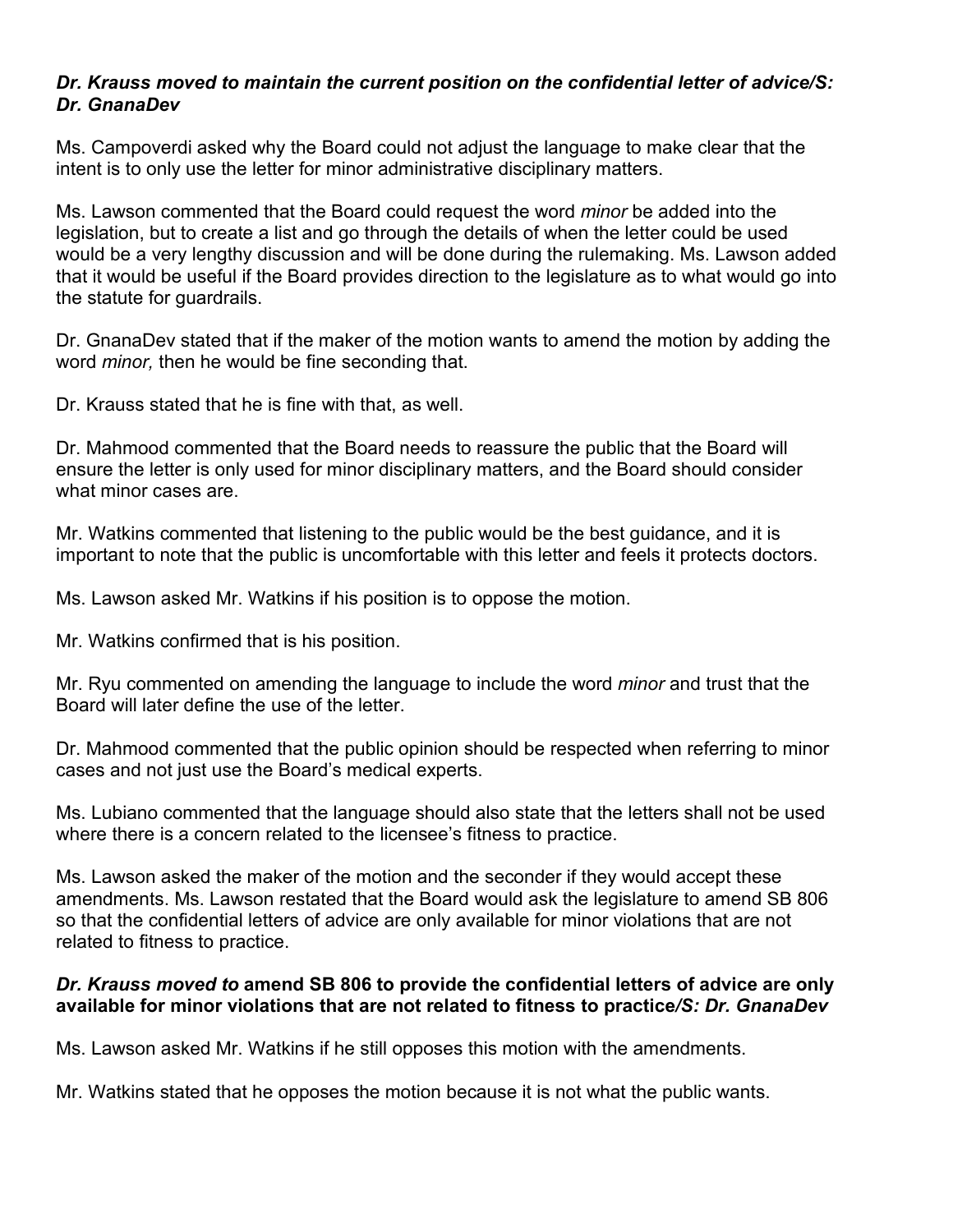Dr. Mahmood commented that the Board needs to have public reassurance since the major opposition is coming from the public. Dr. Mahmood stated that the changes are coming from the Board and there will still be public mistrust.

Ms. Lawson commented that the Board is commenting on legislation and that the reassurances cannot be added beyond the fact that the legislation itself requires a robust process for the rulemaking. Ms. Lawson added that she feels having this additional tool available would be best for Californians.

Mr. Bone restated the motion of amending SB 806 to limit the confidential letter of advice to minor violations that are unrelated to fitness to practice.

Ms. Lawson asked Ms. Caldwell to take the roll.

#### *Motion carried 7-2-0 (Support if amended; Dr. Mahmood and Mr. Watkins opposed; Mr. Brooks, Ms. Campoverdi, Dr. Thorp, and Dr. Yip absent)*

Mr. Bone reviewed the Board's current position on PTL, saying the position has not substantively changed, and noted that the Board instituted the 36-month postgraduate training requirement along with the creation of the PTL as an added component. Mr. Bone commented that the Board has made statements in the past expressing desire to address issues heard from the physician community.

Mr. Ryu asked if the current position is that an individual needs 36 continuous months to get the PTI

Mr. Bone replied that it is 36 months of approved postgraduate training, with 24 of those months being continuous in the same program. Mr. Bone stated that is a key eligibility requirement to receive a P&S License.

Ms. Lawson explained that the PTL is issued to those in a postgraduate training program, and then after meeting a certain threshold, an individual can be issued a P&S License.

Mr. Bone added that before the PTL was implemented, the law stated that a United States or Canadian medical school graduate could be eligible for licensure with as little as 12 months of postgraduate training, and 24 months of postgraduate training for international medical school graduates. Mr. Bone continued, saying the legislature agreed with the Board that the 12 and 24-month requirement was inappropriate, and what was appropriate was for an applicant to complete 36 months of residency, which is the shortest amount of time for a residency program. Mr. Bone commented that as a result, more medical schools were approved. Mr. Bone stated that some in the physician community argue that the Board should maintain the PTL but move back the timeframes to 12 and 24 months.

# *Dr. Hawkins moved to maintain the current position on PTL/S: Dr. Krauss*

Dr. GnanaDev commented that there is a huge problem with having to finish three years before individuals can get a P&S License since it takes months to get a full license. Dr.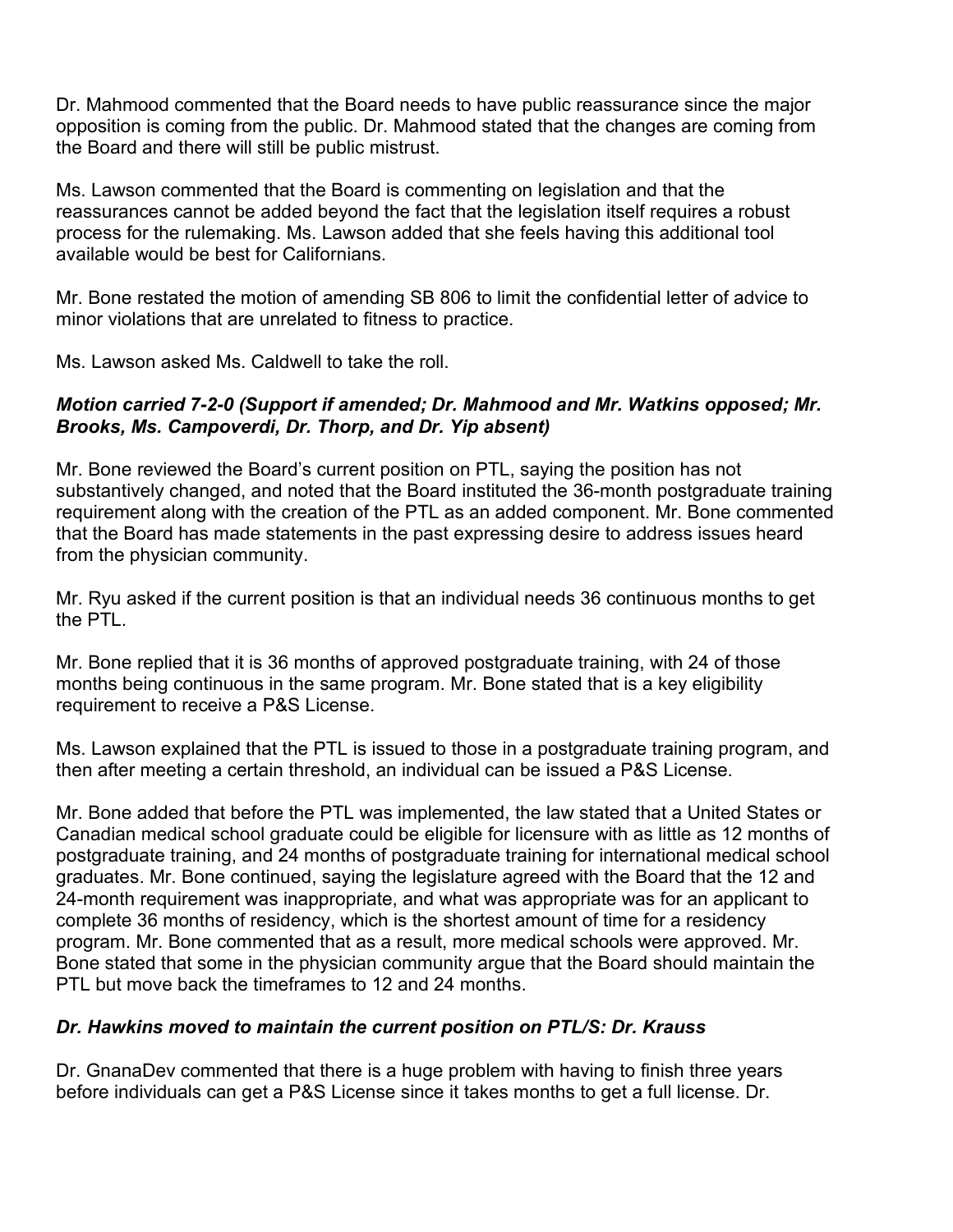GnanaDev commented that he feels a 12 and 24-month requirement, while still finishing the 36-month program, is a better option.

Dr. Krauss asked if the Board is able to get ahead of the application process for licensure and staff privileges so that the day of residency completion, the privileges are there.

Dr. Hawkins had the same question.

Dr. GnanaDev replied that it is not possible for hospital privileges since so much is required.

Dr. Healzer added that credentialing is still a very slow process.

Ms. Lawson asked Dr. GnanaDev what the number of physicians are that have their PTL and are waiting for their full license after 36 months.

Dr. GnanaDev replied that he did not have the numbers, but California graduates about a thousand doctors from residency programs and almost all of them will have the same problem.

Ms. Lawson commented that that same problem will still exist under the proposal that the physician groups have unless the training requirement length is rolled back, which she does not support.

Dr. GnanaDev commented that, instead of 36 months, 30 months will solve many of the problems since individuals would be able to get hospital privileges on July 1<sup>st</sup>. Dr. GnanaDev added that the program director would still have to attest that the individual will complete 36 months. Dr. GnanaDev also commented that a better solution is to cut the training requirement down to 30 months.

Mr. Bone asked to clarify the motion, asking if Dr. Hawkins' motion is to reject the approach in the bill regarding 36 months.

Dr. Hawkins responded that the Board would not go back to 12 and 24 months and that the PTL should remain as it is. Dr. Hawkins commented that Dr. GnanaDev has reminded him of some important issues, such as moonlighting.

Mr. Bone reiterated that Dr. Hawkins feels the licensing structure as it exists right now is appropriate.

Dr. Hawkins confirmed.

Mr. Ryu asked if there was an exception for 24 continuous months if an individual had to take a leave of absence.

Mr. Bone replied that current law requires 36 calendar months and that the bill would allow for 36 months of credit to resolve the leave issue.

Ms. Lawson commented that the Application Review and Special Programs Committee adopted a policy to allow for the 36 months of credit provision.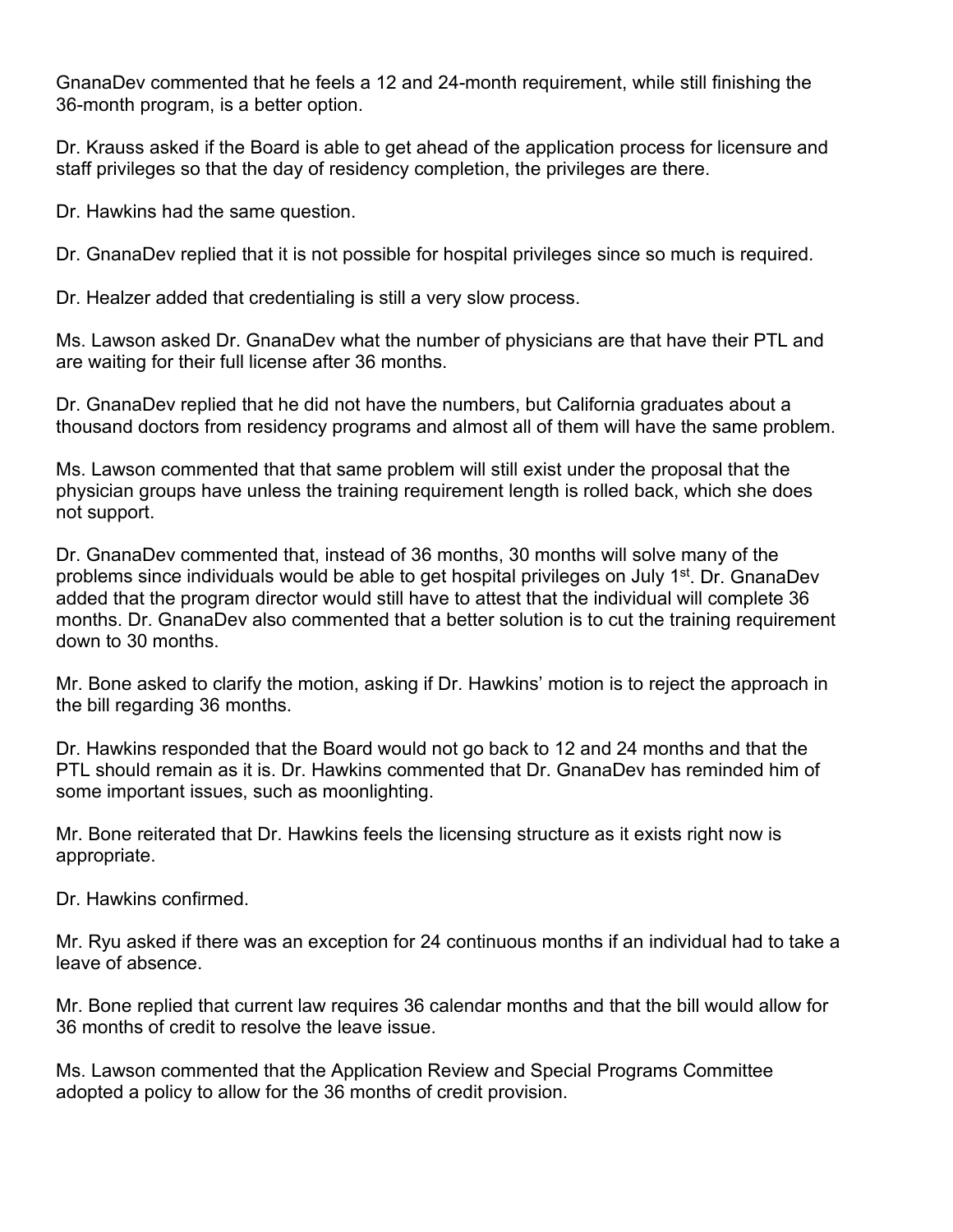Mr. Bone commented that the language in the bill would codify that, and that the other portion of the bill would allow PTL holders to sign any forms that a physician and surgeon could sign. Mr. Bone added that the bill also grants authority to the Board to grant a P&S License to an applicant who demonstrates substantial compliance with this section.

Dr. Krauss requested to revisit Dr. GnanaDev's concerns, saying if a thousand physicians from residency programs cannot have hospital privileges on July 1<sup>st</sup>, they may seek employment in other states. Dr. Krauss asked if there was any way the Board could smooth the transition for the three-year residency completers to not have to wait two to three months to have hospital privileges.

Ms. Lawson commented that this concern should be resolved by a process or administrative improvement at hospitals rather than by legislation.

Mr. Ryu asked if a change can be made to 30 months for primary care physicians serving in underserved or rural communities.

Dr. GnanaDev commented that it would solve many problems.

Dr. Mahmood commented that the issue being brought up can be solved by completing everything months before applying for licensure, and that the individual would be able to be licensed within a week.

Ms. Lawson added that this should not be the Board's problem to solve, and that the hospitals should start the process sooner.

Dr. GnanaDev stated that California does not allow anyone to apply without a license in another state and that a full license is needed to have hospital privileges.

Ms. Lawson restated her comments that if the hospital knows a PTL holder is coming up on 36 months then they should start the process, and that this should not be a Board issue. Ms. Lawson commented that the Board can change its position to allow for a lesser period of time.

Mr. Ryu asked if the requirement can be 30 months for low-income and rural areas and 36 months for all others.

Ms. Webb replied that it would require a statutory change, but then it would set up a two-tiered system and the Board does not license by specialty.

Mr. Bone restated the motion, saying the Board does not believe the licensing structure needs to be changed and that the areas of concern would be addressed through other means.

Dr. Krauss and Dr. Hawkins both agreed.

Ms. Lawson asked Ms. Caldwell to take the roll.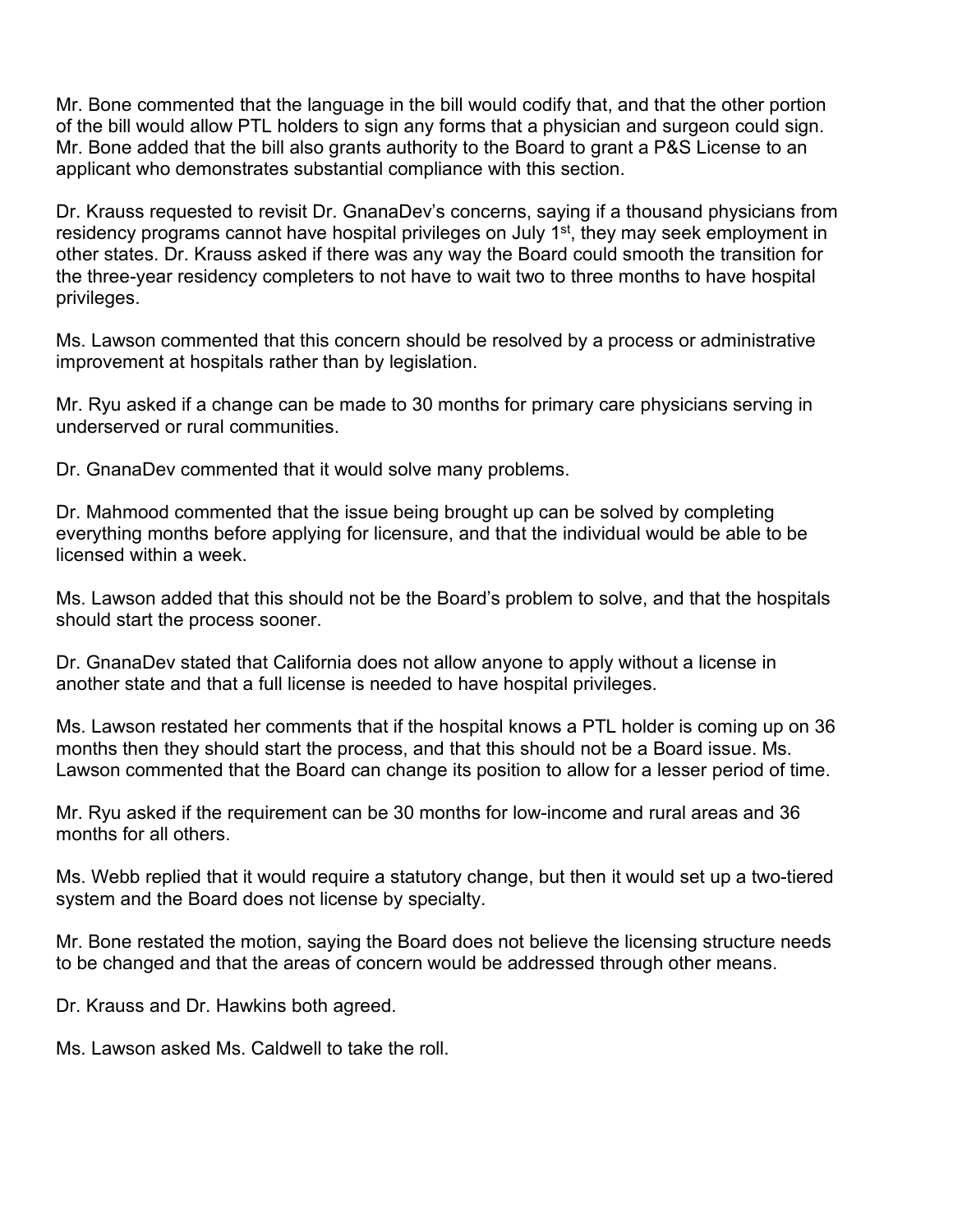#### *Motion carried 7-1-0 (Maintain current position; Dr. GnanaDev opposed; Mr. Brooks, Ms. Campoverdi, Dr. Thorp, Mr. Watkins, and Dr. Yip absent)*

Ms. Lawson asked if the Board would like to change any of its other positions, saying that the Board still wants the full fee amount, cost recovery, and a four-year extension.

Mr. Bone stated that the Board previously asked the legislature to make amendments to the enforcement monitor language, and if the Board is satisfied with the current language, then this can be struck from the support if amended position since it has been satisfactorily resolved.

Ms. Lawson asked Mr. Bone if there were any other issues that were not identified that he needs the Board's direction for.

Mr. Bone replied that it was all sufficiently laid out, unless there were other things that are in the bill that the Board does not like.

Mr. Watkins commented that it is problematic that the DCA director will appoint the enforcement monitor due to the conflict of interest. Mr. Watkins added that if it is not addressed, the Board will have the same trust issues.

Mr. Bone commented that the DCA director was the appointing body for the enforcement monitor 17 years ago and is consistent with the Board's position.

Mr. Watkins commented that the current director and deputy director were previously the executive director and deputy director at the Board which would undermine the point of an independent enforcement monitor.

Dr. GnanaDev stated he does not have a problem with the current language.

Mr. Watkins asked Dr. GnanaDev if he is okay with the conflict of interest.

Dr. GnanaDev replied that there will always be conflicts in the political appointments and that people in their positions are usually good enough to realize what their job is.

Mr. Watkins commented that DCA and the Board are both regulatory bodies and that the issues that will be monitored would be the same issues that were under the previous director.

Dr. GnanaDev stated that the director was appointed by the governor to run DCA and if she feels she is not the right person then she can designate someone else.

Mr. Watkins stated that the fact that he has to explain this is problematic.

Dr. Krauss commented that a conflict of interest can always be inferred and asked Mr. Watkins for a suggested solution as to who would appoint the enforcement monitor.

Mr. Watkins suggested someone out of California Business, Consumer Services and Housing Agency (Agency).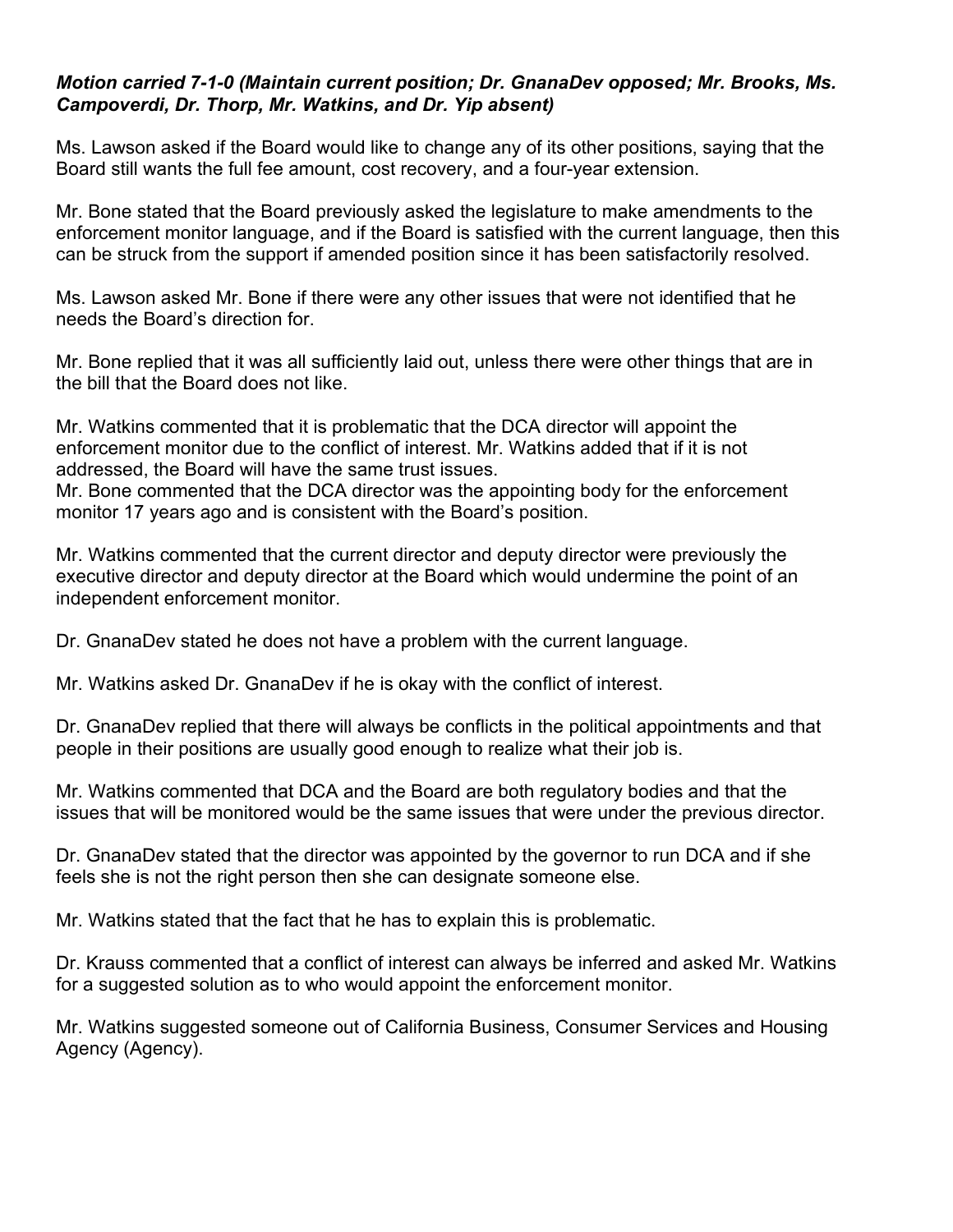Ms. Lawson stated that the question on the table is whether the Board should change its current position on the enforcement monitor and explained the language in section 13 of the bill.

Mr. Watkins suggested changing the language to make the secretary of Agency the appointing authority for the enforcement monitor.

Ms. Lawson commented that the secretary is appointed, and to Mr. Watkins' point, Mr. Prasifka could be appointed to that same position. Ms. Lawson added that the Board cannot solve for individuals and the Board should pick the appointing authority notwithstanding who is currently in the position since that could change.

Mr. Watkins stated he is sensitive to the public trust issues which needs to be built upon.

Ms. Lawson asked Mr. Watkins if his position is to ask the legislature to vest the authority to appoint the enforcement monitor in someone else.

Mr. Watkins confirmed.

Dr. Hawkins stated that he has never questioned the ethics of the current DCA director Ms. Kirchmeyer.

Mr. Ryu stated that he has built his career on building public trust, but the Board cannot legislate for an individual. Mr. Ryu gave the scenario of Ms. Kirchmeyer getting promoted to secretary of Agency and asked if the Board would make changes if that happened.

Mr. Watkins spoke of mistrust versus people's lived experiences and the Board continuing business as usual.

Ms. Lawson stated that Mr. Watkins' characterization of the Board as not caring or being empathetic or understanding of concerns is unfair. Ms. Lawson continued, saying the Board asked for an enforcement monitor to show how it can improve and now the Board is quibbling over who should appoint the monitor. Ms. Lawson agreed with Mr. Ryu that it is not good public policy to legislate because of a particular person. Ms. Lawson commented that the Board could add guardrails for the DCA director so that the monitor is not affiliated with a certain person or organization.

Mr. Watkins commented that he thinks the Board should solve for these problems by putting in guardrails.

#### *Ms. Lawson moved to maintain the current position on the enforcement monitor and request legislature add language to ensure the independence of the enforcement monitor from any advocacy organization/S: Dr. Krauss*

Dr. Hawkins commented that he does not trust the legislature to do a better job than Ms. Kirchmeyer.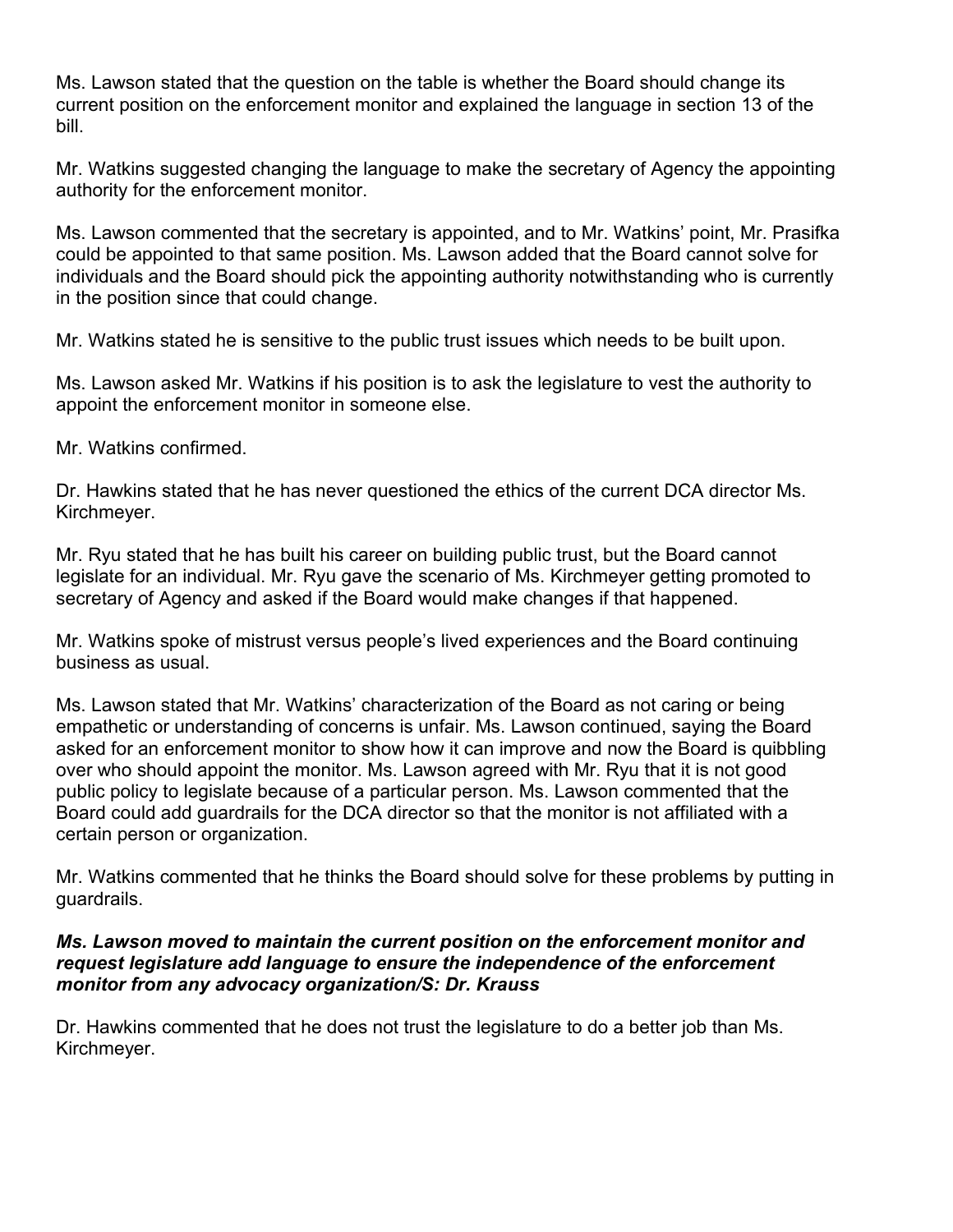Dr. GnanaDev commented that he does not have a problem with the motion, and that he does not expect the DCA director to appoint someone affiliated with any group.

Mr. Bone asked to clarify the motion, restating that the Board is good with the language as it is on the enforcement monitor with the addition of the independence from advocacy organizations.

Ms. Lawson confirmed and stated she used the term *advocacy organizations* as an umbrella term to capture people who could have a financial interest or conflict of interest that would prevent them from being impartial.

Ms. Lawson asked Ms. Caldwell to take the roll.

#### *Motion carried 8-0-0 (Maintain current position with added language to ensure independence of the enforcement monitor; Mr. Brooks, Ms. Campoverdi, Dr. Mahmood, Dr. Thorp, and Dr. Yip absent)*

Mr. Bone summarized the Board's position, saying the Board is maintaining its support if amended position, but modifying it regarding the enforcement monitor, PTL and the confidential letter of advice. Mr. Bone continued, saying Board staff will encourage the governor to sign the bill into law even if all the conditions requested are not satisfied.

# **Agenda Item 10 Update from the Health Quality Investigation Unit**

Ms. Nicholls began the update by saying there are currently 15 investigator vacancies, which is a 19 percent vacancy rate, and 14 candidates are in the background process. Ms. Nicholls explained that HQIU is conducting hiring panels to identify additional candidates to fill the vacancies and explained they are anticipating several retirements through the end of the year. Ms. Nicholls added that the vacancies include four positions that HQIU was granted to cover the influx of new cases from the passage of SB 425.

Ms. Nicholls stated that since SB 425 became effective on January 1, 2020, HQIU has received 96 investigations specific to sexual abuse or misconduct cases, and 18 of these investigations have been completed.

Ms. Nicholls commented that in the last fiscal year, HQIU completed 1,467 investigations and they continue to focus on completing the aged cases, which is why the closed case average is rising. Ms. Nicholls shared that HQIU's pending workload in January 2020 was 2,340 investigations, and at the end of July 2021 the pending workload was 1,653 investigations. Ms. Nicholls also shared that the number of cases over 365 days have steadily decreased from January to July of 2021. Ms. Nicholls commented that the Expert Procurement Unit accepted 353 cases to handle as part of the expert review process.

Ms. Nicholls stated that HQIU and Board staff engage in weekly meetings to discuss aged and priority cases, and HQIU continues to send Board staff a monthly report with status updates on aged cases.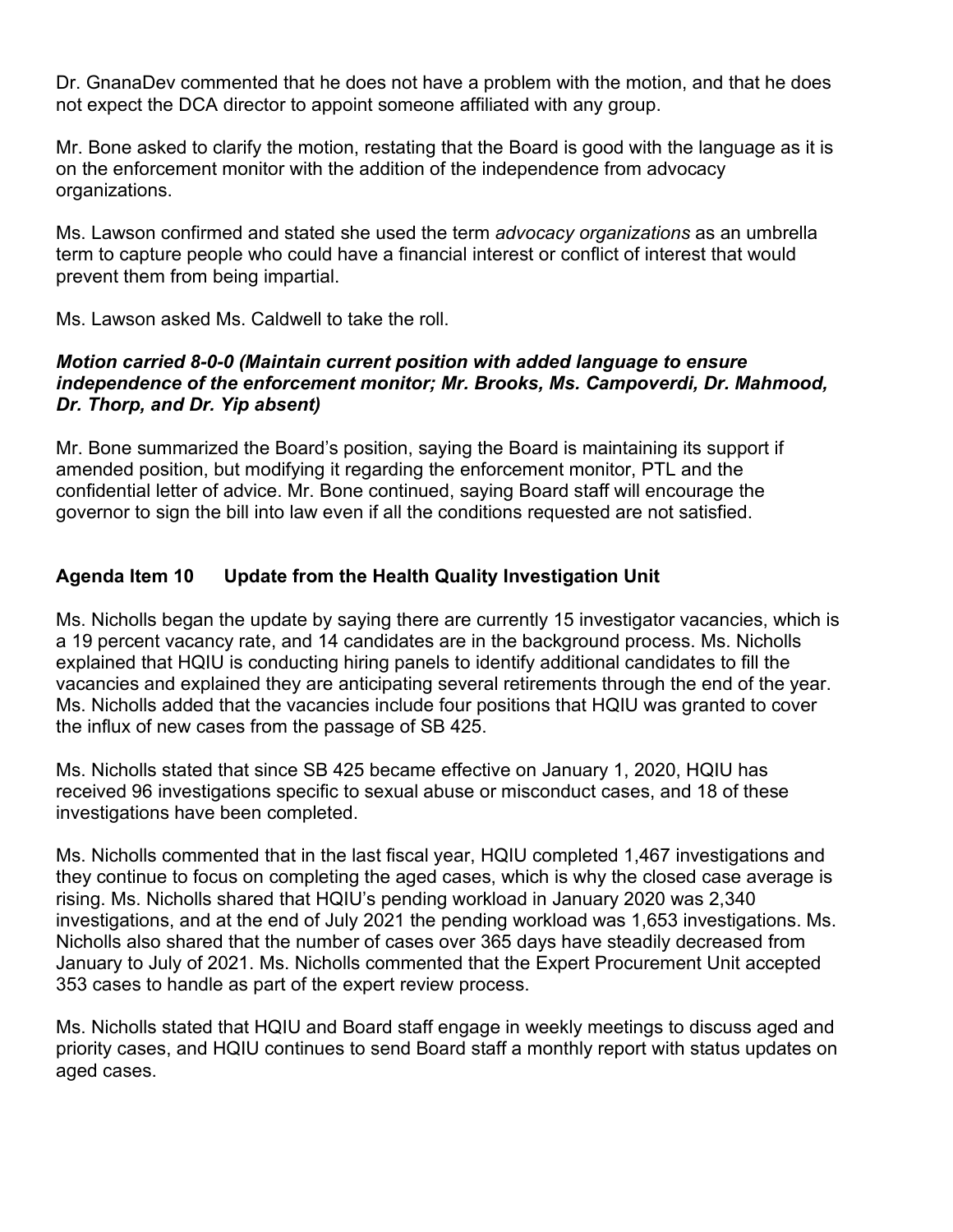Ms. Nicholls spoke of the aging unlicensed practice cases, saying clinics and businesses were shut down due to the pandemic and undercover operations could not be conducted. Ms. Nicholls added that another factor in these cases is telemedicine cases, which are difficult to prove ownership.

Dr. GnanaDev asked if the numbers will increase again due to the personnel vacancies and if HQIU is ready to fill those vacancies quickly.

Ms. Nicholls replied that there are 14 people in background, and they are vigorously holding hiring panels to make sure there are enough candidates.

Dr. Hawkins asked about the skill level for the investigators in background.

Ms. Nicholls responded that everyone in background is post-academy, which means they already have significant law enforcement experience.

Ms. Lubiano asked if any of the retirements had to do with the vaccine mandate.

Ms. Nicholls stated the retirements were primarily planned, and some had just decided they have had enough.

Ms. Lawson asked for comments from the public. There were none.

# **Agenda Item 11 Update from the Department of Consumer Affairs**

Ms. Holmes began by welcoming Dr. Healzer to the Board. Ms. Holmes commented that DCA has received many questions about when and how boards will meet again in person and whether they can continue to meet remotely. Ms. Holmes stated that as the laws and executive orders stand today, boards and committees will be required to return to in-person meetings after September 30<sup>th</sup>. Ms Holmes explained that there is a possibility that remote meetings will be extended in some capacity, but there is currently no concrete news.

Ms. Holmes reported that state employees must show proof of vaccination or be subject to regular COVID-19 testing and are required to wear appropriate personal protective equipment (PPE). Ms. Holmes added that board and committee members are considered employees and must follow this protocol if they plan to be physically present in a DCA location.

Ms. Holmes spoke of public health orders issued for workers in healthcare settings and added that licensees are encouraged to thoroughly read the orders and regularly check local public health departments for additional vaccine requirements. Ms. Holmes stated that questions from licensees about healthcare worker requirements can be directed to the California Department of Public Health (CDPH).

Lastly, Ms. Holmes reminded employees and Board members that 2021 is a mandatory sexual harassment prevention training year.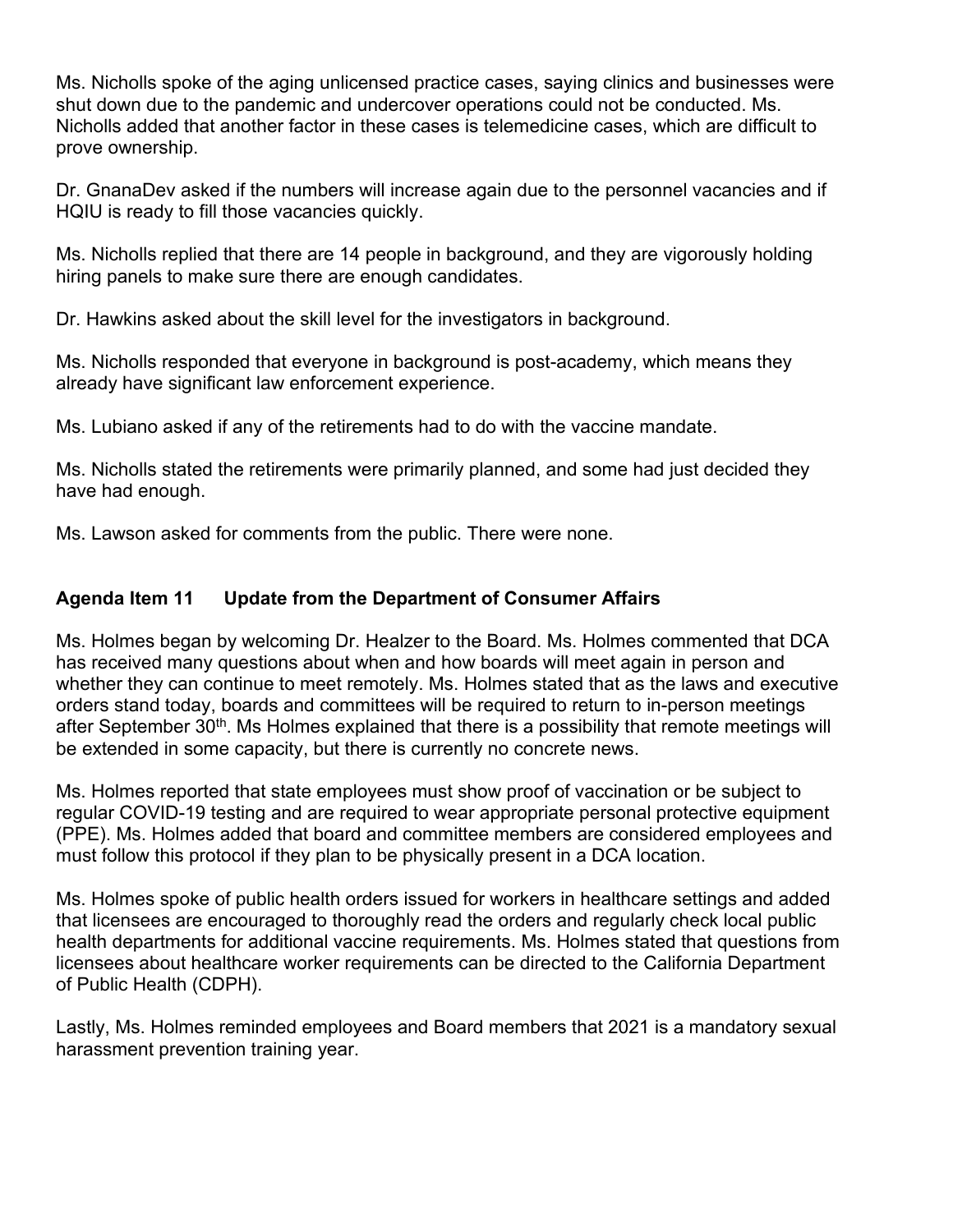Ms. Lawson asked how Board members can show proof of vaccination if they were to come into the Medical Board's locations

Ms. Holmes gave the two methods that DCA has implemented, one being uploading the vaccine information through the verification portal and the other method is setting up a Teams call with a member of human resources so they can view the vaccine information on camera.

Ms. Lawson asked for questions or comments from Board members. Hearing none, Ms. Lawson asked for comments from the public. There were none.

# **Agenda Item 12 Update from the Attorney General's Office**

Ms. Castro introduced two AGO staff members to contribute to the update, saying Ms. Harp is the budget officer in the Division of Operations and Ms. Celerio is the budget manager in the Legal Services Division.

Ms. Castro stated that Dr. Thorp previously commented on the Board's budgetary allocation for the AGO as well as not seeing a decrease in times for adjudication of cases. Ms. Castro commented that the increase of four million dollars accounts for the fee increase, and in the last three fiscal years, the amount of hours the AGO has worked on Board cases has not swayed, staying around 83,000 to 85,000 hours.

Ms. Harp explained that the Department of Justice (DOJ) provides legal services to client agencies and operates on a billable model where client agencies are charged hourly for legal services. Ms. Harp commented that the DOJ works to conduct a thorough review of all cases and bills 220 dollars per hour for attorney services, 205 dollars per hour for paralegal services, and 195 dollars an hour for auditor and research analyst services.

Dr. Hawkins asked what the difference is between attorneys and paralegals.

Ms. Harp replied that attorneys are in the attorney and deputy attorney general (DAG) classification, while paralegal services are in the senior legal analyst classification.

Ms. Castro added that there is no independent level among senior DAGs or DAGs, they are all at the 220-dollar level.

Dr. Hawkins asked what the paralegal rate is.

Ms. Harp replied that it is 205 dollars.

Dr. GnanaDev commented that the AGO's attorney rate is fairly low compared to other attorneys, but the paralegal rate is high. Dr. GnanaDev stated that a way the Board can manage its budget is raising revenue and cutting expenses and added that the AGO is one of the Board's biggest expenses.

Ms. Castro commented that the AGO is excited that the Board may get cost recovery and that the Board is getting a deal with the AGO when considering all expenses involved.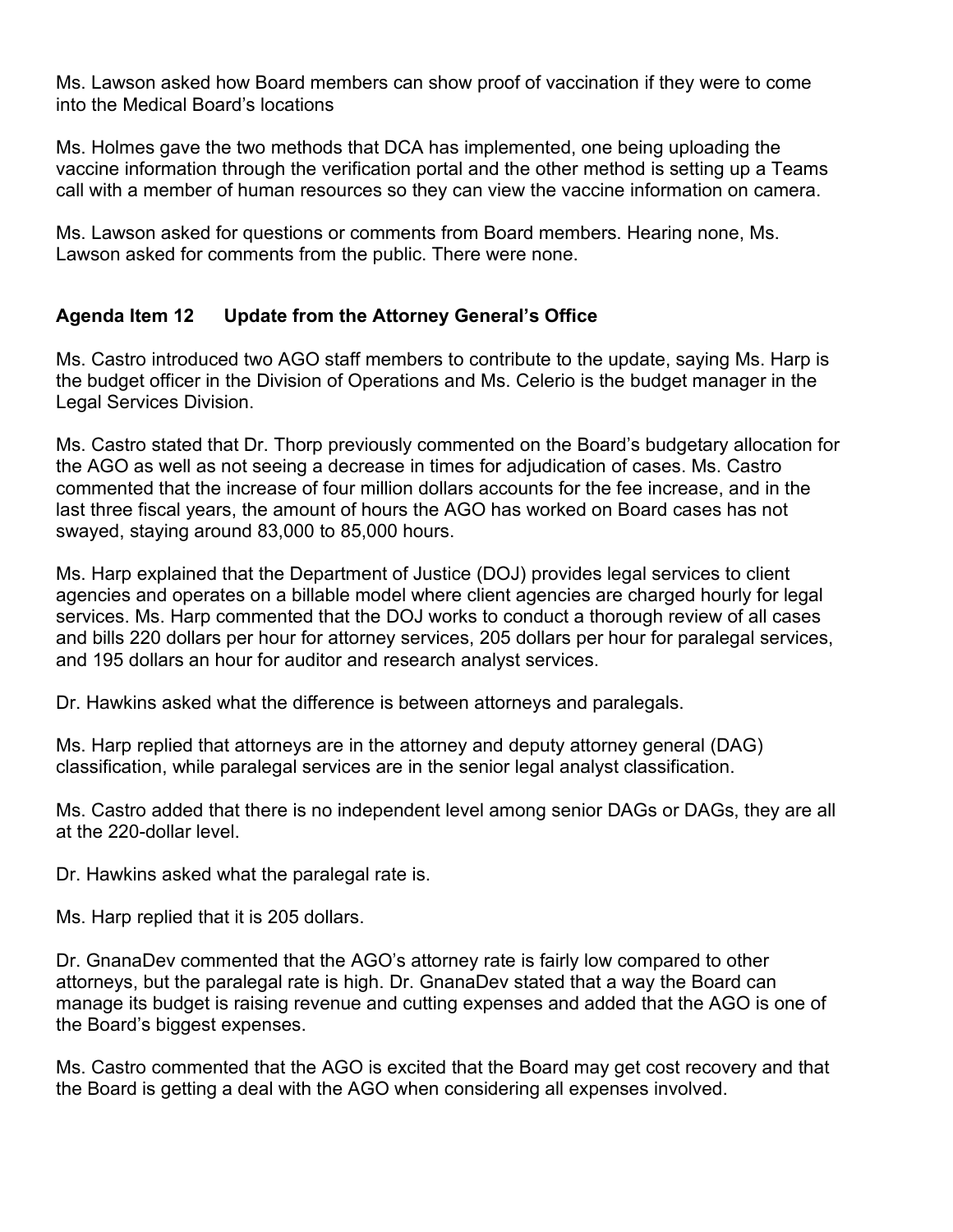Ms. Lawson thanked Ms. Castro and everyone in the AGO for the good work they do for the Board and stated that they are a bargain compared to attorneys in the private market. Ms. Lawson expressed her appreciation to Ms. Castro and the DAGs for being responsive to the comments received regarding memos and the information provided during panel meetings.

Dr. GnanaDev commented that this recent panel meeting was the first time he saw how involved Ms. Castro was in answering questions and added that it was helpful and useful.

Dr. Hawkins commented on ALJs adjusting for cost recovery and physicians being motivated to settle if they know cost recovery is a factor. Dr. Hawkins asked for additional information on cost recovery and its impact.

Ms. Castro stated that the AGO strenuously negotiates costs and argues that its client agencies should be entitled to their entire money back for both HQIU staff and AGO staff. Ms. Castro added that all costs are coded in 15-minute increments and are provable. Ms. Castro commented that an ALJ may find a cost reduction compelling if the physician is a solo practitioner who pleads poverty or child support orders. Ms. Castro encouraged the Board to research other DCA boards for cost recovery information.

Mr. Watkins thanked Ms. Castro for enlightening him and the other panel members during the recent panel meeting, saying he was able to get the big picture and see that laws are written in a strategic way to create a sense of powerlessness. Mr. Watkins added that he was able to see how hard the DAGs work to get what is a non-exciting outcome from a public protection point of view. Mr. Watkins wished that perspective could be shared with the public.

Ms. Castro thanked Mr. Watkins as well as her staff.

Ms. Lawson asked for comments from the public.

Mr. Andrist commented that it is odd that the number of complaints has increased while the number of hours the AGO works has remained the same. Mr. Andrist also commented that he has been waiting for more than a year for Ms. Castro to follow up on questions from Judge Feinstein. Lastly, Mr. Andrist commented that Julie D'Angelo Fellmeth, the prior enforcement monitor, should make the nomination for the new enforcement monitor.

# **Ms. Lawson adjourned the meeting at 8:27 P.M.**

#### **RECESS**

**Friday, August 20, 2021**

**Due to timing for invited guests to provide their presentations, the agenda items below are listed in the order they were presented.**

\_\_\_\_\_\_\_\_\_\_\_\_\_\_\_\_\_\_\_\_\_\_\_\_\_\_\_\_\_\_\_\_\_\_\_\_\_\_\_\_\_\_\_\_\_\_\_\_\_\_\_\_\_\_\_\_\_\_\_\_\_\_\_\_\_\_\_\_\_\_\_\_\_\_\_\_\_\_\_\_

**Members Present:** Kristina D. Lawson, J.D., President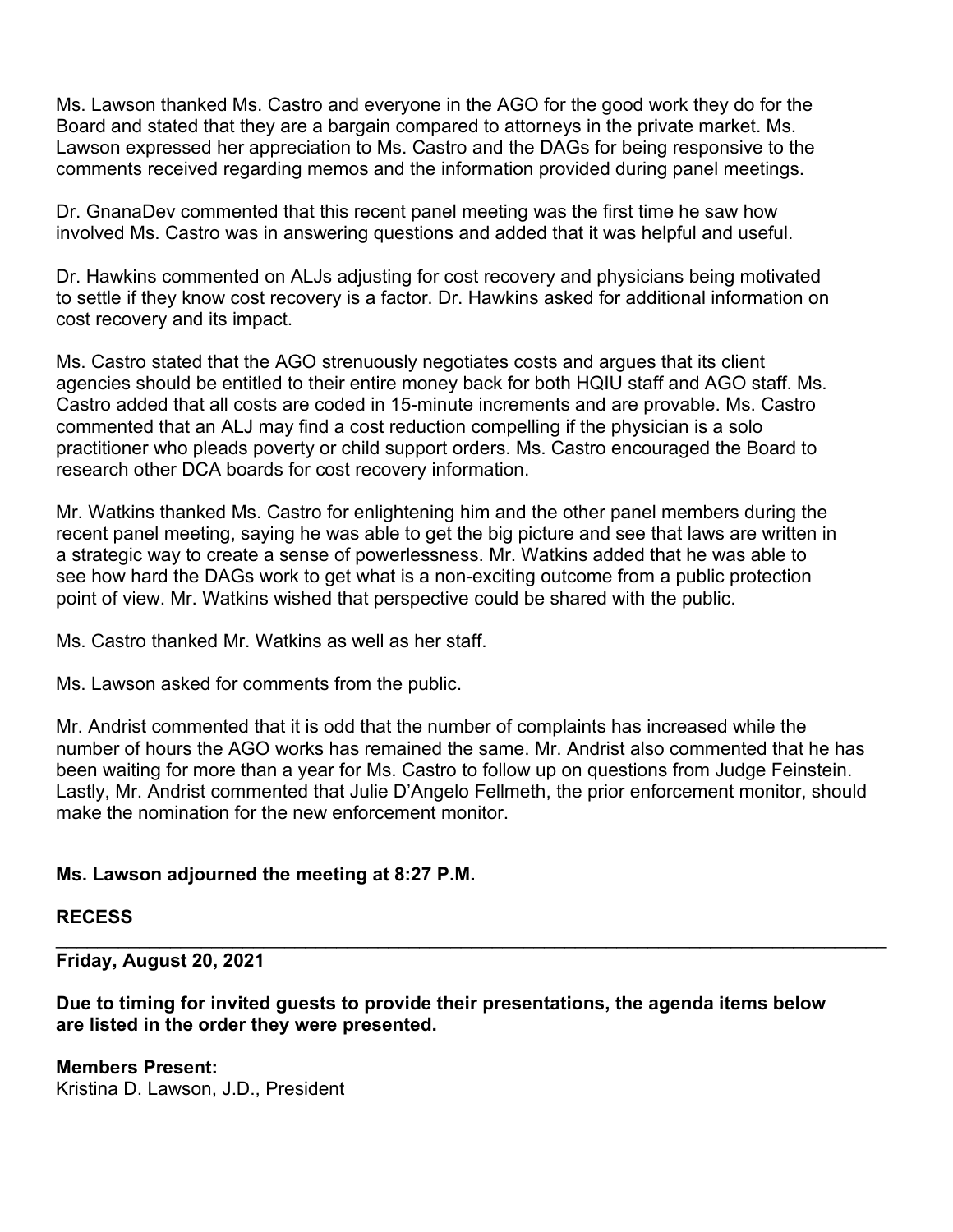Ryan Brooks Alejandra Campoverdi Dev GnanaDev, M.D. Randy W. Hawkins, M.D., Vice President James M. Healzer, M.D. Howard R. Krauss, M.D. Laurie Rose Lubiano, J.D., Secretary Asif Mahmood, M.D. David Ryu Eserick "TJ" Watkins Felix C. Yip, M.D.

#### **Members Absent:**

Richard E. Thorp, M.D.

#### **Staff Present:**

Aaron Bone, Chief of Legislation and Public Affairs Erika Calderon, Staff Services Manager I Valerie Caldwell, Associate Governmental Program Analyst Charlotte Clark, Information Technology Supervisor I Sean Eichelkraut, Information Technology Manager I Jenna Jones, Chief of Enforcement Jacoby Jorgensen, Staff Services Manager I Nicole Kraemer, Information Technology Associate Sheronnia Little, Information Technology Supervisor I Natalie Lowe, Information Technology Specialist I Danette McReynolds, Staff Services Manager I Marina O'Connor, Chief of Licensing William Prasifka, Executive Director Regina Rao, Associate Governmental Program Analyst Tasha Renison, Associate Governmental Program Analyst Letitia Robinson, Research Data Specialist II Elizabeth Rojas, Staff Services Analyst Emmalee Ross, Public Information Officer I Alexandria Schembra, Associate Governmental Program Analyst Reji Varghese, Deputy Director Carlos Villatoro, Public Information Officer II Kerrie Webb, Staff Counsel

#### **Members of the Audience:**

Eric Andrist, The Patient Safety League Rosie Arthursdotter Marcey Brightwell, Brightwell Strategies Vanessa Cajina Gloria Castro, Attorney General's Office Yvonne Choong, California Medical Association Kim Christensen, Los Angeles Times James Conway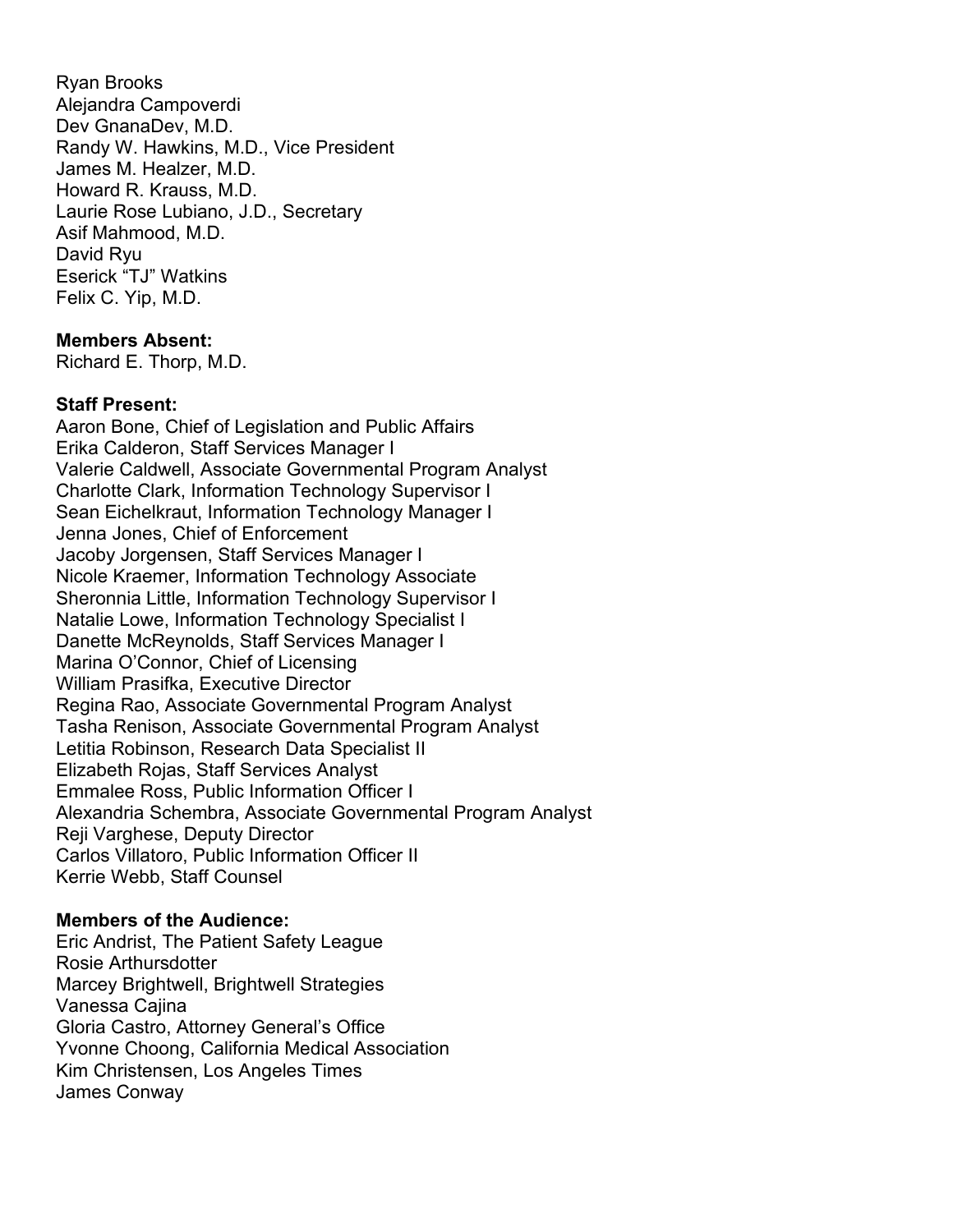Dennis Cuevas-Romero, Physicians for a Healthy California Matt Davis, Attorney General's Office Nataly Diaz, California Primary Care Association Mindy Ditterline Tracy Dominguez Cathy Doughty, Capitol Advocacy Kimberly Elkin, Law Offices of Nicole Irmer Virginia Farr Francine Farrell Bob Garcia Roxanne Gould, Gould Government Relations Lori Govar, IBH Solutions Lindsay Gullahorn, Capitol Advocacy Tom Hayashi Christina Hildebrand, A Voice for Choice Monique Himes Marian Hollingsworth, The Patient Safety League Carrie Holmes, Department of Consumer Affairs Diane Holzer Emily Hughes, California Medical Association Gail Jara, California Public Protection & Physician Health, Inc. Wendy Knecht Susan Lauren Greer Levin, Consumer Watchdog Tim Madden, Madden Quiñonez Advocacy April Manatt, California State Assembly Lance Martin, California Medical Association Sandra Martinez Loretta Melby, California Board of Registered Nursing Adrian Mohammed, California Medical Association Michele Monserratt-Ramos, Consumer Watchdog Robert Naylor Erin Norwood, Norwood Associates, LLC Gary Nye Autumn Ogden, American Cancer Society Sam Plantowsky Jennifer Regacho, Capitol Advocacy Catrina Reyes, California Academy of Family Physicians Juan Reyes, California State Assembly Gabby Reynaga, Norwood Associates, LLC Eric Ryan, Health Quality Investigations Unit Leanna Shields, Attorney General's Office Nicette Short, NL Short Public Affairs Greg Skipper, M.D., Center for Professional Recovery Thomas Specht, USA Media Ryan Spencer, RGS Consulting and Advocacy, LLC Ryan Tacher, Department of Consumer Affairs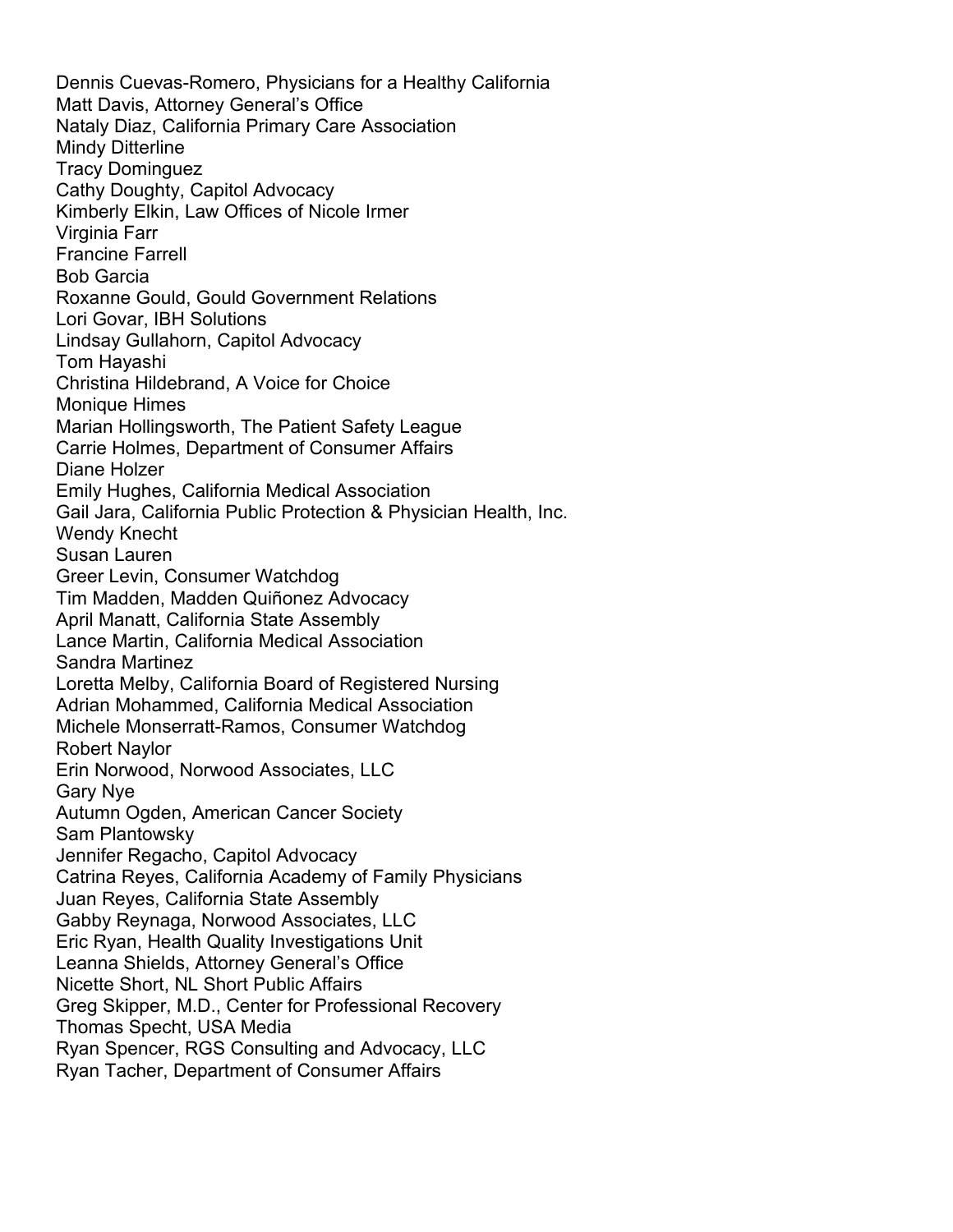# **Agenda Item 17 Call to Order/Roll Call/Establishment of a Quorum**

Ms. Lawson called the meeting of the Medical Board of California (Board) to order on August 20, 2021, at 9:00 A.M. A quorum was present and due notice was provided to all interested parties.

# **Agenda Item 18 Public Comments on Items not on the Agenda**

Mr. Andrist disagreed with Dr. Krauss' comments yesterday about combining multiple complaints into one complaint, saying it is important to know how many different patients are complaining about one physician. Mr. Andrist commented on Board members receiving paper copies of the Board meeting material before the website link was available and made a public record request of when Board members first received a copy of the material for this Board meeting. Mr. Andrist disagreed with letting Ms. Kirchmeyer appoint the enforcement monitor.

Ms. Hollingsworth expressed her concern regarding the confidential letter of advice and added that the Board is fighting for doctors' reputations. Ms. Hollingsworth added that the confidential letter interferes with a patient's right to informed consent and knowing all the risks and benefits of a treatment or procedure. Ms. Hollingsworth asked why no one answered Mr. Watkins' question yesterday when he asked how much involvement the CMA had in SB 806.

Ms. Lawson addressed the issue of CMA's involvement in SB 806, saying this question should be addressed to the legislature or to CMA, as the Board does not have any knowledge as to what CMA's interest is in that legislation or what their influence is with legislation.

Ms. Martinez commented that there is needless suffering in California from opioid restrictions, abusive masking, and withholding safe and effective medicines from patients. Ms. Martinez commented that hydroxychloroquine or ivermectin are effective treatments for COVID and could have saved lives, but instead the Board is targeting physicians who provide these treatments.

Mr. Plantowsky asked the Board to lift restriction on ivermectin and hydroxychloroquine for pharmacists and pharmacies. Mr. Plantowsky commented that at the June 24<sup>th</sup> Board meeting, this was addressed, and a motion was passed to set up a committee, but he does not see that in the meeting minutes.

Ms. Monserratt-Ramos stated that she is representing her advocacy team as well as thousands of Californians who cannot attend the meeting, and expressed her appreciation to Ms. Lawson, Mr. Watkins, and members of the public for their input and work in the sunset review process. Ms. Monserratt-Ramos commented on the confidential letter of advice, saying the public needs minimal offenses that do not include quality of care cases as a guardrail. Ms. Monserratt-Ramos stated that the fee increase the Board is left with is ridiculous and suggested past and current CMA members on the Board convince CMA to allow the Board the fee increase that it needs.

Ms. Lauren thanked Mr. Watkins and Dr. Mahmood for their 'no' vote on the confidential letter of advice and added that the public is entitled to decide for themselves what constitutes a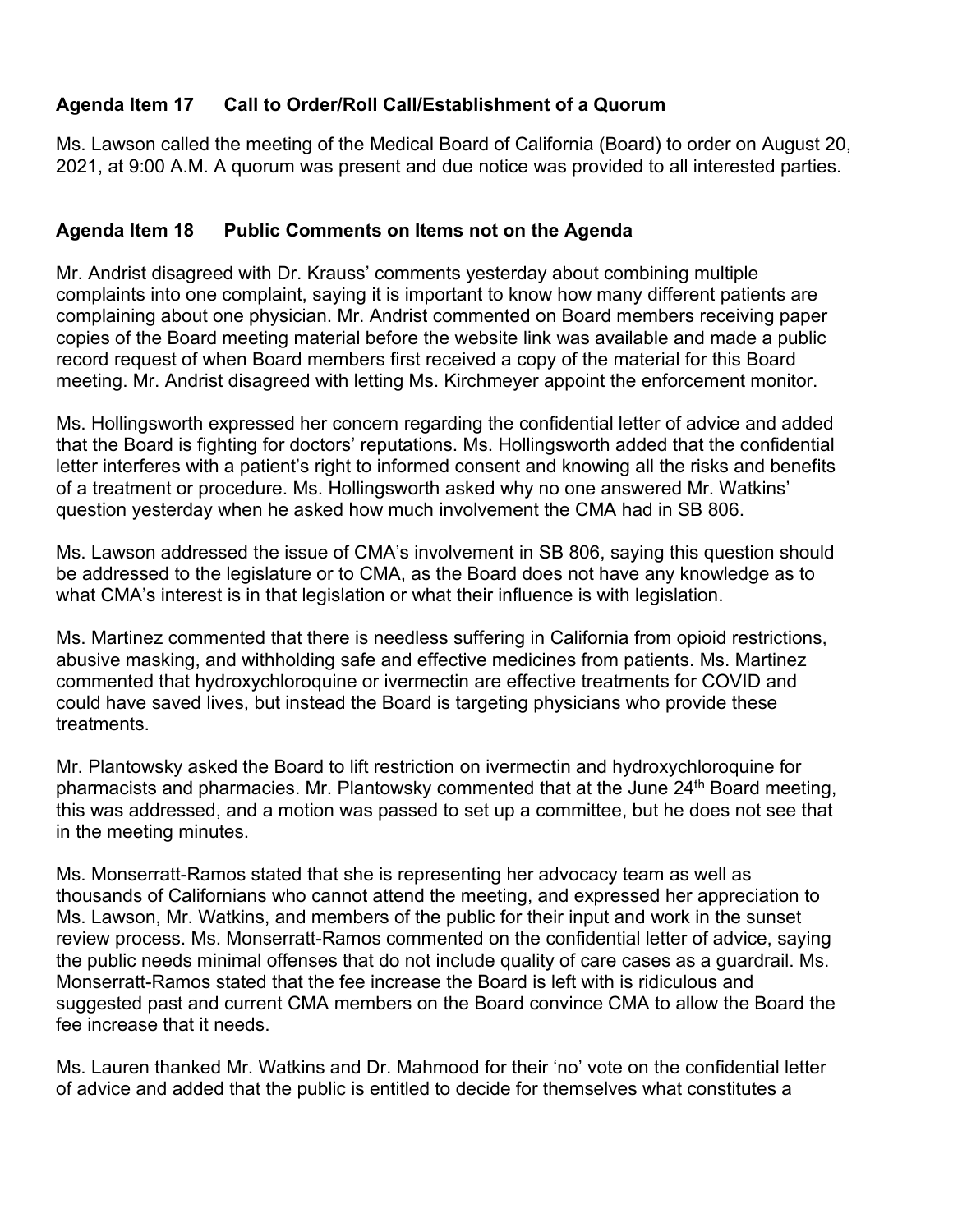minor infraction. Ms. Lauren commented on the need for patient records to be co-authored, plastic surgeons receiving positive reviews from other plastic surgeons despite the disfiguration and health problems they have caused their patients, and the dangers of adipose tissue removal in women.

Mr. Watkins commented that it is important to acknowledge when trauma happens, both with members of the public and with Board members, and requested Dr. Thorp be in thoughts and prayers.

# **Agenda Item 19 Presentation on Physician Substance Abuse Disorders**

Mr. Varghese introduced Dr. Skipper, saying he has devoted his career to assisting professionals in crisis, has worked extensively with state regulatory boards throughout the country, and has published over 100 articles regarding professional impairment.

Dr. Skipper defined addiction as a chronic disease involving brain circuits, genetics, the environment, and an individual's life experiences, adding that prevention efforts and treatment are generally as successful as those for other chronic diseases. Dr. Skipper explained that addiction is referred to as a substance use disorder (SUD) and went through the spectrum of diagnostic criteria, from feeling a loss of control to physical withdrawals. Dr. Skipper explained that physicians have mental health and SUDs at about the same rate as everyone else, and that the lifetime prevalence of addiction for physicians is between 10 and 15 percent.

Dr. Skipper commented that physicians with SUDs are often in denial because they are afraid to lose their career, but the symptoms eventually become prominent enough that others begin to notice. Dr. Skipper noted that alcohol is the number one SUD of physicians, followed by opioids. Dr. Skipper explained that there is a difference between illness and impairment, saying illness does not cause impairment, but impairment is often the result of advanced illness. Dr. Skipper commented that medical boards in the United States encourage specialized programs for early intervention, evaluation, treatment, and monitoring. Dr. Skipper explained that physician health programs (PHP) are part of patient safety.

Dr. Skipper commented on why illegal and excessive use of substances is a violation of the Medical Practice Act, saying it causes impairment. Dr. Skipper explained that driving under the influence (DUI) is an important case finding opportunity, adding that DUIs are the second most common crime in the United States. Dr. Skipper gave recommendations regarding DUIs, including requiring a screening evaluation following the first DUI arrest, comprehensive evaluations, and treatment and monitoring for those diagnosed with moderate or severe SUD.

Dr. Skipper reviewed effective tools for treatment and monitoring, saying early intervention and evaluations are the most effective, along with treatment and monitoring. Dr. Skipper also reviewed factors to consider for deciding on early termination of probation, saying that addiction is a chronic illness that is prone to recurrence. Dr. Skipper added that PHPs do not offer early termination of monitoring since they are supportive programs that document treatment and recovery.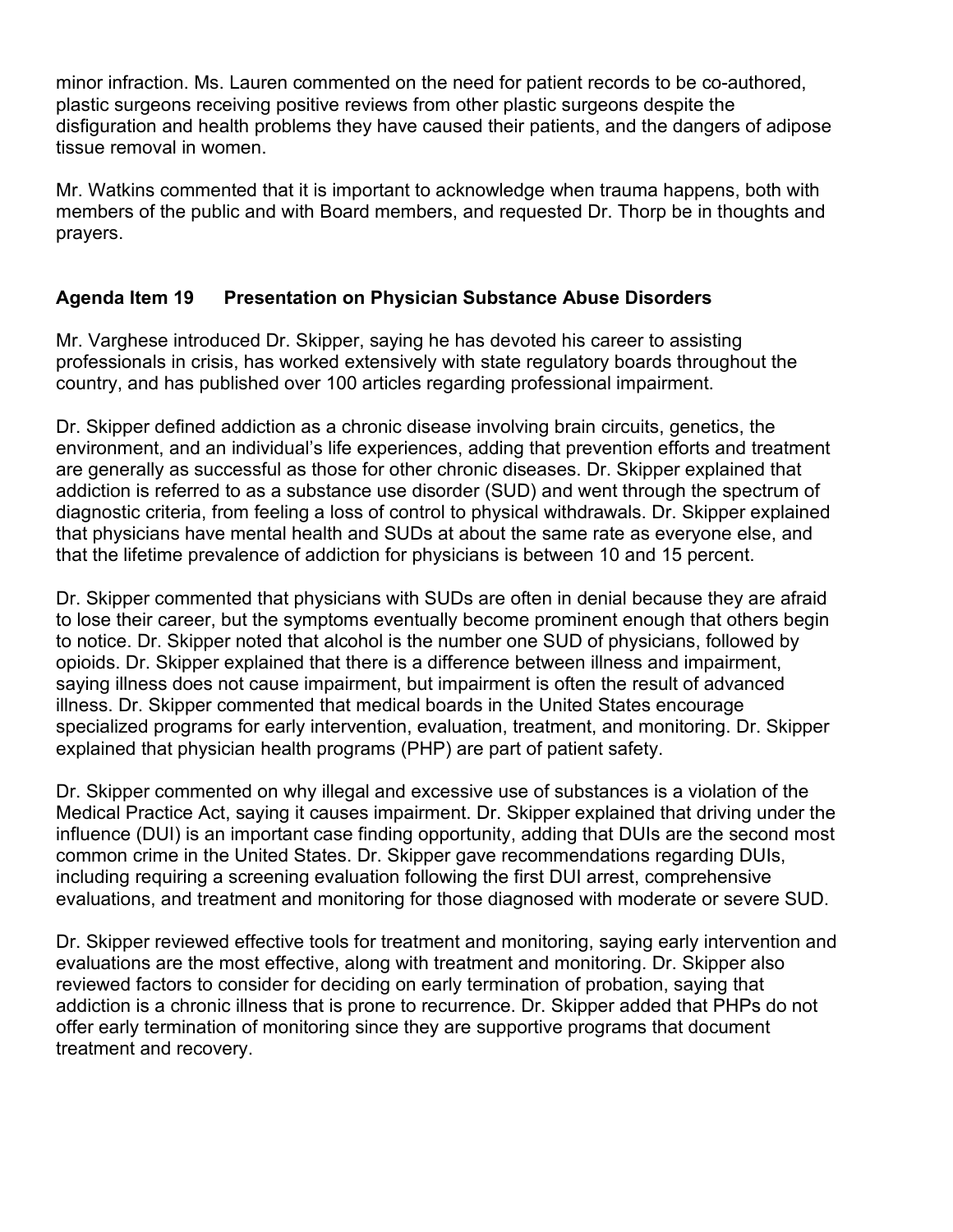Dr. Skipper encouraged the Board to use comprehensive evaluations that include physical exams, advanced drug testing, psychiatric assessments, and psychological evaluations. Dr. Skipper explained that appropriate treatment is individualized and not time-based, goal oriented, and a mix of professional and non-professional therapy. Dr. Skipper recommended the Board refer all physicians for evaluation where a complaint includes a possible SUD and have the physicians pay for their own evaluations.

Dr. Skipper went through the benefits of having a PHP and added that many physicians comply with the programs because they do not want to be involved with the Board. Dr. Skipper added that a major role of the program should be education, including students, new residents, and hospitals.

Dr. Healzer asked Dr. Skipper to compare the PHP that he spoke of to the Board's former diversion program.

Dr. Skipper replied that the most common PHP is a non-profit that is supported by boards and medical associations, but it is not directly a board program, which encourages doctors to come forward. Dr. Skipper also stated that it is important to have a physician leader that can do the education and early intervention, and the diversion program did not have that.

Mr. Brooks asked if there was a way to identify doctors who have a predisposition to alcoholism or drug abuse.

Dr. Skipper replied that questionnaires can be an effective tool for early identification, especially in licensing, and added that family history plays a role.

Mr. Brooks stated that he is not necessarily talking about the clinical setting, but more about an ongoing quality of care issue for doctors.

Dr. Skipper responded that psychological testing has not been successful in predicting addiction but creating an environment that is confidential where physicians can seek help without punishment would be beneficial.

Dr. Krauss commented that the Board struggles with figuring out the correct pathway in dealing with SUDs. Dr. Krauss added that each state has its own rules and regulations and asked Dr. Skipper which states he thinks have an ideal program that the Board could study as a model.

Dr. Skipper replied that there is a high variation of effectiveness around the country and the Federation of State Physician Health Programs is developing criteria that will identify the best programs. Dr. Skipper noted that Washington and Colorado, among many other states, have highly effective programs.

Dr. Krauss commented that it is important to acknowledge that the PHP is double edged in that the medical boards are charged with protection of the public but also with rehabilitation of physicians. Dr. Krauss stated that the threat of loss of licensure causes physicians to hide their SUDs, but they need to come forward in a way that protects the public and allows for their rehabilitation. Dr. Krauss added that the Board needs to have a mechanism to identify physicians who need help before there is a DUI.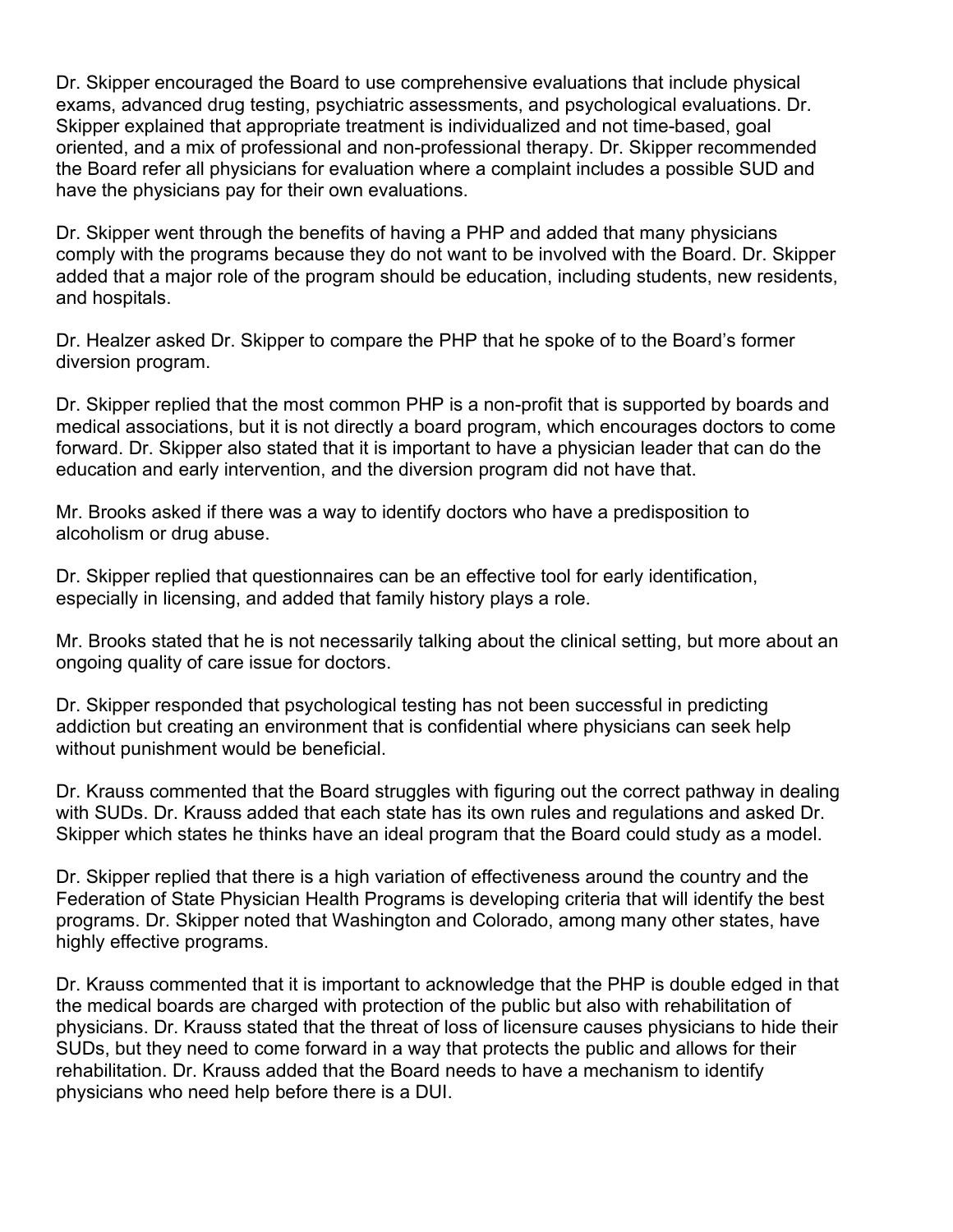Dr. Skipper commented that helping physicians is protecting the public, and they are not mutually exclusive.

Dr. Yip asked Dr. Skipper if there is any ongoing collaboration between state boards and his organization. Dr. Yip commented that education starts in medical school and in residency programs and the outreach should be done before it becomes a problem on the job.

Dr. Skipper stated that the most commonly abused drug by physicians is alcohol, and it tends to take about 20 years to come to full severe fruition. Dr. Skipper continued, saying some symptoms are seen in the teens and twenties, but it often does not become a crisis until the 40s. Dr. Skipper commented that early intervention is important, and the PHP the Board is creating should be tasked with going to medical schools to provide information and encourage people to come forward.

Dr. Hawkins agreed with prevention as treatment and asked about licensees who have cases that come before the panels who say they are not substance abusing and not subject to the Uniform Standards.

Dr. Skipper stated that if the program is firm but supportive, the program can be useful because the physicians want help but are afraid to get it. Dr. Skipper continued, saying if the physician signs an agreement to stop practicing and get treatment and long-term monitoring, that paves the way to be less of a battle.

Mr. Watkins commented that the Board does not have a PHP, so it has to make do. Mr. Watkins stated that the Board frequently sees DUIs and is focused on cases with multiple DUIs and blood alcohol concentrations over .20, for example. Mr. Watkins continued, saying experts may give a clean bill of health with no SUD when there are criteria present showing there is a SUD. Mr. Watkins asked for guidance and what kind of tools are in place to interpret a licensee's condition.

Dr. Skipper commented that he often sees this scenario and that the Board should develop criteria for what it wants to see in an evaluation and added that having more than one professional involved is helpful.

Mr. Ryu asked what the current protocol is for DUI cases.

Ms. Webb stated that the Board has authorized the Physician Health and Wellness Program (PHWP) to be developed and the regulatory package is at the second level of review at DCA. Ms. Webb commented on excessive use of drugs or alcohol, covered under BPC 2239, saying the Board can take action if drugs or alcohol are used in such a manner that is dangerous or injurious to the licensee or to anyone else or to the extent that it impairs the ability of the licensee to practice medicine safely, or more than one misdemeanor or any felony involving the use of alcohol or drugs. Ms. Webb explained that this is why a one-time DUI with a high BAC, or if there were a collision, injuries, or property damage will come before the Board, while a one-time DUI with no other factors may not come before the Board for discipline. Ms. Webb commented that with a PHWP, the licensee may be referred, and it will not come to the Board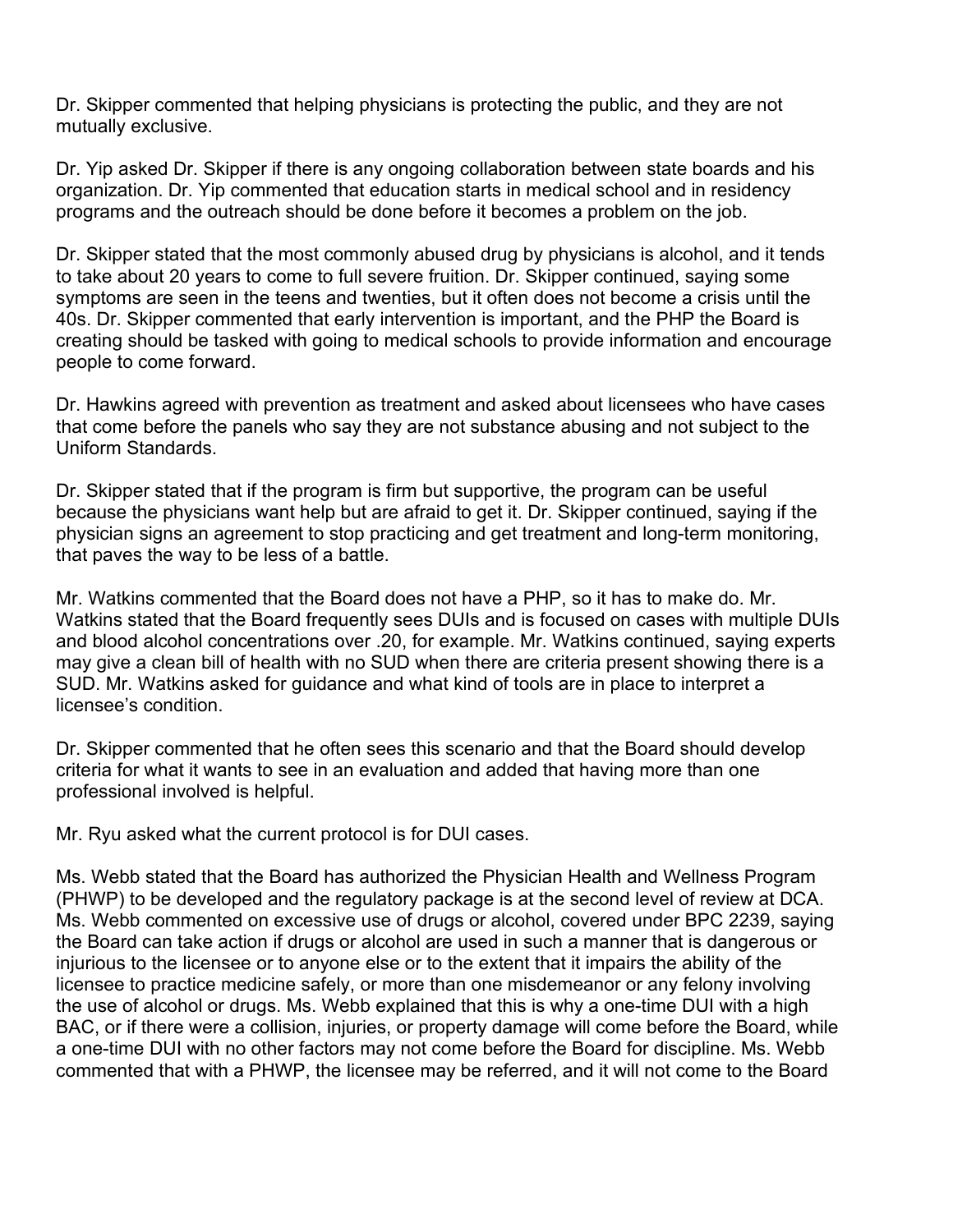if they are fully compliant, but if it comes to the Board's attention then it will be looked at from an enforcement perspective.

Dr. Skipper encouraged the Board to look at referring licensees immediately after any complaint of a DUI or SUD and not wait until there is an investigation.

Mr. Ryu asked if a licensee is evaluated immediately after a complaint of a DUI or SUD is brought to the Board, and if not, how the Board can make that a mandatory requirement.

Ms. Webb replied that may require legislative help and she does not want to answer without giving the question due consideration to see what tools the Board already has. Ms. Webb added that there may need to be a policy directive about how the Board wants one-time DUI cases handled. Ms. Webb stated that BPC 820 allows the Board to request the licensee to undergo an evaluation, and many physicians are agreeable to do it voluntarily, otherwise there may need to be a petition to compel the evaluation, which goes through a hearing and is approved by the Board. Ms. Webb commented that these are good questions, and the Board can look at the tools that are available to see what changes, if any, Board members would want and what would need to be added through legislative or regulatory methods.

Dr. Mahmood commented that this is an important issue and asked if physicians with a DUI or SUD can be put on probation from their specialty and be monitored while they do their other work.

Dr. Skipper responded that the PHP is expected to delineate the aftercare, which often involves part-time practice and gradual resumption of activities under supervision and monitoring. Dr. Skipper added that the clinical program that treats the licensee can be part of helping the Board decide if there should be restrictions.

Ms. Lawson asked for comments from the public.

Ms. Arthursdotter commented that licensees with a DUI often have other problems, and the Board should check to see if there are lawsuits against physicians who self-refer.

Mr. Andrist stated that the Board is not charged with rehabilitating physicians and quoted BPC 2229. Mr. Andrist commented that there are many working people with addiction problems who do not have a licensing agency to protect them, and physicians should be able to get their own help. Mr. Andrist suggested letting the CMA provide doctors with addiction programs.

Ms. Monserratt-Ramos gave a brief history of her time spent working on the issue of substance-abusing physicians. Ms. Monserratt-Ramos explained that PHPs are confidential, and patients have a right to know if their physician has a SUD. Ms. Monserratt-Ramos commented on the Uniform Standards, saying there is a movement to remove the Uniform Standards, but it is one of the few consumer protections left. Ms. Monserratt-Ramos commented that chronic diseases cannot be compared to SUDs because people choose addiction, but they do not choose diabetes or cancer.

Ms. Govar spoke as the director of the monitoring department at IBH Solutions and commented that they provide monitoring services like those that Dr. Skipper provides for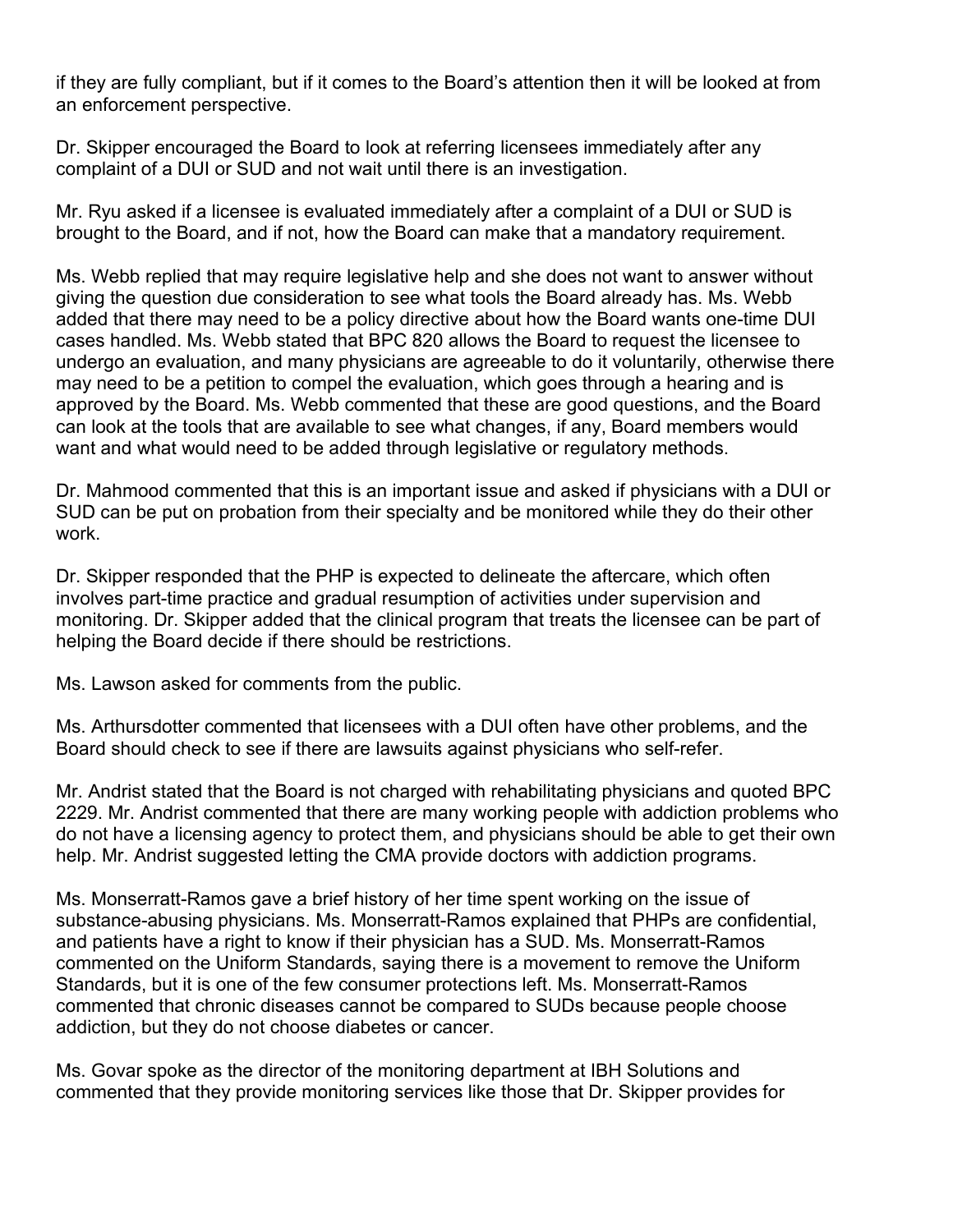medical boards. Ms. Govar thanked the Board for speaking on this topic and spoke of the importance of an initial evaluation and early intervention. Ms. Govar offered her assistance in the development of the Board's PHWP.

Ms. Hollingsworth asked if she heard Dr. Skipper correctly in saying there is no incident of patient harm among rehabilitated doctors. Ms. Hollingsworth commented that reporting harm is sketchy at best at most hospitals. Ms. Hollingsworth also asked if a PHP means the Board will be less likely to discipline physicians with DUIs or if it will still go through the disciplinary process.

Ms. Farr commented that patient safety should come first, and that there was no mention of trauma. Ms. Farr stated that alcohol abuse is seen in a lot of people with trauma, and that trauma is not something that is taught in medical school. Ms. Farr commented that doctors should be required to take trauma education courses.

Ms. Campoverdi stated that Dr. Skipper's recommendation that a psychiatrist, psychologist, and addiction expert be part of the evaluation is a critical piece, and that the Board currently has medical experts giving their opinion on whether there is a SUD. Ms. Campoverdi asked Board staff how the Board can ensure there are addiction specialists as part of the evaluation.

Ms. Webb replied that Ms. Campoverdi can speak with enforcement staff and the Board could have a presentation or report back about the tools that are currently in place, then Board staff can get direction from the Board on any changes or additional tools needed.

Ms. Lawson commented that this can be worked on when the next Board meeting agenda is being prepared. Ms. Lawson commented that the Board should think about the recommendations made today, whether it is to the regulations of the PHWP or using existing tools to make sure the Board is advancing patient safety.

# **Agenda Item 20 Discussion and Possible Action on Legislation/Regulations**

Mr. Bone reviewed the revised analysis of AB 359, Cooper, which clarifies that the existing pathways to licensure are available to licensees who require more than four attempts to pass Step 3 of the United States Medical Licensing Examination (USMLE). Mr. Bone reviewed the second portion of the bill relating to continuing medical education (CME) requirements, saying it expands the type of courses that a physician may take to meet their CME requirements.

Mr. Bone noted that the amendments reflect the Board's consideration during the May Board meeting and address the Board's concerns surrounding the USMLE provisions. Mr. Bone suggested an oppose unless amended position, saying once the bill is amended, the Board's position would change to neutral.

# *Dr. Krauss made a motion to oppose unless amended AB 359, Cooper/S: Dr. GnanaDev*

Dr. GnanaDev commented that the Board previously opposed the bill but can now support the proposed changes.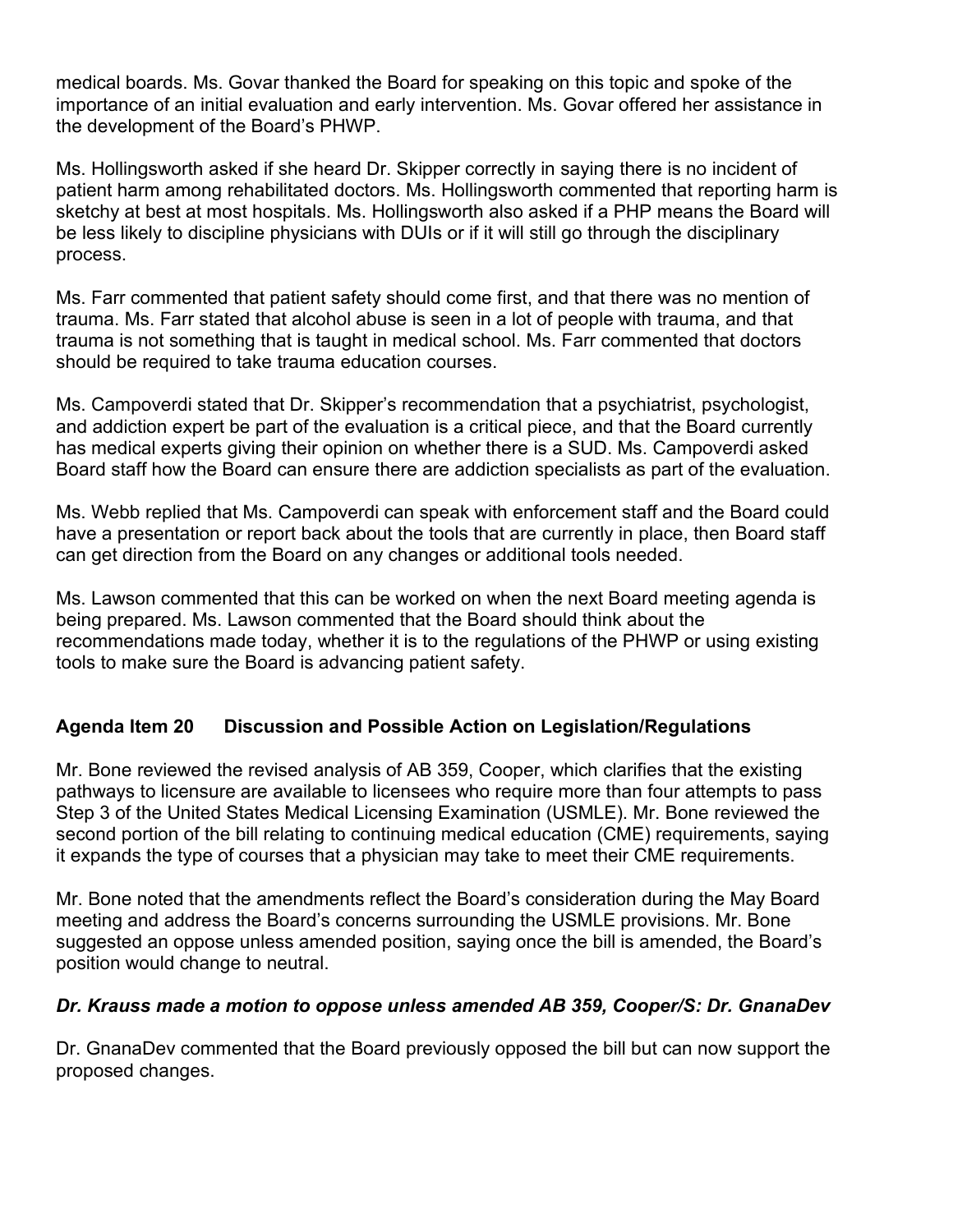Ms. Lawson asked for comments from the public.

Ms. Gould complemented Mr. Bone for being professional, responsible, and thorough in working together and communicating the Board's position on AB 359. Speaking on behalf of Choice Medical Group, Ms. Gould explained that AB 359 was introduced to address the greater need for health care access by providing out-of-state medical doctors with reciprocity and applying the standards that apply to doctors of osteopathic medicine to medical doctors. Ms. Gould explained that the authors and sponsors of the bill do not want inexperienced physicians practicing in California, so the current amendments were made.

Mr. Mohammed commented that the amendments made were to ensure physicians coming to California from out-of-state are safe and capable of practicing medicine. Mr. Mohammed expressed his appreciation in working with Mr. Bone on AB 359.

Ms. Arthursdotter asked if this bill is also being considered by the Osteopathic Medical Board of California. Ms. Arthursdotter commented on licensees requiring more than four times to pass the USMLE, saying it could be due to ADA accommodations. Ms. Arthursdotter commented that many CME courses are designed around revenue generation and not medical practices.

Ms. Lawson asked Ms. Caldwell to take the roll.

#### *Motion carried 12-0-0 (Oppose unless amended; Dr. Thorp absent)*

Mr. Bone introduced AB 1156, Weber, which would maintain the requirement to obtain a PTL but reinstate the previous licensing requirements that requires the Board to grant a license in as little as 12 months of postgraduate training for United States or Canadian medical school graduates and 24 months for international medical school graduates. In light of the Board's adopted position on SB 806, Mr. Bone suggested an oppose position.

Ms. Lawson asked if Board members have comments or areas of concern that this bill intended to address.

Dr. GnanaDev commented that he is the lone supporter of AB 1156, and he thinks the Board is doing a disservice to Californians by not allowing individuals to practice medicine when they finish school, as well as the other issues the PTL brings.

Ms. Lawson responded to Dr. GnanaDev's comment about not allowing physicians to practice, saying there is nothing in SB 806 nor AB 1156 that would explicitly prohibit those physicians from practicing, but instead there are issues with the administrative, licensing, and hospital privilege schemes that Dr. GnanaDev spoke about.

Ms. Lawson asked for comments from the public.

Mr. Cuevas-Romero commented that CMA has tried to solve the PTL issues through an administrative approach, as Ms. Lawson mentioned, but have been unsuccessful for nearly two years and were told that a statutory change is required to resolve the unintended consequences of the PTL. Mr. Cuevas-Romero expressed his support of AB 1156.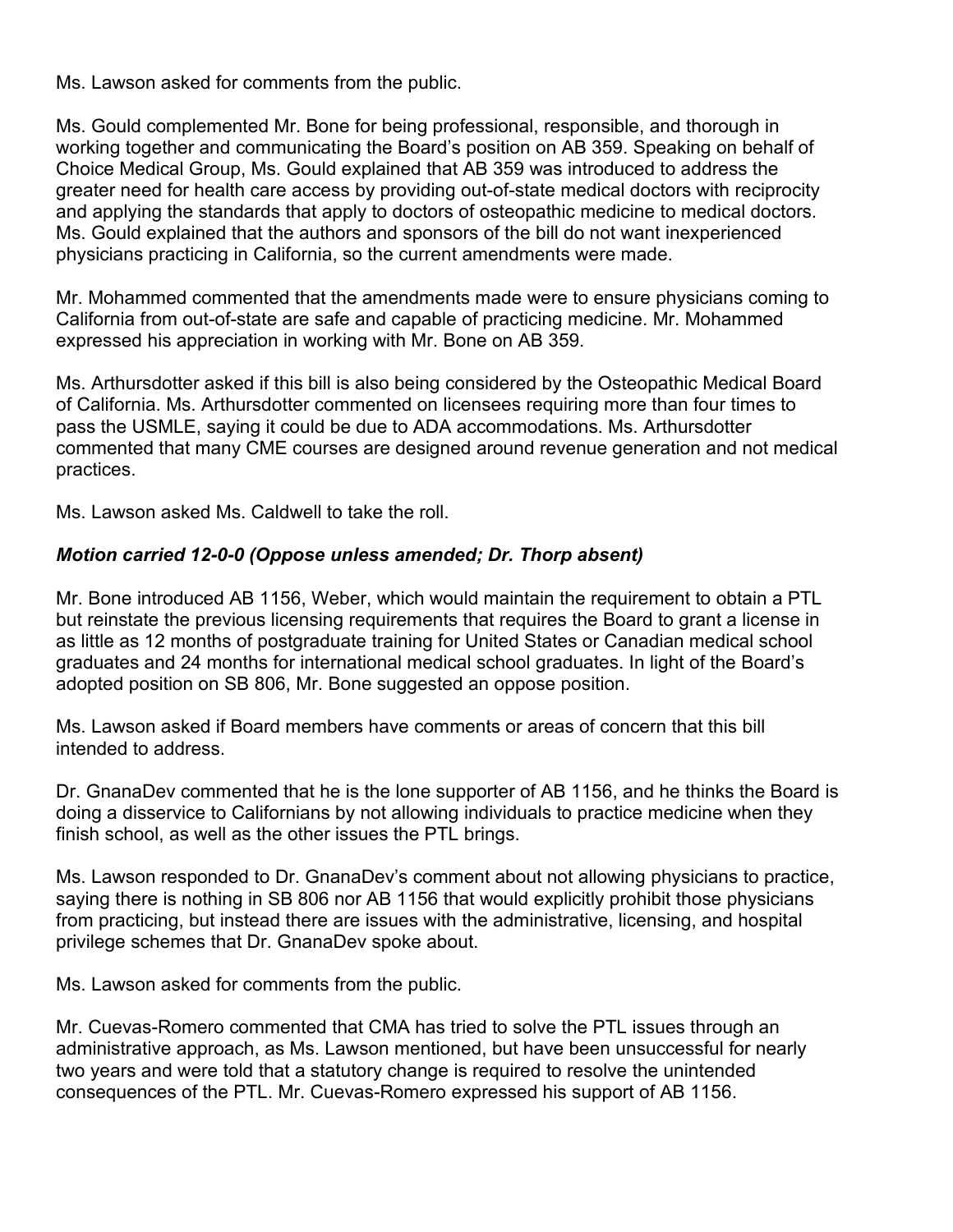Mr. Madden spoke on behalf of the California Chapter of the American College of Emergency Physicians and commented that AB 1156 would appropriately address the concerns around the PTL including moonlighting, obtaining an X waiver, and leave issues. Mr. Madden stated that residents are making decisions to not pursue residency programs in California because of these issues. Mr. Madden expressed his support of AB 1156.

Ms. Cajina spoke on behalf of the California Academy of Family Physicians, saying they began to see issues from the PTL over a year ago and these issues will continue to mushroom further. Ms. Cajina stated that AB 1156 is the preferred approach to eliminating these problems. Ms. Cajina urged the Board to support AB 1156.

Mr. Reyes, the legislative director for Assemblymember Weber, asked for the Board's support of AB 1156. Mr. Reyes noted that the PTL issues did not exist prior to 2018 and that the PTL is interpreted as a restrictive P&S License. Mr. Reyes spoke of the PTL issues and commented that AB 1156 adopts a hybrid model of the old and current licensing structures to resolve the issues. Mr. Reyes stated that Assemblymember Weber's office strongly supports the completion of postgraduate training programs and expects the requirements within existing law to safeguard against that.

Ms. Lawson asked Mr. Reyes about the number of PTL holders who try to bill MediCal but are unable to.

Mr. Reyes replied that he does not have a number but would be happy to provide specific instances.

Ms. Lawson asked Mr. Reyes to confirm that the author supports completion of a program that is 36 months in length, which the Board interprets to be inclusive of approved leave taken.

Mr. Reyes replied that Assemblymember Weber is supportive of physicians completing and receiving credit for completing their training program. Mr. Reyes stated that they are interested to know the impetus of the change to the PTL and what information the Board or other stakeholders have of residents leaving their programs early.

Ms. Diaz stated that the California Primary Care Association is in strong support of AB 1156. Ms. Diaz spoke of the unintended consequences of the PTL and commented that SB 806 does not address the current limitations of the PTL.

Ms. Lawson asked Mr. Bone to review the Board's current position of SB 806 regarding PTL.

Mr. Bone responded that the Board adopted as part of the support if amended position to maintain the 36-month requirement for licensure and that the current licensing structure was appropriate. Mr. Bone noted that the Board was fine with some of the other ancillary changes and is committed to try to address the issues of medical and family leave policies and signing certain state forms.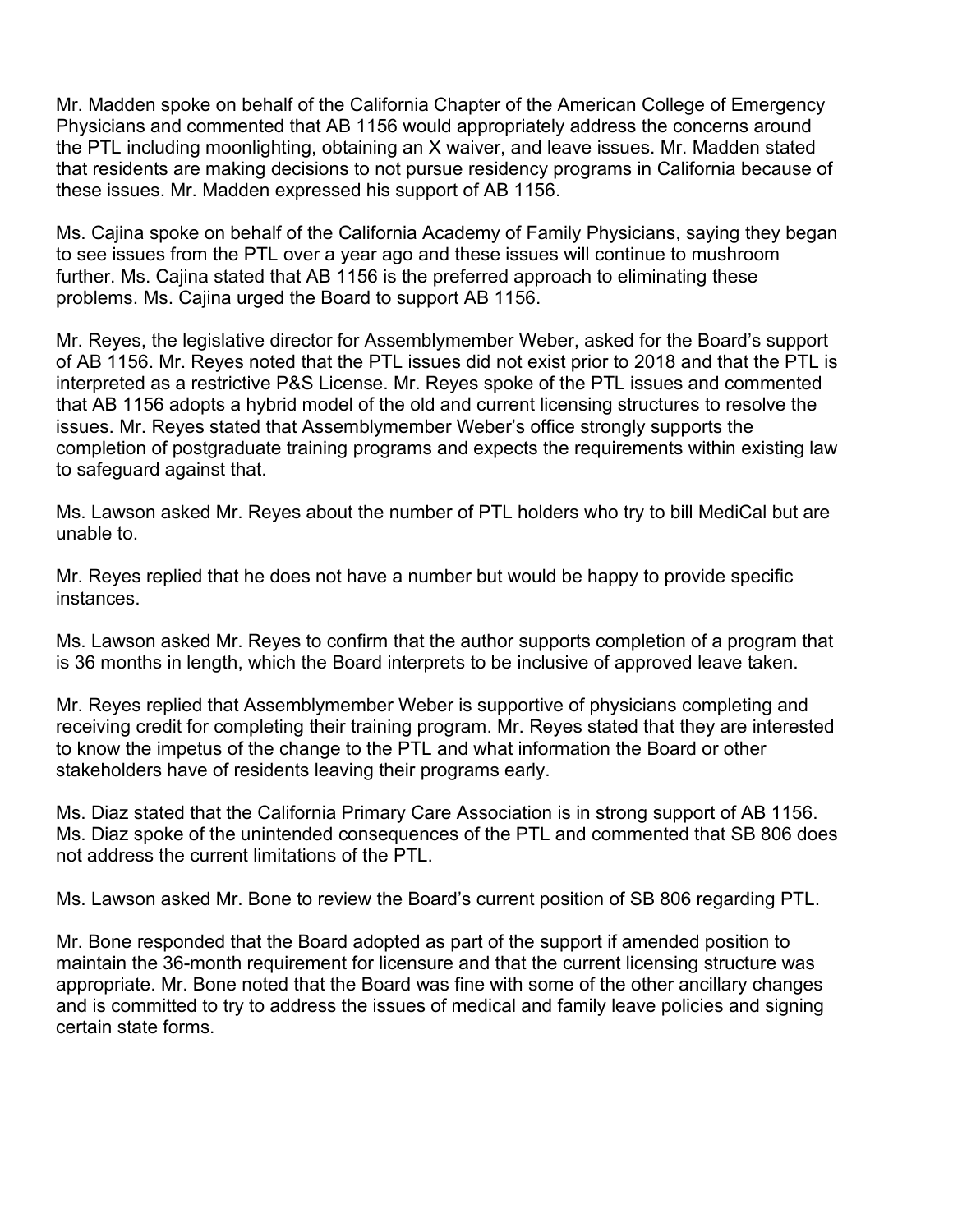Ms. Lawson commented that AB 1156 is essentially taking on the PTL issues outside of the sunset review legislation, so that would lead her to believe that the Board's position on AB 1156 would be oppose unless amended.

Mr. Bone agreed, saying the bill would grant licenses prior to 36 months, and asked Ms. Lawson what the amendments would include.

Mr. Brooks asked if it could be amended to be consistent with the current standards.

Mr. Bone responded that the direct goal of the bill is to change the current standards so an oppose position may be appropriate.

Ms. Lawson agreed with an oppose position, saying the Board's position is to keep the current regulatory scheme in place

Dr. Healzer commented about residents not being able to enroll in Medicare and MediCal programs as providers and asked if the PTL could be modified to allow for that.

Mr. Bone replied that it is unclear how the PTL can be amended to authorize this and added that he has had numerous conversations with Department of Health Care Services (DHCS) and there does not seem to be a pathway. Mr. Bone commented that the intent of the bill is to change the timeframe back to what it originally was to try to resolve this issue.

Ms. Lawson asked Mr. Bone if he has been provided with information regarding the number of PTL holders trying to bill MediCal and if the programs have sought any type of workaround. Ms. Lawson commented that she is trying to understand if the solution should be legislation or if the Board could come up with guidance to the programs.

Mr. Bone replied that he's asked for that kind of information, but he does not have any report or numbers. Mr. Bone stated that he has been sent denial letters and emails of those types of instances, but he does not have any statistical data.

Ms. Lawson asked if there are assurances that AB 1156, as it is currently written, would fix these problems.

Mr. Bone stated that he does not have assurances, nor has he spoke with DHCS, but it does seem like this bill would address these PTL problems since they materialized after the licensing change was made.

Ms. Webb pointed out that AB 1156 is a rollback to prior licensing requirements, saying that it keeps the PTL, but a person would have a P&S License after 12 months if they graduated from a medical school in the United States and 24 months if they graduated from an international medical school. Ms. Webb added that this bill does not do anything about the international medical schools going through the evaluation process.

Ms. Lawson asked Ms. Webb to describe the prior evaluation process for foreign medical schools.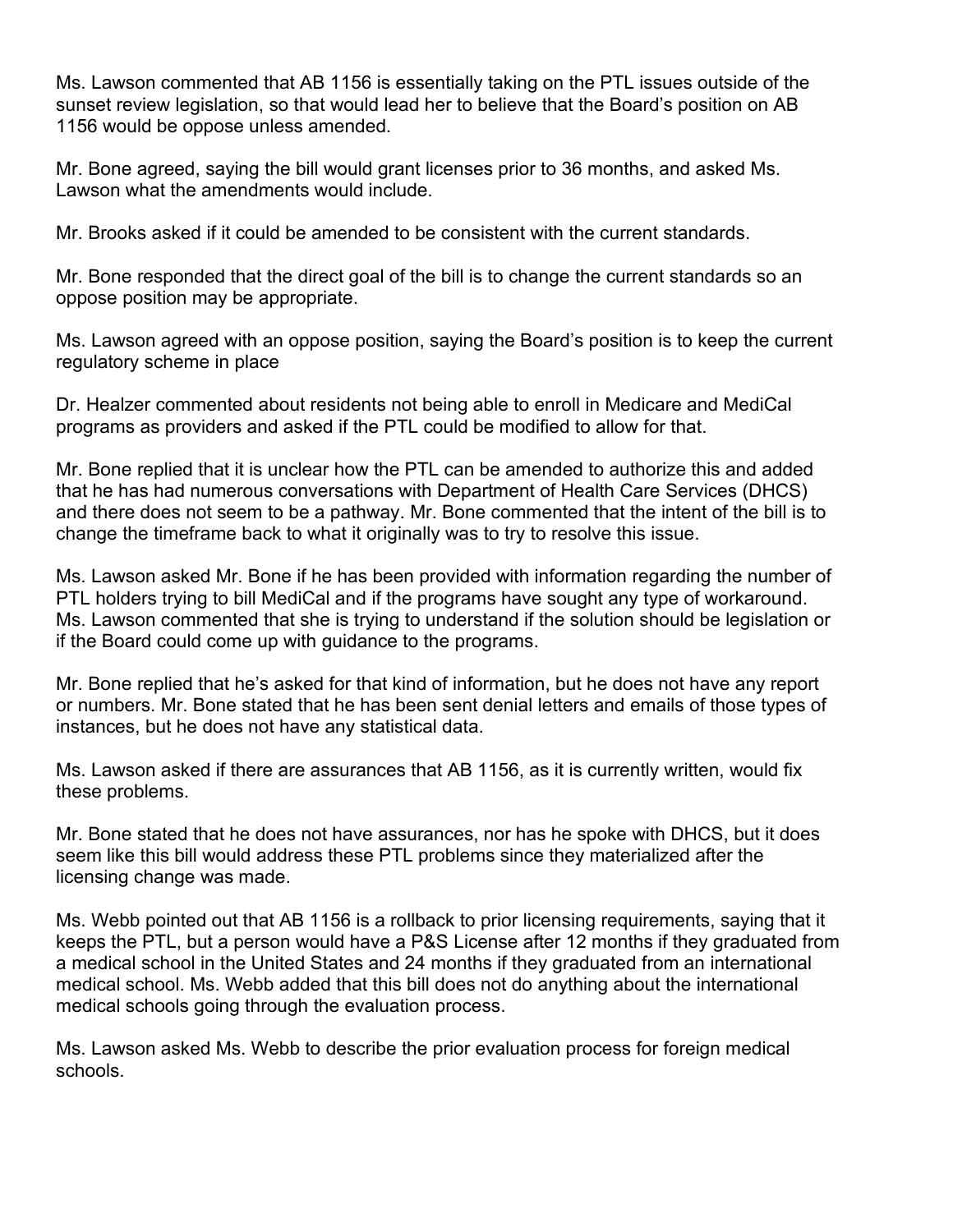Ms. Webb explained that there are two different pathways for foreign medical schools, saying one way is a non-profit government approved school that was designed to train its own citizens for practice primarily in that country, which has an easier pathway for recognition. The other pathway is a for-profit medical school that has a primary purpose of training individuals outside of that country for practice outside of that country, which goes through a rigorous, lengthy, multilayered process for approval. Ms. Webb commented that another part to that process is the Board reviewed the clinical rotations that medical students did in their third and fourth years and made sure that a certain number of weeks were involved in the required categories. With 36 months of postgraduate training, which the Board felt that reviewing schools and clinical rotation was not necessary since applicants for a P&S License would demonstrate their competence through completing 36 months of postgraduate training. Ms. Webb stated that the Board let the school evaluation go so long as the school was recognized by the World Directory of Medical Schools, for example.

Ms. Lawson commented that this bill is not a rollback to the Board's previous requirements since it does not include restoration of that rigorous process. Ms. Lawson commented that it was common for Board staff to travel internationally for a significant period of time to evaluate these schools.

Dr. Krauss commented that physician Board members have been through appropriate training and education well enough to respect the value of 36 months and the value of completion of a residency program, and that their hearts have opened to try to solve some of the problems that present to those in training. Dr. Krauss stated that he does not think the major issue is MediCal billing, and commented on the irony of it, saying residency training programs have supervision of licensed attendants, and when a resident is working in that setting, all of the services provided for MediCal and Medicare recipients are billed under the name of the supervising attending physician. Dr. Krauss continued, saying that the moonlighting circumstance is ironic because residency programs have limited number of weekly hours during which residents are allowed to work, and with the exception and approval of the program director, they cannot have hours set aside for moonlighting. Dr. Krauss stated that the major issue was touched on by Dr. GnanaDev, in that if someone does not have a license until the completion of their residency program, and it takes several months for them to have hospital privileges, then people are going to think twice about accepting a training program in California. Dr. Krauss suggested trying to figure out how to solve that problem.

Ms. Lawson commented that it is interesting that the Board has not heard about this issue of application and hospital privileges, which might be best solved by coordination between the Board and the processes by which the hospitals go through rather than through legislation.

Dr. Mahmood commented on the topic of physicians leaving California, saying the numbers given are arbitrary, and added that he did his own research and could not find any significant numbers. Dr. Mahmood commented that California has higher standards than other states but is skeptical that a significant number of people are leaving because they cannot get their license.

# *Dr. Hawkins made a motion to oppose AB 1156, Weber/S: Dr. Mahmood*

Mr. Brooks asked if the motion is oppose or if it is oppose if amended.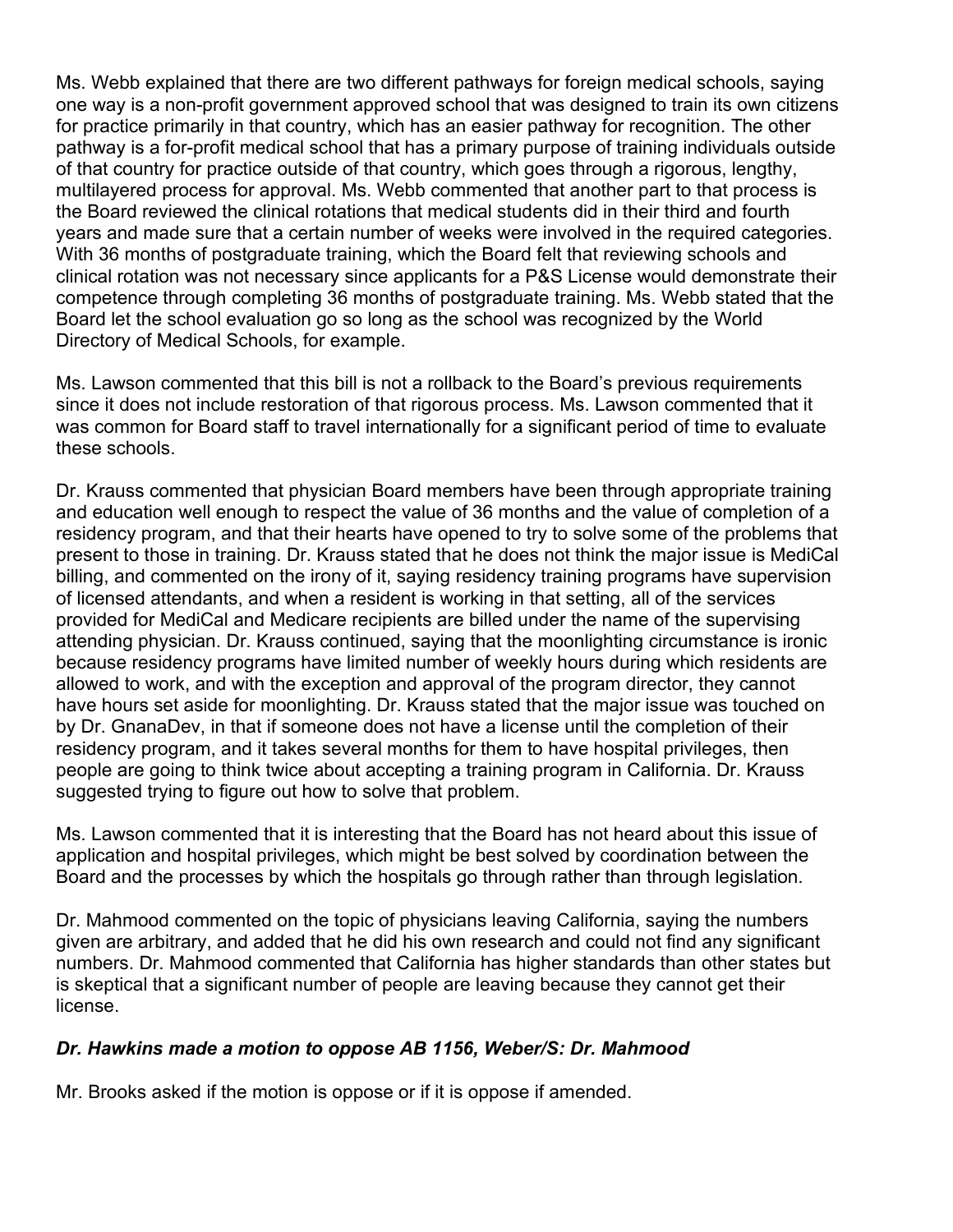Ms. Lawson stated it is oppose.

Dr. GnanaDev commented that Centers for Medicare and Medicaid Services (CMS) follows the federal law which is why they do not allow for billing by PTL holders, and the Drug Enforcement Administration (DEA) does not give DEA numbers without a full license. Dr. GnanaDev commented that SB 806 is a clean-up legislation to what was previously passed, and he does not look at it as going back to prior licensing requirements.

Ms. Lawson asked Ms. Caldwell to take the roll.

# *Motion carried 11-1-0 (Oppose; Dr. GnanaDev nay; Dr. Thorp absent)*

Mr. Bone introduced AB 1278, Nazarian, which requires physicians to provide a written notification informing patients of the federal CMS Open Payments online database and to post notice in an area likely to be seen by patients in each office where they practice. Mr. Bone noted that the bill has been significantly amended since the Board last took a support position, and it does not have the same level of disclosure to patients. Mr. Bone recommended the Board maintain its support position since it would still improve awareness of the Open Payments database.

Dr. Hawkins asked Mr. Bone about the level of reporting that was required and if there was a dollar amount.

Mr. Bone replied that there was not a dollar threshold, and it would have required a reporting requirement for any amount that a physician may have received as a payment or transfer of value and added that this is still true. Mr. Bone explained that the bill now states physicians shall increase awareness of the database by posting a notice on the wall in the office, and must be done annually, and that there is no reporting requirement.

Ms. Campoverdi asked to confirm that the bill now states physicians must post notice letting patients know of the database and the requirement to disclose payments has been removed and added that she was in favor of the previous version of this bill at the last Board meeting.

Mr. Bone confirmed that the physician would have to provide notice to each patient at the initial visit and that notice would also have to be posted in the physician's office.

Ms. Webb added that this change was not at the Board's request.

Mr. Bone commented that the Board supported this bill from the beginning.

Ms. Campoverdi commented that the meat has been taken out of the bill and that a flyer is not going to move the patient protection intention forward.

Mr. Bone commented that the author and sponsor of the bill may be available for public comment, and it is up to them to stop the bill.

# *Dr. Krauss made a motion to support AB 1278, Nazarian/S: Dr. Mahmood*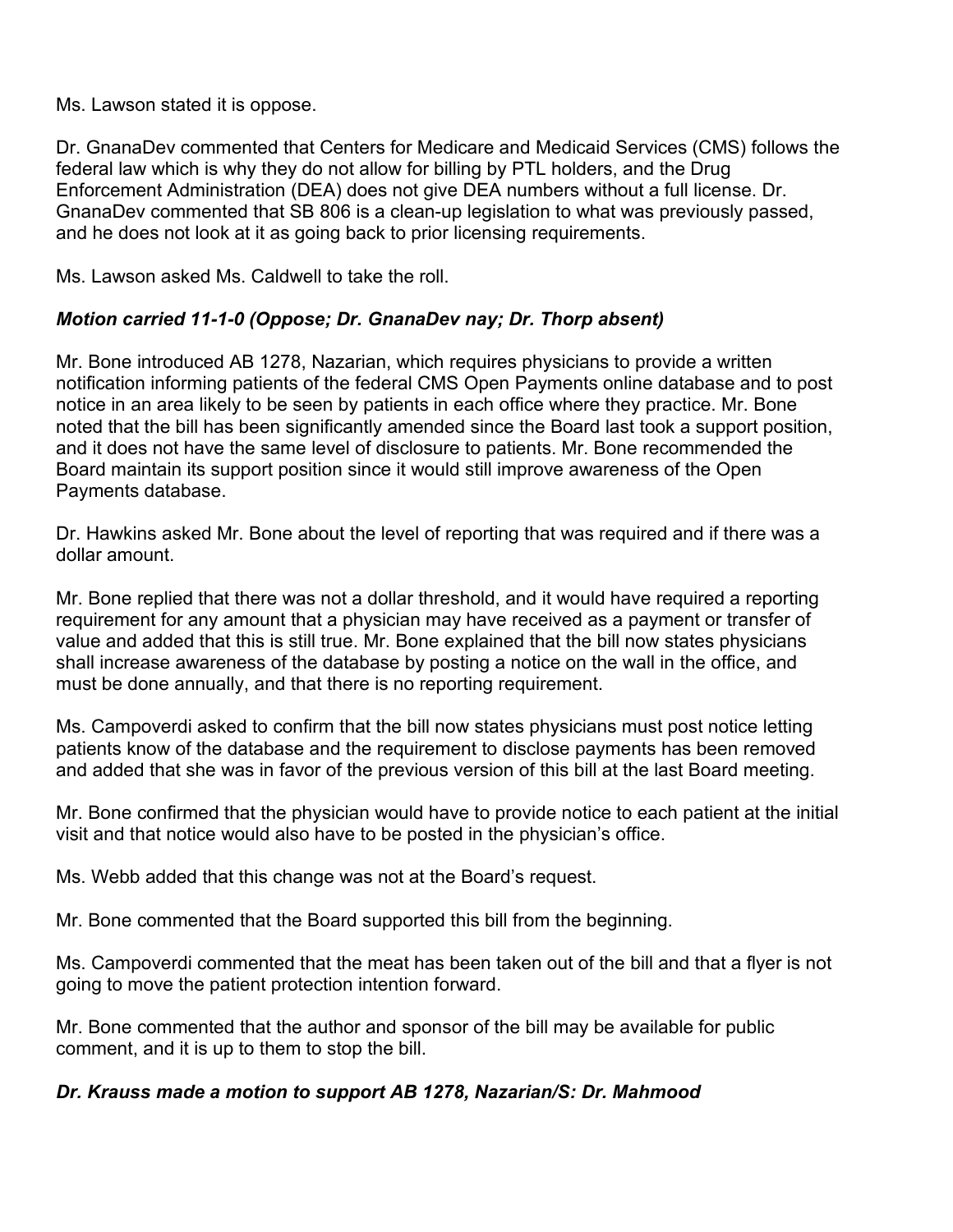Ms. Lubiano asked if the ten-dollar threshold was still included in the bill.

Mr. Bone replied that there is not a ten-dollar threshold to post the flyer and that the Physician Payments Sunshine Act requires detailed information about payments and payments of value that are worth ten dollars or more to be made available to the public through CMS.

Mr. Watkins commented that the amendment has made the bill pointless for the Board to support, he does not want a support position, and that paperwork does not bring awareness or serve the original intent.

Ms. Lawson agreed that the bill has been gutted from its previous version and asked Mr. Watkins if his position is to not take a position or to oppose the idea that this additional disclosure would be provided. Ms. Lawson commented that although it is a baby step, it is still a step in the right direction.

Mr. Watkins responded that he would like to hear from the author and sponsor of the bill because he is curious why they made such significant changes.

Ms. Lawson asked for comments from the public.

Ms. Hildebrand commented that the bill was gutted by the CMA. Ms. Hildebrand agreed with Ms. Lawson in that this bill is better than nothing, but the Board should take a stand and ask legislators to bring back the bill in totality next year.

Ms. Hollingsworth commented that AB 1278 is another example of a great bill that was watered down to virtually nothing by the CMA and added that the bill now has no information that will alert patients to a doctor whose practice could be compromised by money from pharmaceutical or device companies.

Ms. Knecht commented that she is the person responsible for the genesis of AB 1278, and while she agrees that what happened to this bill is devastating, it is better than nothing. Ms. Knecht also commented that the CMA gutted the bill. Ms. Knecht stated that she spoke to many physicians who support this bill. Ms. Knecht commented that physicians involved in research or innovation is a good thing, but patients need to know all the information to make an informed decision. Ms. Knecht shared her appreciation for the Board supporting this bill and added that passing this bill will at least allow patients to dig deeper and create change.

Ms. Farr commented that it is frustrating to see another bill watered down by the CMA and that the CMA is always fighting against patient safety. Ms. Farr stated that the Board provides licenses to CMA and the Board should communicate guidelines to CMA.

Ms. Lawson clarified that the Board does not provide licenses to CMA, and they are a separate and independent organization.

Ms. Arthursdotter commented that posting notices is not effective to the consumer, nor is signing a document going to help the consumer.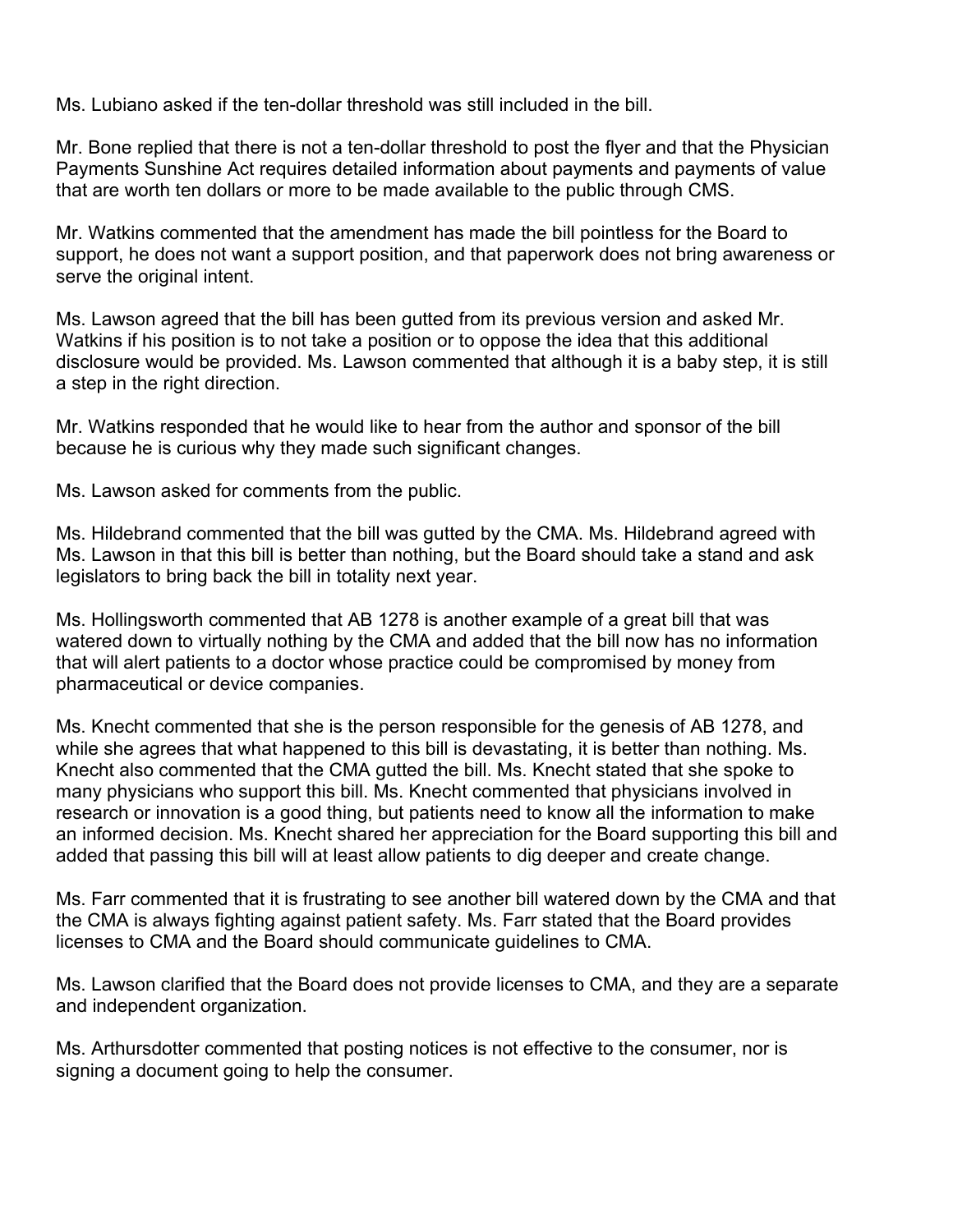Ms. Hughes spoke on behalf of the CMA and stated that the notice will need to be posted in the lobby of the medical office. Ms. Hughes shared that she is offended that Assemblymember Nazarian said Ms. Hughes lied to CMA members and that she is open to speaking with her. Ms. Hughes commented that the amendments allow for patient information as well as removing the administrative burden from physicians. Ms. Hughes added that CMA did not want a patient visit to turn from a personal health visit to a financial visit. Ms. Hughes reiterated that she has never lied to CMA members and that CMA supports patient safety.

Mr. Andrist commented that Ms. Hughes is a paid spokesman for the CMA, which is a union to protect doctors who are forced to join by local medical societies. Mr. Andrist stated that the CMA has a huge influence over the Board.

Dr. GnanaDev commented that he can either support this bill because it is better than nothing, oppose because of the changes, or be neutral.

Ms. Campoverdi commented that after hearing from the advocates and Ms. Knecht, she is comfortable supporting this bill. Ms. Campoverdi stated that it is important for the Board's voice to be heard in its support of the original version of the bill. Ms. Campoverdi shared her personal medical experiences, saying patients have a right to know the relationships their doctors have with medical device companies.

Mr. Bone commented that the Board could include its historical views on the prior version of the bill in an updated letter.

Mr. Watkins commented that he can support this now since the author indicated a support position would be appropriate but cautioned the Board in accepting better-than-nothing standards.

Ms. Lawson asked Ms. Caldwell to take the roll.

# *Motion carried 12-0-0 (Support; Dr. Thorp absent)*

Mr. Bone introduced SB 310, Rubio, which establishes a cancer medication recycling program administered by a surplus medication collection and distribution intermediary to allow for the donation and redistribution of cancer drugs between patients of participating physicians until January 1, 2027. Mr. Bone explained that when the Board last discussed this bill, the Board would have been required to administer the program, and the Board's position was oppose unless amended, but that concern has since been satisfied and will now be regulated by the Board of Pharmacy.

Mr. Bone continued, saying the bill has also been amended to include language that limits the Board's authority to discipline licensees who are involved in this recycling program. Mr. Bone stated that he received proposed amendments last night from the sponsors that they indicate are intended to address these concerns. In light of these factors, Mr. Bone recommended an oppose unless amended position, and after the bill is amended to address the Board's requests, the position would change to neutral.

Mr. Brooks asked why the Board would have jurisdiction in this.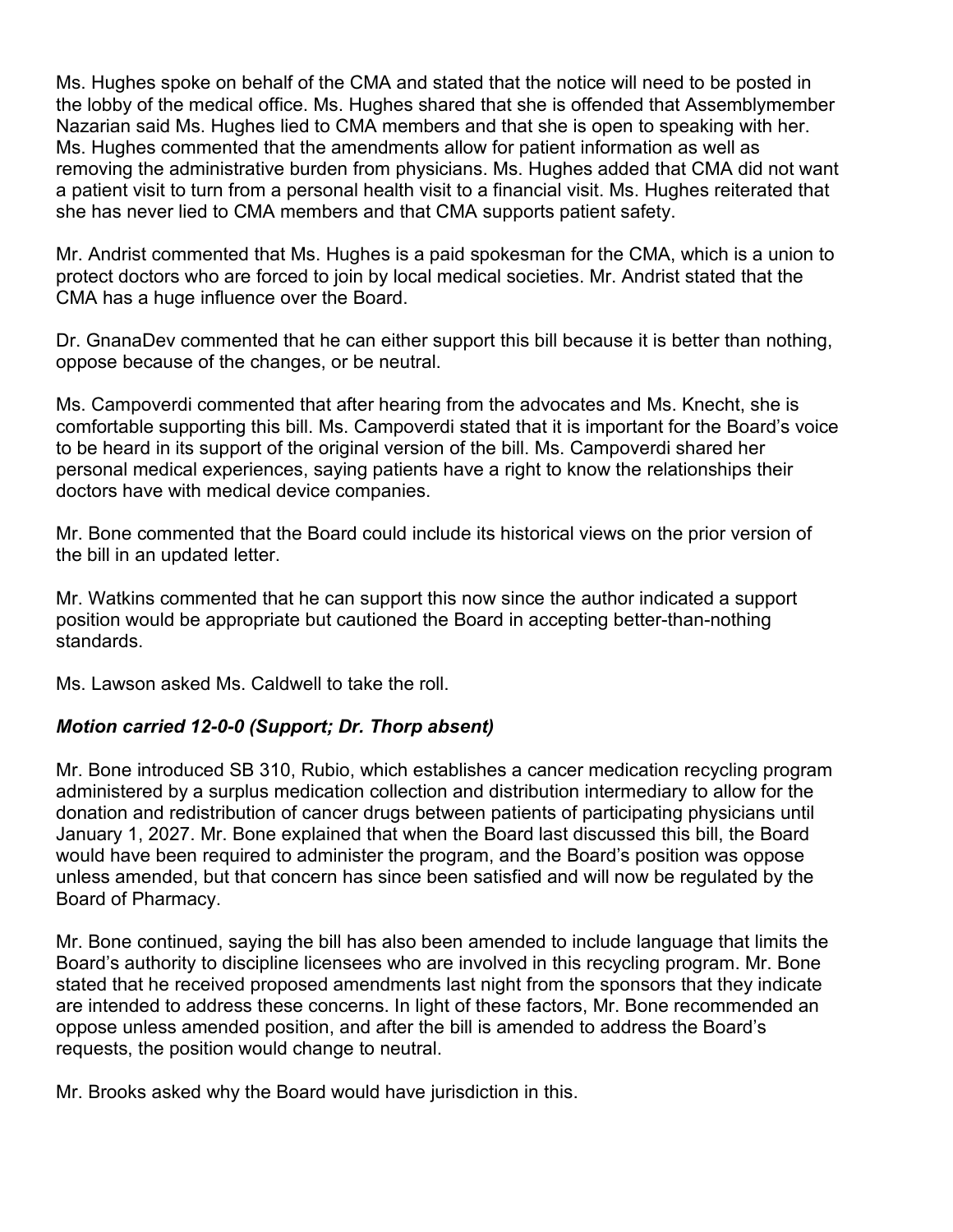Mr. Bone responded that the Board's licensees would be collecting the medication and ensuring that it meets the qualifications of the program for redistribution.

Mr. Brooks commented that he was against this bill at the previous Board meeting, adding that he agrees with the concept, but the Board should be able to regulate its licensees. Mr. Brooks commented that this should be a Board of Pharmacy issue.

Mr. Bone commented that the core responsibility for oversight of the program would land with the Board of Pharmacy and explained that the Board's involvement is in investigating any complaints and disciplining any physician licensees.

Mr. Brooks asked if there are regulations or controls regarding the distribution and if there will be a rulemaking process.

Mr. Bone replied that he does not anticipate a rulemaking process and that the bill lays out requirements for the participating physicians. Mr. Bone added that the bill does not ban the Board from disciplining participating physicians, but there is language that limits the Board's authority, which Board staff believe is unnecessary and should not be inhibited to discipline physicians who violate the standard of care.

Mr. Brooks stated that his position is to oppose the bill due to these issues.

Mr. Bone stated that he received amendments from the author and sponsors last night that may address the Board's concerns, but he has not yet had a chance to analyze them, which is why he suggested an oppose unless amended position.

#### *Dr. Krauss made a motion to oppose unless amended SB 310, Rubio/S: Dr. Healzer*

Dr. Krauss shared his concerns of moving to a neutral position if the amendments meet the Board's requests because this bill may end up being of great benefit to consumers, and the Board may want to consider supporting it.

Ms. Campoverdi agreed with Dr. Krauss to move to support position if the amendments are appropriate.

Dr. GnanaDev commented that this is an important program and asked Mr. Bone what the disciplinary issues may be.

Mr. Bone replied that the second part of the bill explains the liability issues, including physicians not being subject to disciplinary action for an injury caused when donating, accepting, or dispensing prescription drugs, and states that those immunities do not apply in cases of non-compliance, gross negligence, recklessness, intentional conduct, or in cases of malpractice unrelated to the quality of the medication. Mr. Bone added that incompetence and simple negligence are not in the list of exemptions. Mr. Bone stated that there is also language that states disciplinary actions taken by licensing and regulatory agencies shall not be affected, adding that it is challenging to figure out what the language means.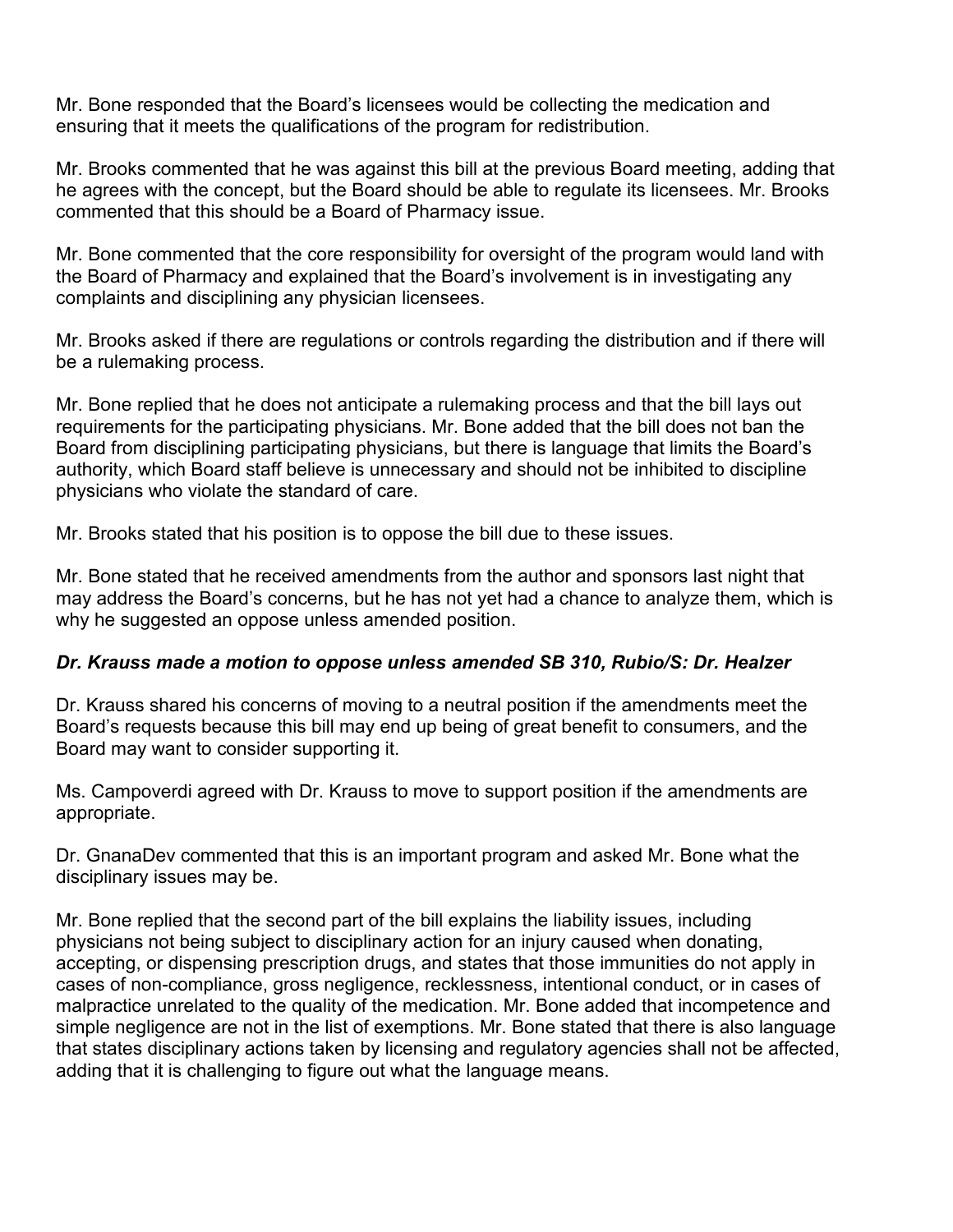Dr. GnanaDev spoke of the importance of this bill and suggested a support if amended position to include the Board's obligation of disciplinary proceedings.

Mr. Bone explained that if the Board took that position, and the bill was not amended, then the Board would not be able to seek a veto or take further action.

Dr. Mahmood agreed with Dr. GnanaDev and stated that a support if amended position would at least fill the Board's obligation to help people get these expensive and life-saving medications.

Ms. Campoverdi suggested the Board hear from the public to see if the author could explain the recent amendments.

Ms. Lawson asked for comments from the public.

Ms. Arthursdotter commented on compounding pharmacies, saying she does not see any mention of that in the bill. Ms. Arthursdotter also commented on considerations for medications being recalled.

Ms. Ogden spoke as a co-sponsor of the bill and stated that the amendments sent last night address the Board's concerns about disciplinary limitations. Ms. Ogden added that the Board of Pharmacy recommendations have also been adopted. Ms. Ogden replied to the previous commenter, saying compounding drugs are excluded from the bill and doctors must monitor and be aware of medication recalls. Ms Ogden requested the Board's support if amended position.

Ms. Short spoke as a co-sponsor of the bill and commented on the importance of this bill. Ms. Short stated that the amendments address the Board's concerns as well as the Board of Pharmacy's concerns. Ms. Short encouraged a support if amended position from the Board.

Ms. Lawson asked if the Board takes an oppose unless amended position, and if the amendments sent last night satisfy the Board's concerns, can the position then be support.

Mr. Bone stated that the mechanism to do that is to adopt a support if amended position.

Ms. Lawson shared her concern of taking a support if amended position and not being able to advocate for the Board if the amendments are not included.

Mr. Bone spoke of the requested amendments from the Board of Pharmacy, saying they will be the lead consumer protection agency in overseeing the program administrator and it would be good for the Board to consider.

Dr. Krauss commented that he thinks the Board is safer maintaining the oppose unless amended position, adding that the Board meets quarterly and if the amendments are made in this bill before the next meeting, Mr. Bone could be authorized to move the Board to a support position.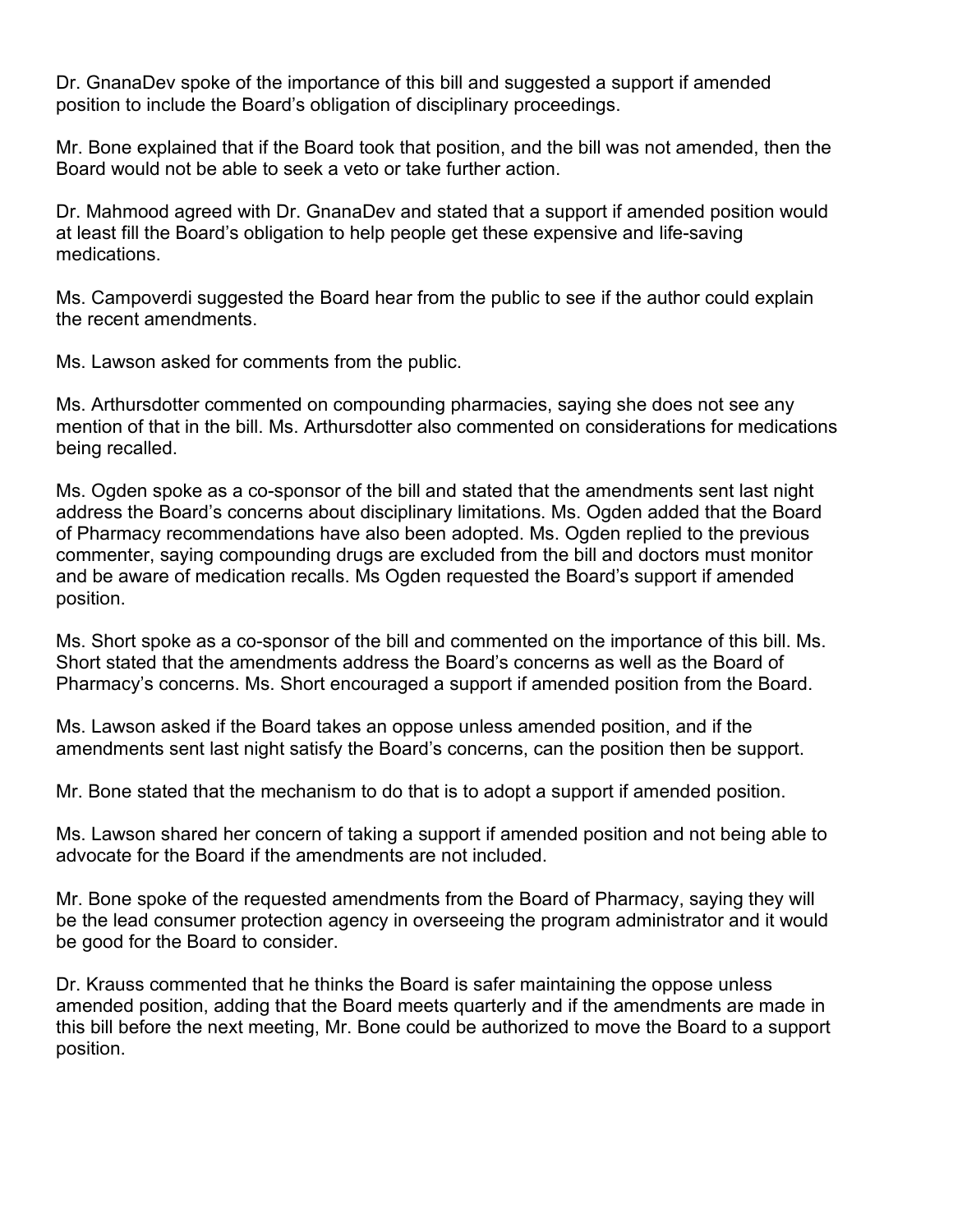Mr. Brooks agreed with Dr. Krauss. Mr. Brooks asked Ms. Webb if the Board could give authority to change its position if the amendments are made without taking a vote at the time the amendments are made.

Ms. Webb replied that the Board can give that kind of authority.

Mr. Brooks asked Dr. Krauss if he would consider amending his motion to be support if amended.

#### *Dr. Krauss amended his motion to support unless amended SB 310, Rubio/S: Dr. Healzer*

Dr. GnanaDev commented that he can support this motion and he was going to vote no on the oppose unless amended motion. Dr. GnanaDev spoke of the importance of patients having access to these medications.

Ms. Campoverdi agreed with Dr. GnanaDev, saying he would not have been the only one, as she would have also voted no. Ms. Campoverdi also spoke of the importance of patients having access to these medications.

Ms. Lawson shared her understanding of the Board's position, saying the Board's position on the bill language that came in the meeting material is oppose unless amened and that the Board is providing authority to change that position to support once Mr. Bone has a chance to review the amendments and confirm they are consistent with the Board's discussion. Ms. Lawson continued, saying she would work with Mr. Bone to modify the position, and in the event the amendments do not address the Board's concerns, the Board's position would be oppose unless amended, and likewise, if the amendments do address the Board's concerns, the Board's position would be support.

Mr. Bone explained that page four of the bill analysis shows what the Board is seeking to address. Mr. Bone stated that if the bill is not amended to be consistent with the Board's position, then the Board would seek a veto, and if the bill is amended to be consistent with the Board's position, then the Board would seek signature from the governor.

Mr. Brooks commented if the bill is not amended to exactly what the Board is seeking, he is not sure the Board would want to veto the bill. Mr. Brooks stated that, from what he heard from the advocates and sponsors of the bill about the amendments being made, he is comfortable with the Board's position, adding that everyone on the Board wants the bill to work.

Mr. Bone stated that a support if amended position is appropriate with that sentiment.

Ms. Lawson stated that the Board has a support position if the amendments are made, but the Board is not ready to state that since the amendments are not in print. Ms. Lawson commented that the appropriate thing to do is to delegate her and Dr. Hawkins with the ability to work with Board staff to ensure the Board's position is accurately reflected.

Ms. Campoverdi commented that she is against an oppose position and asked if having that position, even for a short period of time, could hurt the bill.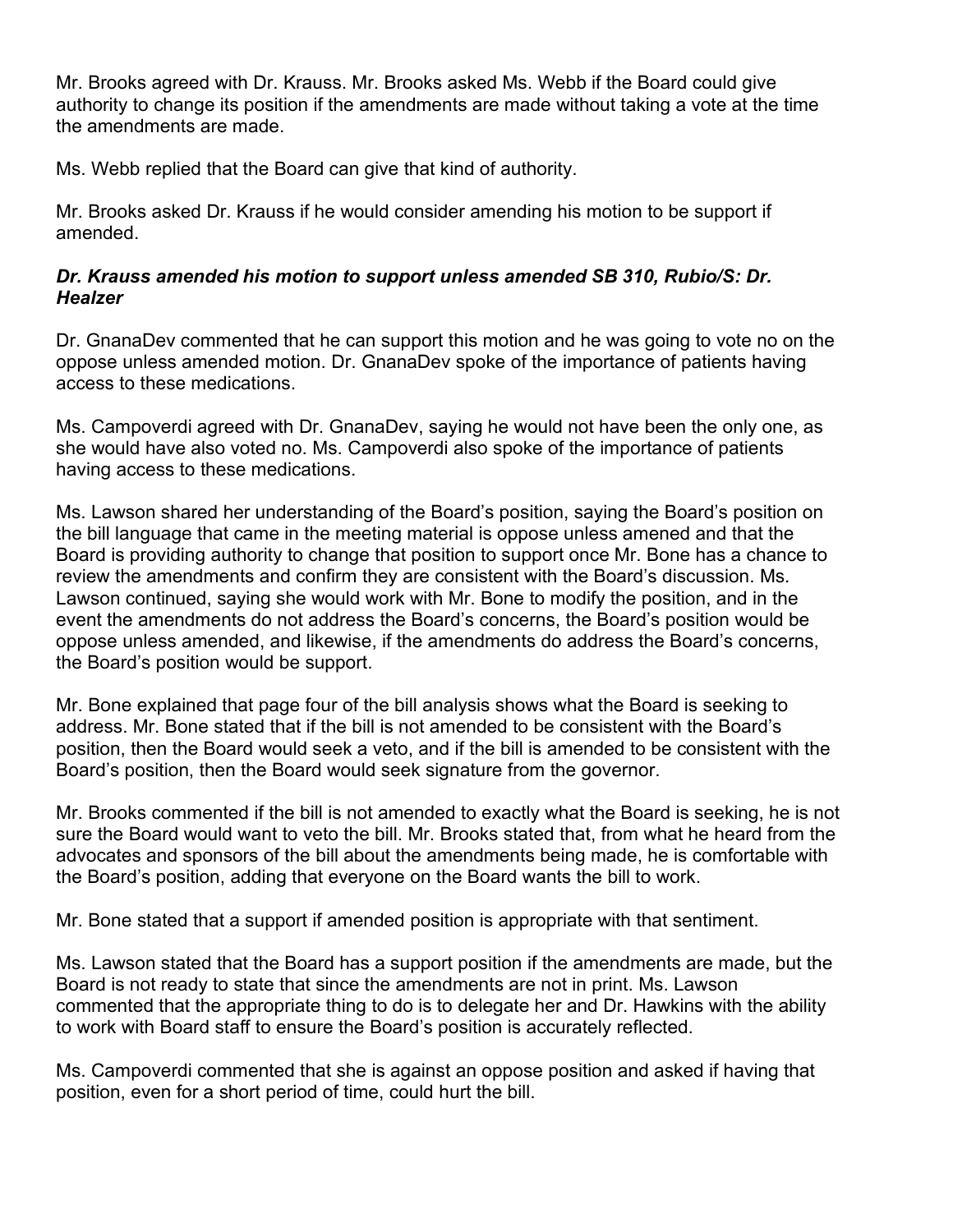Mr. Bone speculated that it is possible it could hurt, but it depends on how quickly a letter can be published and how quickly the amendments can go into print. Mr. Bone added that an opposing letter would not have to be sent if the amendments go into the bill before that.

Ms. Lawson asked if there is a reason a letter must be sent out.

Mr. Bone replied that typically a letter is sent, but it does not have to be done.

Dr. Mahmood commented that this would be a remarkable resource for people who have nothing else and an oppose unless amended position would be a hindrance. Dr. Mahmood added that the sponsors indicated the amendments will be made and the Board should support this.

Ms. Lawson replied that the Board agrees, and the problem is that the bill that is currently in print does not reflect the Board's consensus, which is why there is this interim position.

Dr. Krauss commented that an equally effective motion would be to support if amended, and if the amendments were not made then the Board could give authority for Ms. Lawson and Dr. Hawkins to work with Mr. Bone to switch the position to oppose.

Dr. Mahmood agreed with Dr. Krauss' suggestion.

Mr. Brooks commented that this is not a philosophical issue, but rather more of a legislative and political approach to ensuring the amendments will get into the bill, which is why he thinks an oppose unless amended position is the right approach.

Dr. Mahmood commented that if someone wants something to happen, then they need to give their support for it. Dr. Mahmood added that if the amendments are not made, then Ms. Lawson and Dr. Hawkins has the authority to oppose.

Ms. Lawson stated that the Board is trying to advance its position and Board members have the same objective. Ms. Lawson commented that if she and Dr. Hawkins are delegated with the authority to take the appropriate position once the requested amendments are in print, that will move the bill along.

Ms. Campoverdi commented that Dr. Krauss' suggestion meets the Board members' desires.

Ms. Lawson requested a motion to vote on.

#### *Dr. Krauss amended his motion to support unless amended and delegate authority to Ms. Lawson and Dr. Hawkins to change the position to oppose if not amended SB 310, Rubio/S: Dr. Healzer*

Ms. Lawson asked Ms. Caldwell to take the roll.

#### *Motion carried 12-0-0 (Support; Dr. Thorp absent)*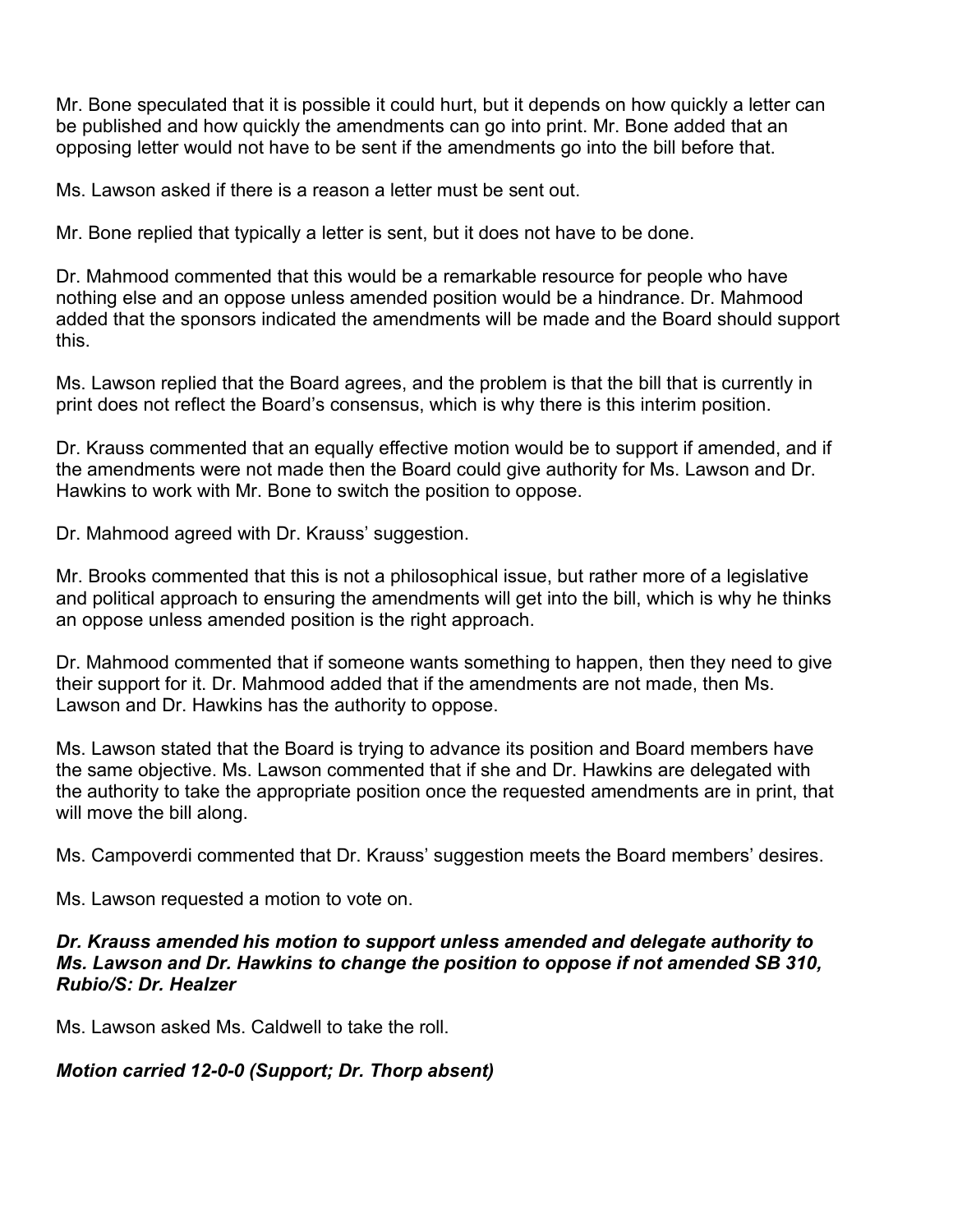Mr. Bone shared the tracking chart of pending regulations.

Ms. Webb informed the Board that the regulations for the postgraduate training requirements have been approved and are in print, the approved certifying organizations have completed the 45-day comment period, and that the final statement of reasons will be done shortly. Ms. Webb updated the Board on the PHWP, saying it is in its second level of review at DCA.

Ms. Lawson asked if the postgraduate training requirements would need to be redone if any changes to the PTL program are made.

Ms. Webb replied that if there were any changes, the Board would have to review the regulations and act accordingly.

Dr. GnanaDev asked when the PHWP will begin.

Ms. Webb replied that there have been two versions, saying it went through an amendment when the proposed changes to the Uniform Standards were made, and Board staff restructured it so that changes did not have to be made to two regulatory sections every time there is a change to the Uniform Standards. Ms. Webb added that it is a large packet, so it is taking DCA time to review it, along with going back and forth when proposed changes are made to surrounding documents. Ms. Webb commented that 90 days is optimistic to get through DCA, and then it will go to Agency for another level of review.

Mr. Ryu asked if the PHWP is previous legislation that was passed and now in the process of being implemented.

Ms. Webb affirmed, explaining that the legislature authorized the Board to develop the program.

Ms. Lawson asked for comments from the public. There were none.

# **Agenda Item 21 Update from the Board of Registered Nursing on AB 890**

Ms. Melby gave an update on the implementation of AB 890, adding that the nurse practitioner advisory committee will meet on August 31, 2021. Ms. Melby explained that the three subcommittees that were formed by that advisory committee will report on recommended regulations. Ms. Melby commented that they hope to present these regulations at their November meeting. Ms. Melby informed the Board that the Office of Professional Examination Services (OPES) is working with subject matter experts and have held workshops for the examination process. Ms. Melby spoke of updates on the Board of Registered Nursing's (BRN) website and their last board meeting.

Ms. Lawson asked for comments from the Board members. Hearing none, Ms. Lawson asked for comments from the public. There were none.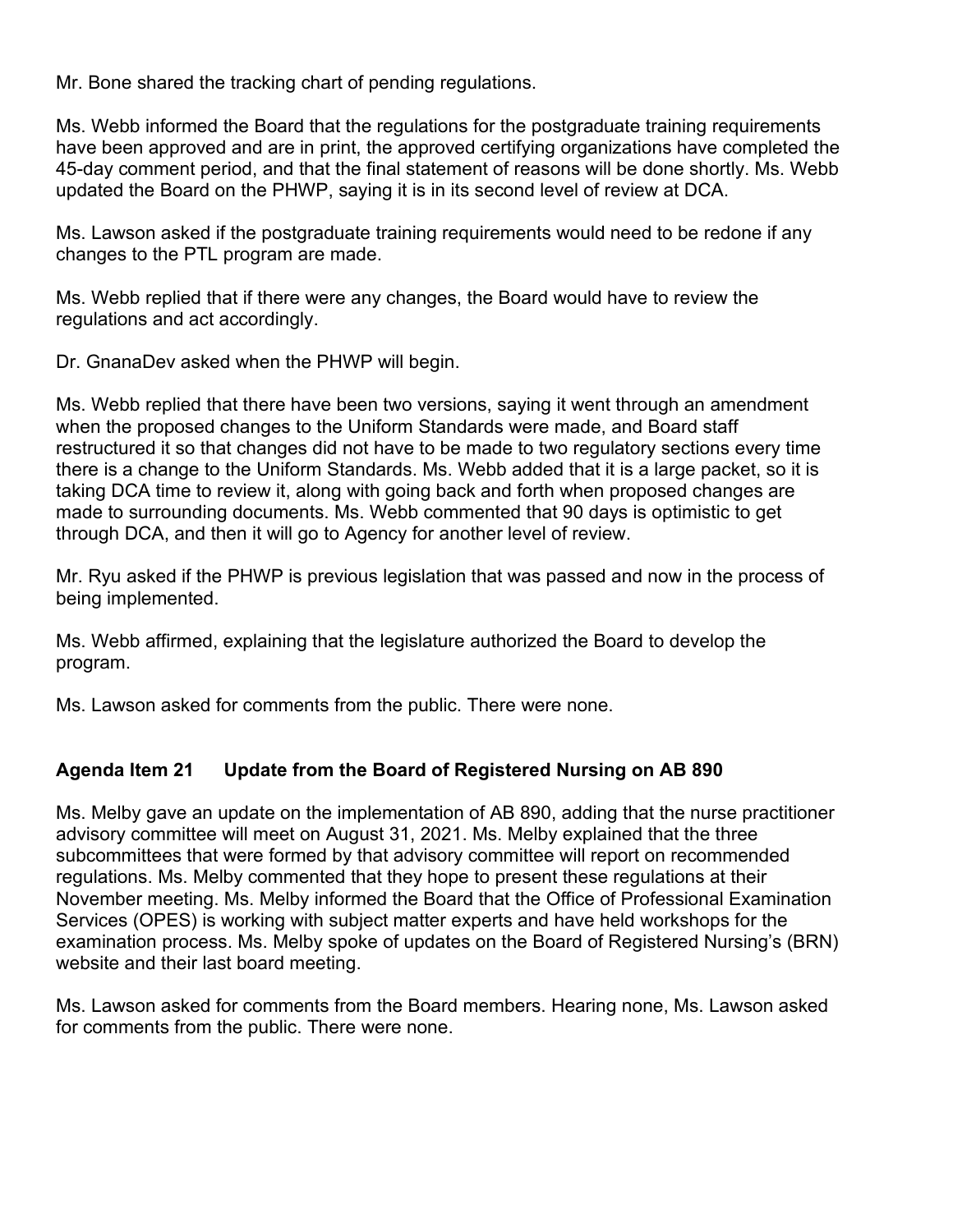# **Agenda Item 22 Update, Discussion, and Possible Action on Proposed Agenda from the Midwifery Advisory Council**

Ms. Holzer reviewed the agenda items for the upcoming Midwifery Advisory Council (MAC) meeting and requested approval. Items included approval of the August 12, 2021 meeting minutes, report from the MAC chair, establishing goals for the MAC, report from the task force and possible action regarding MediCal related issues, update on proposed regulatory language for the Licensed Midwife Annual Report (LMAR), update on midwifery related legislation and sunset review, update on the midwifery program, discussion on LMAR compliance, discussion on training for MAC members, and a presentation by the CDPH regarding newborn screening requirements and compliance.

Ms. Holzer summarized the last MAC meeting held on August 12, 2021, reviewing actions taken and updates received.

Ms. Lawson asked for comments from the Board members. Hearing none, Ms. Lawson asked for a motion.

# *Mr. Brooks moved to approve the proposed agenda/S: Dr. Hawkins*

Ms. Lawson asked for comments from the public. There were none.

Ms. Lawson asked Ms. Caldwell to take the roll.

# *Motion carried 11-0-0 (Dr. Thorp and Dr. Yip absent)*

# **Agenda Item 23 Discussion and Possible Action on Recommended Appointment to the Midwifery Advisory Council**

Ms. Holzer recommended the Board approve appointee Monique Webster to the MAC for a three-year term, expiring June 30, 2024.

# *Dr. Krauss moved to approve the recommended appointee/S: Dr. Hawkins*

Ms. Lawson asked for comments from the Board members. Hearing none, Ms. Lawson asked for comments from the public. There were none.

Ms. Lawson asked Ms. Caldwell to take the roll.

# *Motion carried 11-0-0 (Dr. Thorp and Dr. Yip absent)*

# **Agenda Item 13 Update on Progress Made from April 2021 Public Stakeholder Meeting**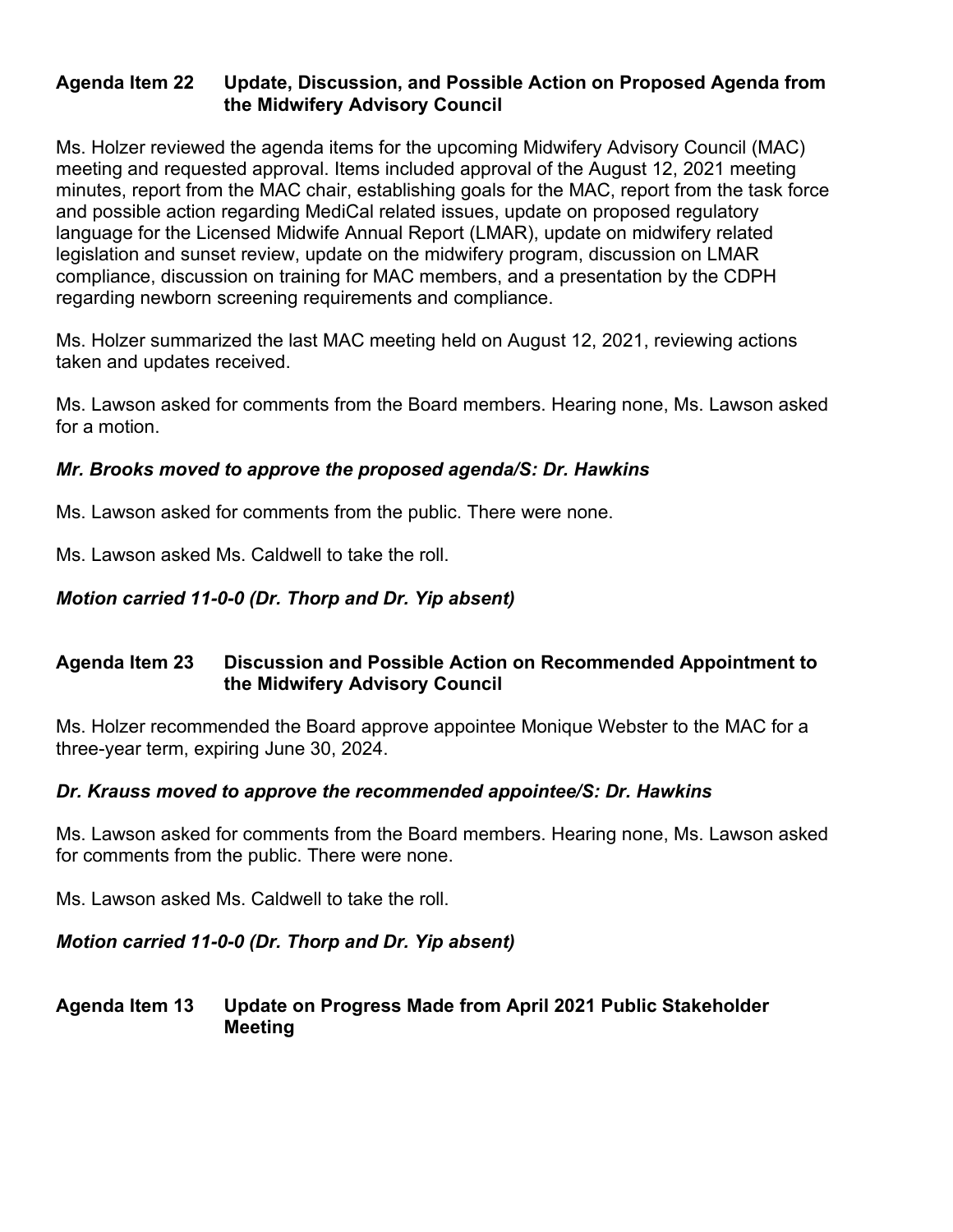Mr. Prasifka commented on the additional public stakeholder meeting held on July 29, 2021, saying the agenda items included a video explaining the enforcement process, an update of the online complaint tracking system, and a presentation on the Board's new website.

Ms. Lawson asked for comments from the Board members. Hearing none, Ms. Lawson asked for comments from the public.

Ms. Arthursdotter commented that she attended the April stakeholder meeting, but not the July meeting, and made suggestions regarding ADA accessibility. Ms. Arthursdotter stated that there are still ADA accessibility issues on the website and added that certain items are difficult to access.

Mr. Andrist commented that the Board tries to convey information in a good light and that the advocate meeting was a failure. Mr. Andrist stated that the agenda items were not what the advocates wanted, and the last portion of the meeting was spent on advocates talking about what they wanted. Mr. Andrist stated that the Board is not including advocates when it comes to the public advocate meetings and creating the agenda.

Ms. Hollingsworth commented that, while it is good to have the public stakeholder meetings, they are not meeting the goal of better understanding. Ms. Hollingsworth stated that advocates should have the ability to suggest agenda topics instead of the Board deciding the topics. Ms. Hollingsworth commented on the new website, saying improvement is needed.

# **Agenda Item 14 Update on the Health Professions Education Foundation**

Dr. Hawkins reviewed the July 11, 2021, Health Professions Education Foundation (HPEF) meeting and explained what the HPEF is and what they do. Dr. Hawkins shared that the next application cycle for the Steven M. Thompson and various other loan repayment programs opens in September 2021, and the scholarship programs application cycle opens in January 2022. Dr. Hawkins spoke of AB 133 and how the Office of Statewide Health Planning and Development (OSHPD) has been elevated to the Department of Health Care Access. Dr. Hawkins added that it is not clear how or if the Board will participate in the new department. Dr. Hawkins stated that the next HPEF meeting is scheduled for September 8, 2021.

Dr. GnanaDev commented that after the September 8, 2021, meeting, HPEF will no longer exist. Dr. GnanaDev stated that he asked about the Board's involvement in the Steven M. Thompson loan repayment program after HPEF is dissolved and was told there would be a committee. Dr. GnanaDev stated that the Board needs to be involved since the funding for the program comes from the Board's licensees.

Ms. Lawson asked for comments from the Board members. Hearing none, Ms. Lawson asked for comments from the public.

Ms. Arthursdotter shared that she is sorry to hear that HPEF is going away and added that it may have to adapt in a different way, such as training and education on current issues.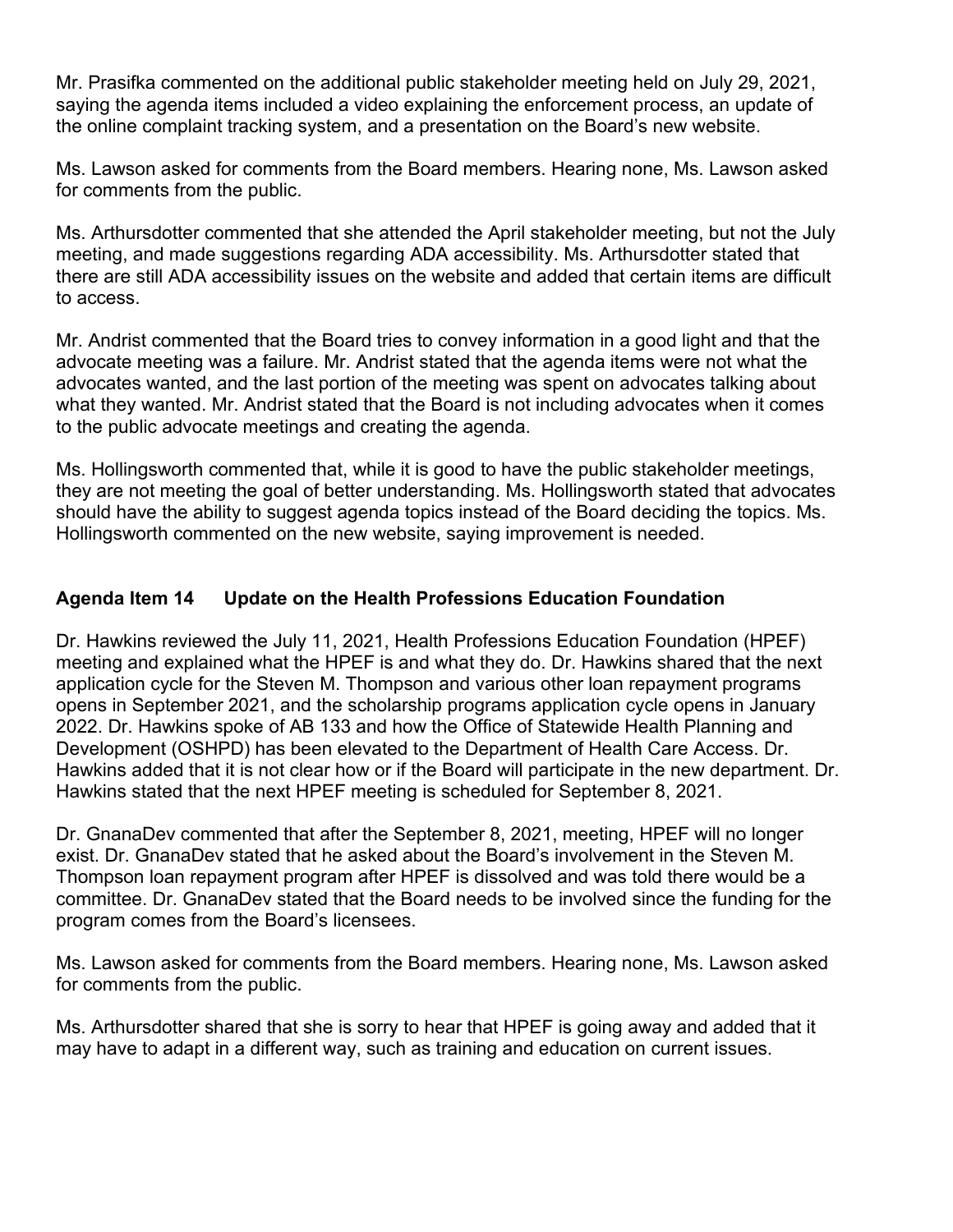# **Agenda Item 15 Update on the Physician Assistant Board**

Dr. Hawkins stated that the Physician Assistant Board (PAB) met on August 9, 2021 and explained what the PAB is and what they do. Dr. Hawkins spoke of BPC 3500 and proposed amendments to strike reference to jurisdiction and oversight by the Board, but physician assistants would still require a supervising physician. Dr. Hawkins added that the Board will retain its ability to discipline supervising physicians. Dr. Hawkins stated that the American Academy of Physician Assistants (AAPA) proposed a resolution affirming a title change of the profession from physician assistant to physician associate to eliminate the misconception that they assist rather than more accurately collaborate, diagnose, and treat. Dr. Hawkins commented that the next PAB meeting is November 8, 2021.

Ms. Lawson asked for comments from the Board members. Hearing none, Ms. Lawson asked for comments from the public.

Ms. Arthursdotter commented on patients having access to their medical records, medical records now being electronic, and errors found in medical records. Ms. Arthursdotter also commented on the title change, saying it can add problems.

#### **Agenda Item 16 Update on Revising Guidelines for Prescribing Controlled Substances for Pain**

Mr. Prasifka commented that the task force met with Board staff on May 3, 2021. Mr. Prasifka reported that a retired enforcement manager, Susan Cady, was appointed to oversee and coordinate the project. Mr. Prasifka stated that in the initial stage, the task force researched new laws and regulatory changes that occurred since 2014 and identified guidelines issued by external agencies that may require updating. Mr. Prasifka added that the task force is in the final stage of vetting subject matter experts.

Dr. GnanaDev commented that many chronic pain patients felt the Board's guidelines went too far and asked that Board staff work with pain management specialists to assist in this project, adding that the Board needs to be fair and take care of suffering people.

Mr. Prasifka agreed with Dr. GnanaDev and stated the engagement is not limited to simply updating the guidelines. Mr. Prasifka commented on the recent closure of pain clinics and the Board working with stakeholders to give guidance to doctors who inherit legacy patients.

Dr. GnanaDev commented that doctors are afraid to write prescriptions and patients are suffering.

Ms. Lawson asked for comments from the public.

Ms. Arthursdotter commented that she has been in conversation with the Board for more than seven years regarding this topic and she has identified the problems. Ms. Arthursdotter stated that information was removed from the website and it needs to be returned. Ms. Arthursdotter commented that the CDC guidelines from 2016 were not meant for legacy patients or pain management specialists.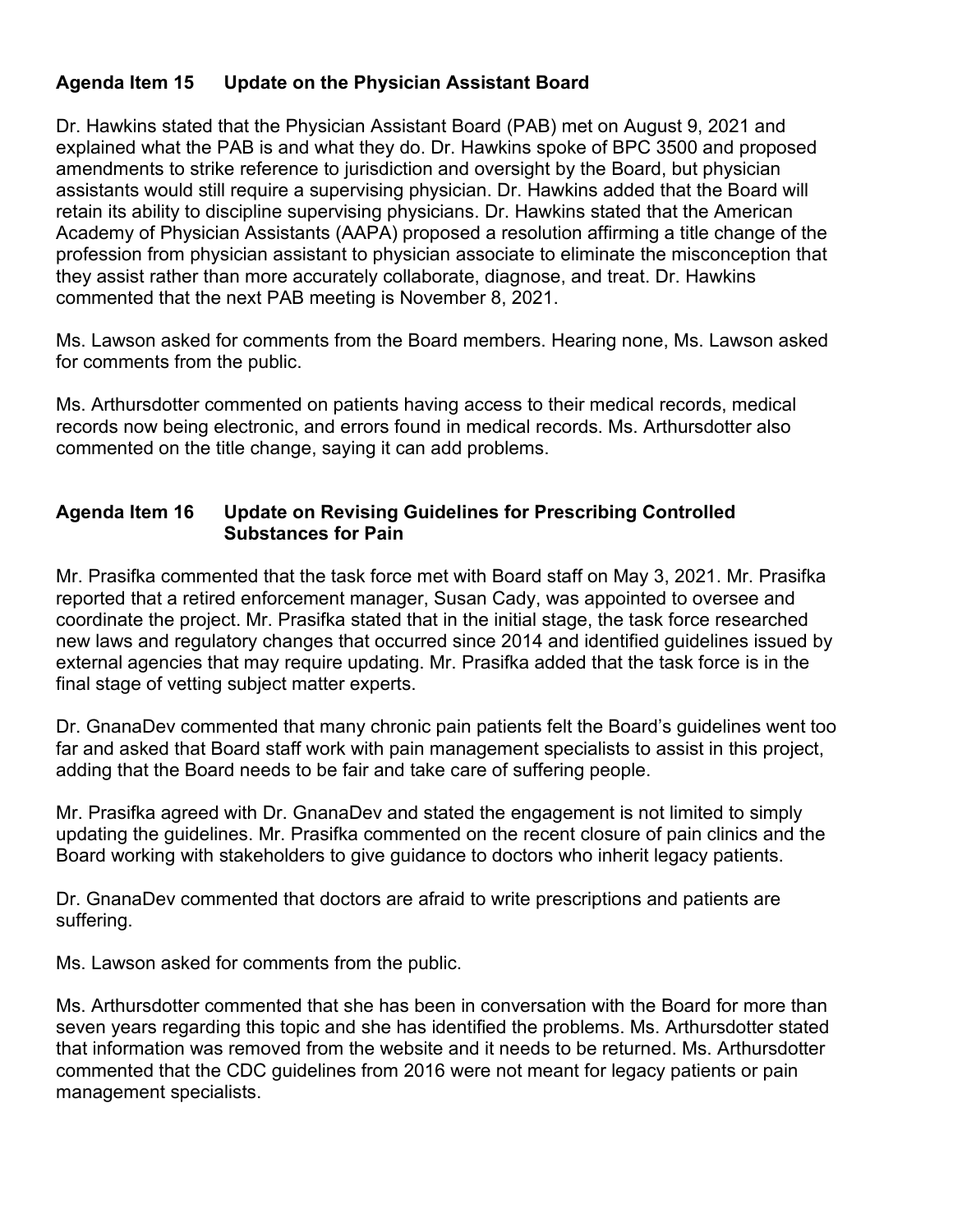Dr. Hawkins spoke of having the proper experts reviewing cases involving opioids so that Board members can be educated on appropriate procedures and prescription dosage.

# **Agenda Item 24 Regular Election of Officers Pursuant to Administrative Manual**

Ms. Lawson explained that the Board's Administrative Manual sets the requirements for elections that officers be elected at the first meeting of the fiscal year, and that officers were elected off-cycle in November due to term expirations. Ms. Lawson continued, saying officers shall serve for a term of one year and may be re-elected for more than one term, and added that the Board can elect the officers by slate or individually. Ms. Lawson stated that she would love to stay in the position if nominated, and asked Dr. Hawkins and Ms. Lubiano if they would like to continue in their positions if nominated.

Mr. Brooks nominated Ms. Lawson to continue as President.

#### **Dr. GnanaDev nominated a slate of officers, saying he would like Ms. Lawson, Dr. Hawkins, and Ms. Lubiano to continue as President, Vice President, and Secretary, respectively.**

Ms. Lawson asked if there were additional nominations. Hearing none, Ms. Lawson asked for comments from the public. There were none.

Ms. Lawson asked Ms. Caldwell to take the roll.

# *Nominations supported 11-0-0 (Dr. Thorp and Dr. Yip absent)*

# **Agenda Item 25 Future Agenda Items**

Dr. Krauss asked for a presentation from Ms. Castro at the AGO on reasons the disciplinary guidelines are not always followed to the letter in relation to age of cases, strength of experts, and patient or family support.

Mr. Brooks asked for a follow up on the recidivism rates for the last ten years.

Ms. Lubiano requested a presentation on being trauma informed and trauma training. Ms. Lubiano also requested a presentation on diversity, equity, and inclusion in the Board's outreach efforts.

Dr. Mahmood requested input on the mental health of physicians in the context of the pandemic.

Dr. Healzer asked for a follow up to Dr. Skipper's presentation to provide a more detailed presentation on what a physician health program should look like, the structure and function of the program, and how the program would interact with the disciplinary process.